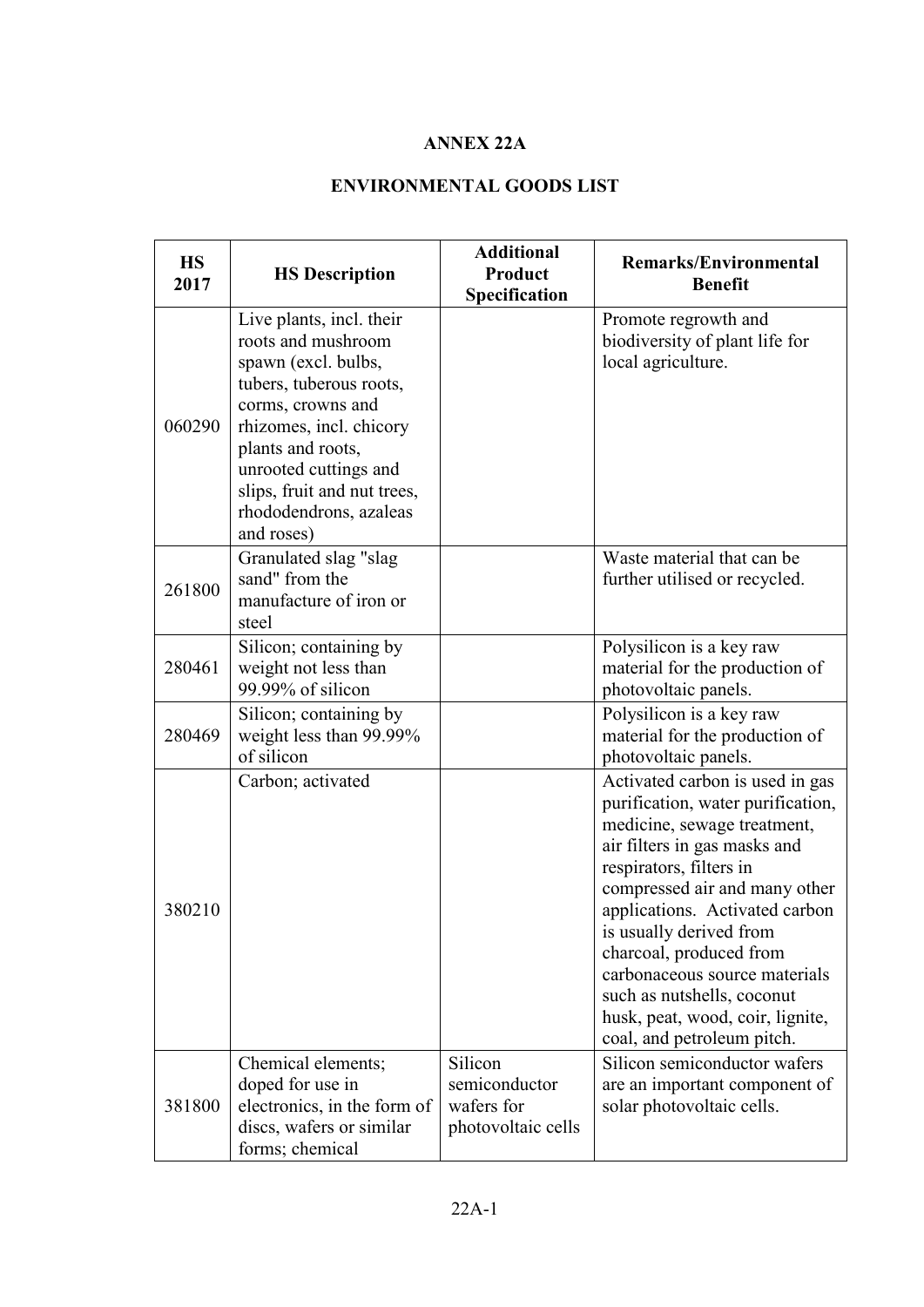|        | compounds doped for use<br>in electronics                                                                                                                                                                          |                                                                                                                                                                                                                                                                                                                                                                     |
|--------|--------------------------------------------------------------------------------------------------------------------------------------------------------------------------------------------------------------------|---------------------------------------------------------------------------------------------------------------------------------------------------------------------------------------------------------------------------------------------------------------------------------------------------------------------------------------------------------------------|
| 391732 | Flexible tubes, pipes and<br>hoses of plastics, not<br>reinforced or otherwise<br>combined with other<br>materials, without fittings                                                                               | Of a kind used in agricultural<br>drip irrigation. Delivers water<br>through the holes or water<br>dropper of plastic pipe with<br>16mm in diameter to the roots<br>of crop for partial irrigation, to<br>achieve even-spreading and<br>conservation of water.                                                                                                      |
| 391733 | Flexible tubes, pipes and<br>hoses of plastics, not<br>reinforced or otherwise<br>combined with other<br>materials, with fittings,<br>seals or connectors                                                          | Of a kind used in agricultural<br>drip irrigation. Delivers water<br>through the holes or water<br>dropper of plastic pipe with<br>16mm in diameter to the roots<br>of crop for partial irrigation, to<br>achieve even-spreading and<br>conservation of water.                                                                                                      |
| 391739 | Flexible tubes, pipes and<br>hoses, of plastics,<br>reinforced or otherwise<br>combined with other<br>materials (excl. those<br>with a burst pressure of<br>$>= 27,6 \text{ MPa}$                                  | Of a kind used in agricultural<br>drip irrigation. Delivers water<br>through the holes or water<br>dropper of plastic pipe with<br>16mm in diameter to the roots<br>of crop for partial irrigation, to<br>achieve even-spreading and<br>conservation of water.                                                                                                      |
| 391990 | Self-adhesive plates,<br>sheets, film, foil, tape,<br>strip and other flat<br>shapes, of plastics,<br>whether or not in rolls $>$<br>20 cm wide (excl. floor,<br>wall and ceiling<br>coverings of heading<br>3918) | Solar films which reduce solar<br>heat gain through windows and<br>improve a window's insulating<br>performance, thus reducing<br>GHG emissions by reducing<br>heating and cooling demands<br>of buildings.<br>Solar mirror films provide a<br>highly reflective, light and<br>durable alternate to glass<br>mirrors in concentrating solar<br>power (CSP) systems. |
| 392030 | Plates, sheets, foil, film<br>and strip, of non-cellular<br>polymers of styrene, not<br>reinforced, laminated,<br>supported or similarly<br>combined with other<br>materials, without                              | Of a kind used in heat and<br>energy management.                                                                                                                                                                                                                                                                                                                    |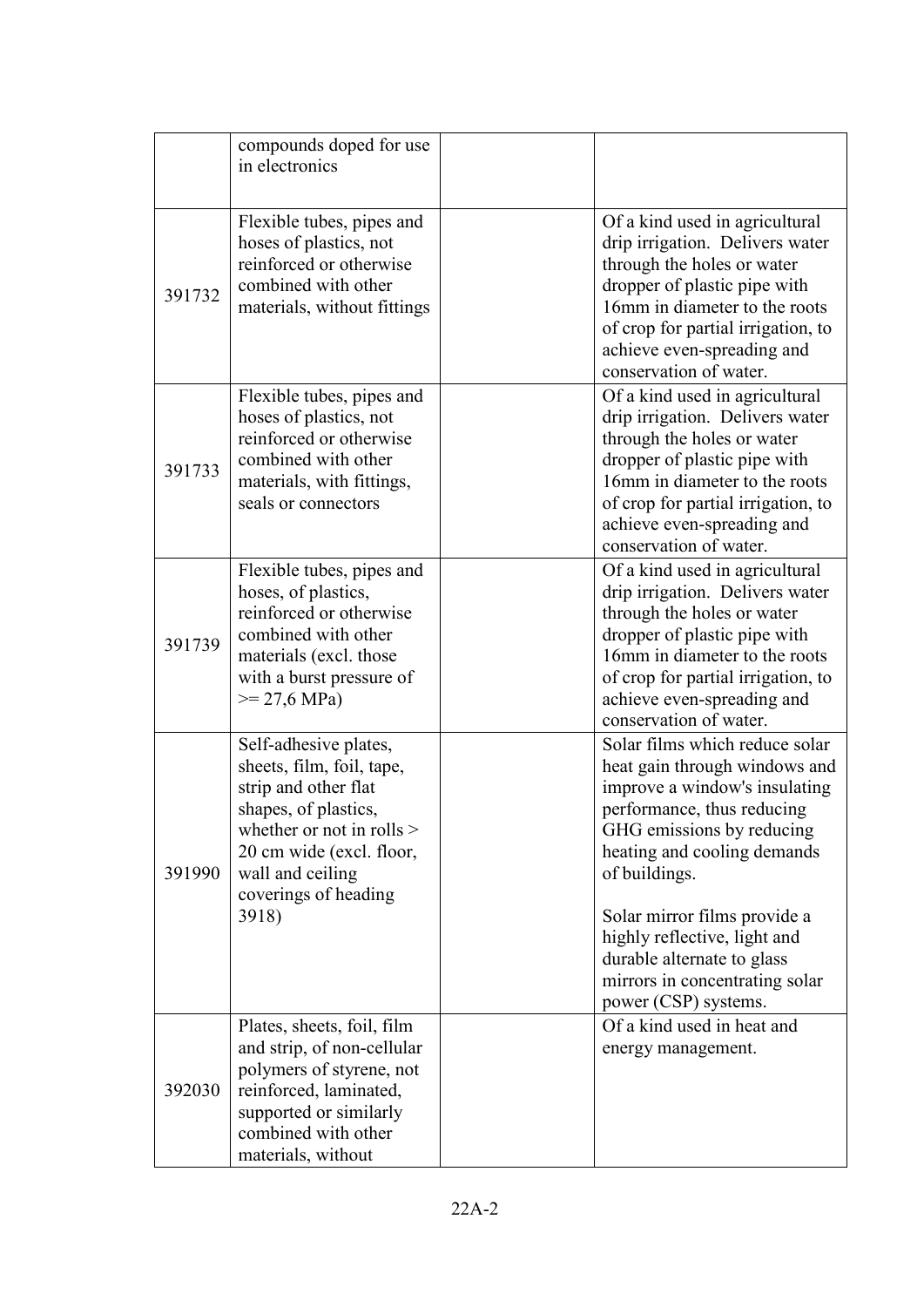|        | backing, unworked or<br>merely surface-worked or<br>merely cut into squares<br>or rectangles (excl. self-<br>adhesive products and<br>floor, wall and ceiling<br>coverings of heading<br>3918)                                                                                                                                                                                                                                                                |                                                                                                              |                                                                                                                                                                                                                                                                                                                                                                                                               |
|--------|---------------------------------------------------------------------------------------------------------------------------------------------------------------------------------------------------------------------------------------------------------------------------------------------------------------------------------------------------------------------------------------------------------------------------------------------------------------|--------------------------------------------------------------------------------------------------------------|---------------------------------------------------------------------------------------------------------------------------------------------------------------------------------------------------------------------------------------------------------------------------------------------------------------------------------------------------------------------------------------------------------------|
| 392062 | 392062 (SC): Plates,<br>sheets, film, foil and<br>strip, of non-cellular<br>poly"ethylene<br>terephthalate", not<br>reinforced, laminated,<br>supported or similarly<br>combined with other<br>materials, without<br>backing, unworked or<br>merely surface-worked or<br>merely cut into squares<br>or rectangles (excl. those<br>of poly"methyl<br>methacrylate", self-<br>adhesive products and<br>floor, wall and ceiling<br>coverings of heading<br>3918) |                                                                                                              | Solar films which reduce solar<br>heat gain through windows and<br>improve a window's insulating<br>performance, thus reducing<br>GHG emissions by reducing<br>heating and cooling demands<br>of buildings.<br>Solar mirror films provide a<br>highly reflective, light and<br>durable alternate to glass<br>mirrors in concentrating solar<br>power (CSP) systems.                                           |
| 392091 | Plastics; plates, sheets,<br>film, foil and strip (not<br>self-adhesive), of<br>poly(vinyl butyral), non-<br>cellular and not<br>reinforced, laminated,<br>supported or similarly<br>combined with other<br>materials                                                                                                                                                                                                                                         | Solar control<br>window film<br>Films and<br>encapsulant<br>sheets for<br>photovoltaic cells,<br>modules and | Advanced interlayer window<br>films containing either<br>dispersed nanoparticles or an<br>integral film layer that reject<br>solar energy. These films<br>reduce air conditioning usage<br>in buildings, thus increasing<br>energy efficiency.<br>Photovoltaic cell and module<br>encapsulants have a number of<br>functions that support solar<br>energy systems, such as<br>protecting solar cells from UV, |
| 392190 | Plates, sheets, film, foil<br>and strip, of plastics,<br>reinforced, laminated,<br>supported or similarly<br>combined with other<br>materials, unworked or                                                                                                                                                                                                                                                                                                    | panels                                                                                                       | moisture and heat.<br>Solar films which reduce solar<br>heat gain through windows and<br>improve a window's insulating<br>performance, thus reducing<br>GHG emissions by reducing<br>heating and cooling demands                                                                                                                                                                                              |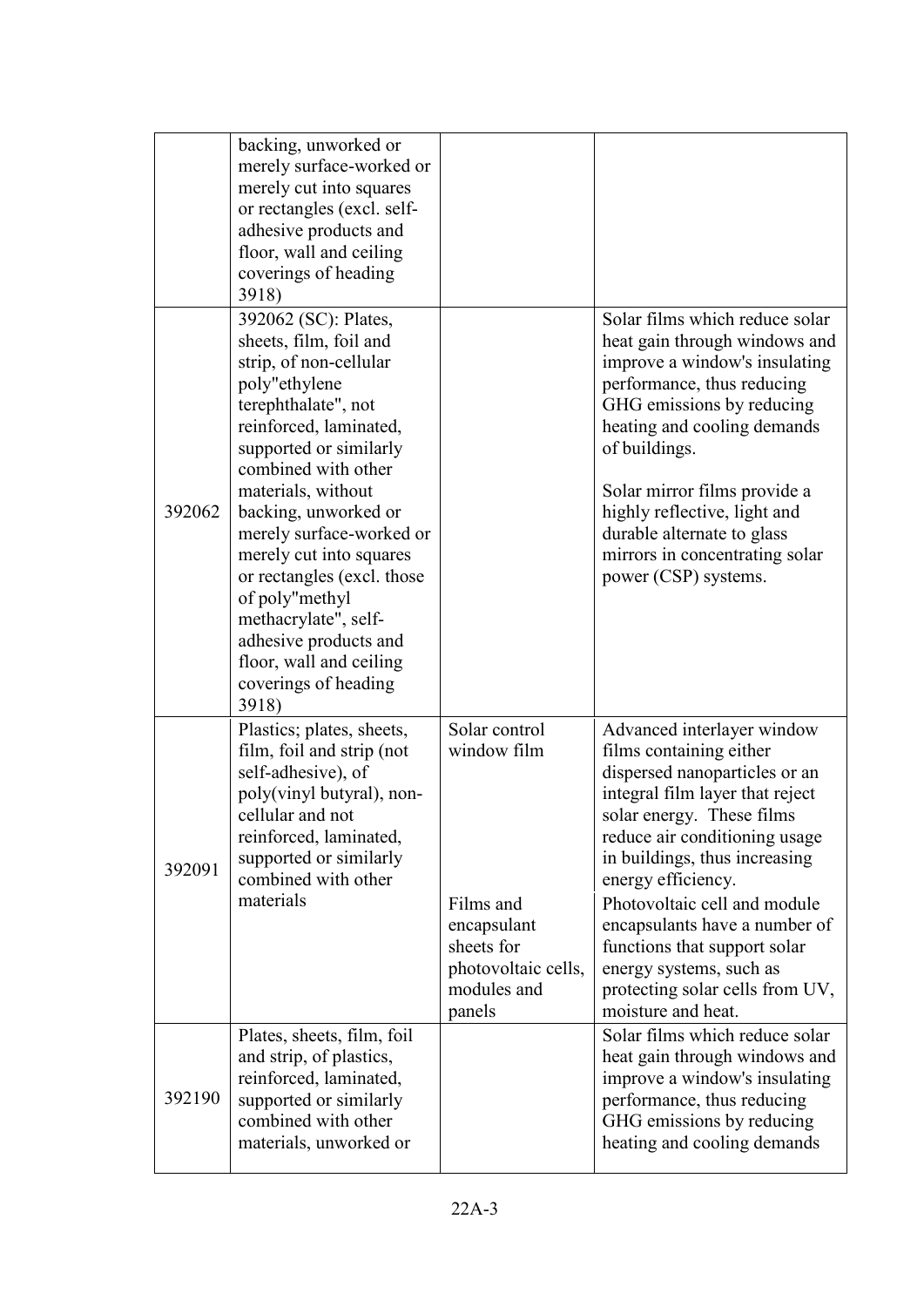|        | merely surface-worked or                                                                                                                                        |                                                                                                  | of buildings.                                                                                                                                                                                                                                                                                      |
|--------|-----------------------------------------------------------------------------------------------------------------------------------------------------------------|--------------------------------------------------------------------------------------------------|----------------------------------------------------------------------------------------------------------------------------------------------------------------------------------------------------------------------------------------------------------------------------------------------------|
|        | merely cut into squares<br>or rectangles (excl. of<br>cellular plastic; self-<br>adhesive products, floor,<br>wall and ceiling<br>coverings of heading<br>3918) |                                                                                                  | Solar mirror films provide a<br>highly reflective, light and<br>durable alternate to glass<br>mirrors in concentrating solar<br>power (CSP) systems.                                                                                                                                               |
|        | Plastics; bidets, lavatory<br>pans, flushing cisterns<br>and similar sanitary ware<br>n.e.c. in heading no. 3922                                                | Composting<br>toilets                                                                            | Composting toilets minimise<br>water use and provide self-<br>contained sewage treatment on<br>site, with no need for sewers<br>and treatment plants. They<br>also do not pollute ground or<br>surface water or soil (unlike<br>septic tanks or pit latrines) and<br>produce safe, useful compost. |
| 392290 |                                                                                                                                                                 | Dual flushing<br>cisterns                                                                        | Waterless urinals and dual<br>flushing cisterns increase water<br>efficiency and therefore<br>reduces water use.                                                                                                                                                                                   |
|        |                                                                                                                                                                 | Waterless urinals                                                                                | Waterless urinals minimise<br>water and energy use, resulting<br>in significantly less carbon<br>emissions compared to other<br>urinal systems.                                                                                                                                                    |
| 392330 | Plastics; carboys, bottles,<br>flasks and similar<br>articles, for the<br>conveyance or packing of<br>goods                                                     | Plastic,<br>removable and<br>recyclable<br>cartridges, of a<br>kind used in<br>waterless urinals | Waterless urinals minimise<br>water and energy use, resulting<br>in significantly less carbon<br>emissions compared to other<br>urinal systems.                                                                                                                                                    |
| 400300 | Reclaimed rubber in<br>primary forms or in<br>plates, sheets or strip                                                                                           |                                                                                                  | Waste material that can be<br>further utilised or recycled.                                                                                                                                                                                                                                        |
| 400400 | Waste, parings and scrap<br>of soft rubber and<br>powders and granules<br>obtained therefrom                                                                    |                                                                                                  | Waste material that can be<br>further utilised or recycled.                                                                                                                                                                                                                                        |
| 401150 | Rubber; new pneumatic<br>tyres, of a kind used on<br>bicycles                                                                                                   |                                                                                                  | Bicycles and their parts<br>provide a environmentally<br>friendly, low-carbon mode of<br>transportation, which can<br>contribute to lowering GHG<br>emissions in the transport<br>sector as well as reducing air<br>pollution.                                                                     |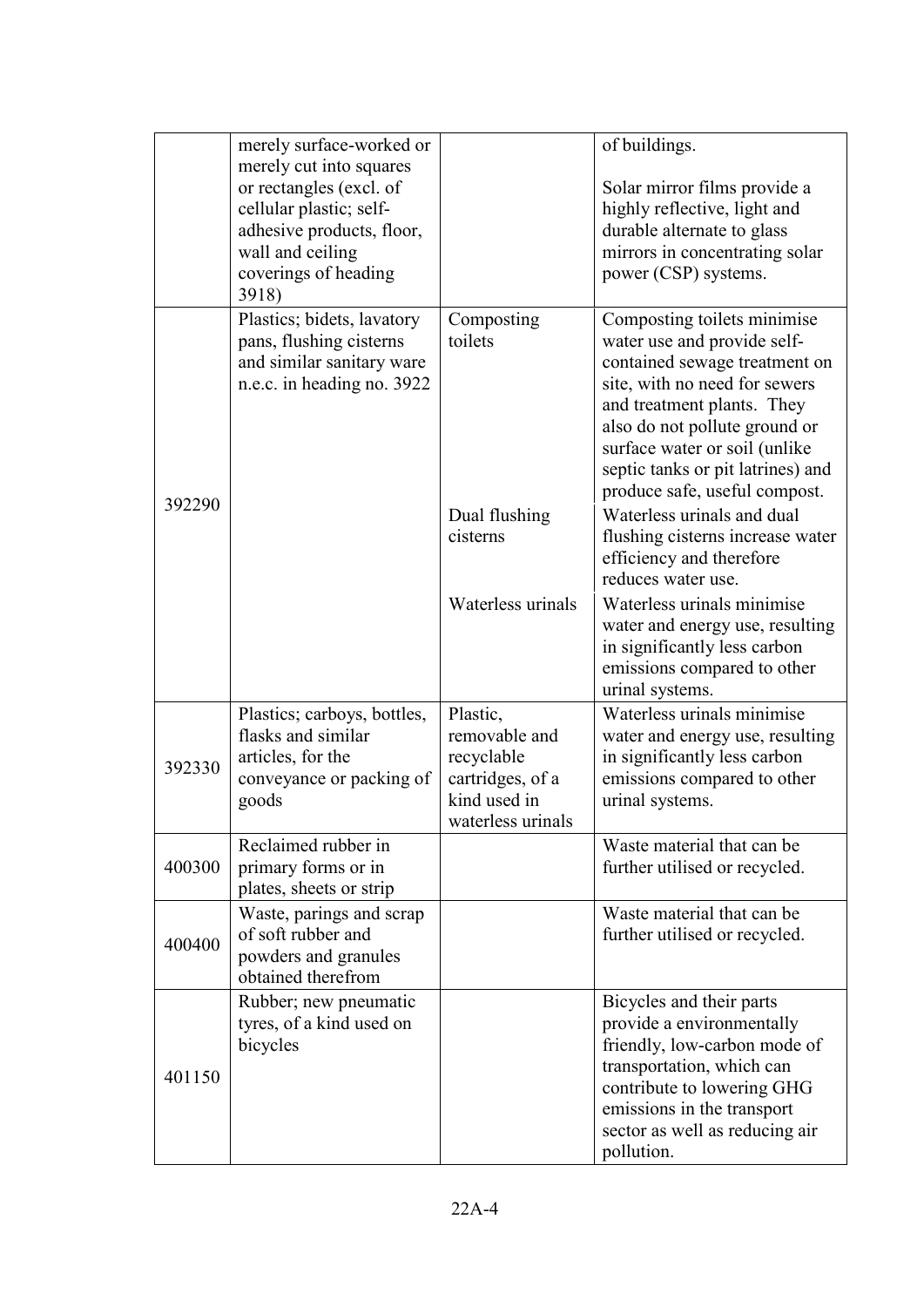| 401320 | Rubber; inner tubes, of a<br>kind used on bicycles                                                                                                                                                                                                           | Bicycles and their parts<br>provide a environmentally<br>friendly, low-carbon mode of<br>transportation, which can<br>contribute to lowering GHG<br>emissions in the transport<br>sector as well as reducing air<br>pollution.                                                                                                                                                                  |
|--------|--------------------------------------------------------------------------------------------------------------------------------------------------------------------------------------------------------------------------------------------------------------|-------------------------------------------------------------------------------------------------------------------------------------------------------------------------------------------------------------------------------------------------------------------------------------------------------------------------------------------------------------------------------------------------|
| 440711 | Wood; coniferous<br>species, of pine (Pinus<br>spp.), sawn or chipped<br>lengthwise, sliced or<br>peeled, whether or not<br>planed, sanded or finger-<br>jointed, of a thickness<br>exceeding 6mm                                                            | Sustainably sourced wood-<br>based construction materials<br>provide an environmentally<br>preferable alternative to more<br>carbon-intensive construction<br>materials due to the natural,<br>renewable and biodegradable<br>nature of wood. Wood is a<br>natural store of carbon dioxide<br>gas and can play an important<br>role in reducing GHG<br>emissions in the construction<br>sector. |
| 440712 | Wood; coniferous<br>species, of fir (Abies<br>spp.) and spruce (Picea<br>spp.), sawn or chipped<br>lengthwise, sliced or<br>peeled, whether or not<br>planed, sanded or finger-<br>jointed, of a thickness<br>exceeding 6mm                                  | Sustainably sourced wood-<br>based construction materials<br>provide an environmentally<br>preferable alternative to more<br>carbon-intensive construction<br>materials due to the natural,<br>renewable and biodegradable<br>nature of wood. Wood is a<br>natural store of carbon dioxide<br>gas and can play an important<br>role in reducing GHG<br>emissions in the construction<br>sector. |
| 440719 | Wood; coniferous<br>species, other than of<br>pine (Pinus spp.) or fir<br>(Abies spp.) or spruce<br>(Picea spp.), sawn or<br>chipped lengthwise,<br>sliced or peeled, whether<br>or not planed, sanded or<br>finger-jointed, of a<br>thickness exceeding 6mm | Sustainably sourced wood-<br>based construction materials<br>provide an environmentally<br>preferable alternative to more<br>carbon-intensive construction<br>materials due to the natural,<br>renewable and biodegradable<br>nature of wood. Wood is a<br>natural store of carbon dioxide<br>gas and can play an important<br>role in reducing GHG<br>emissions in the construction<br>sector. |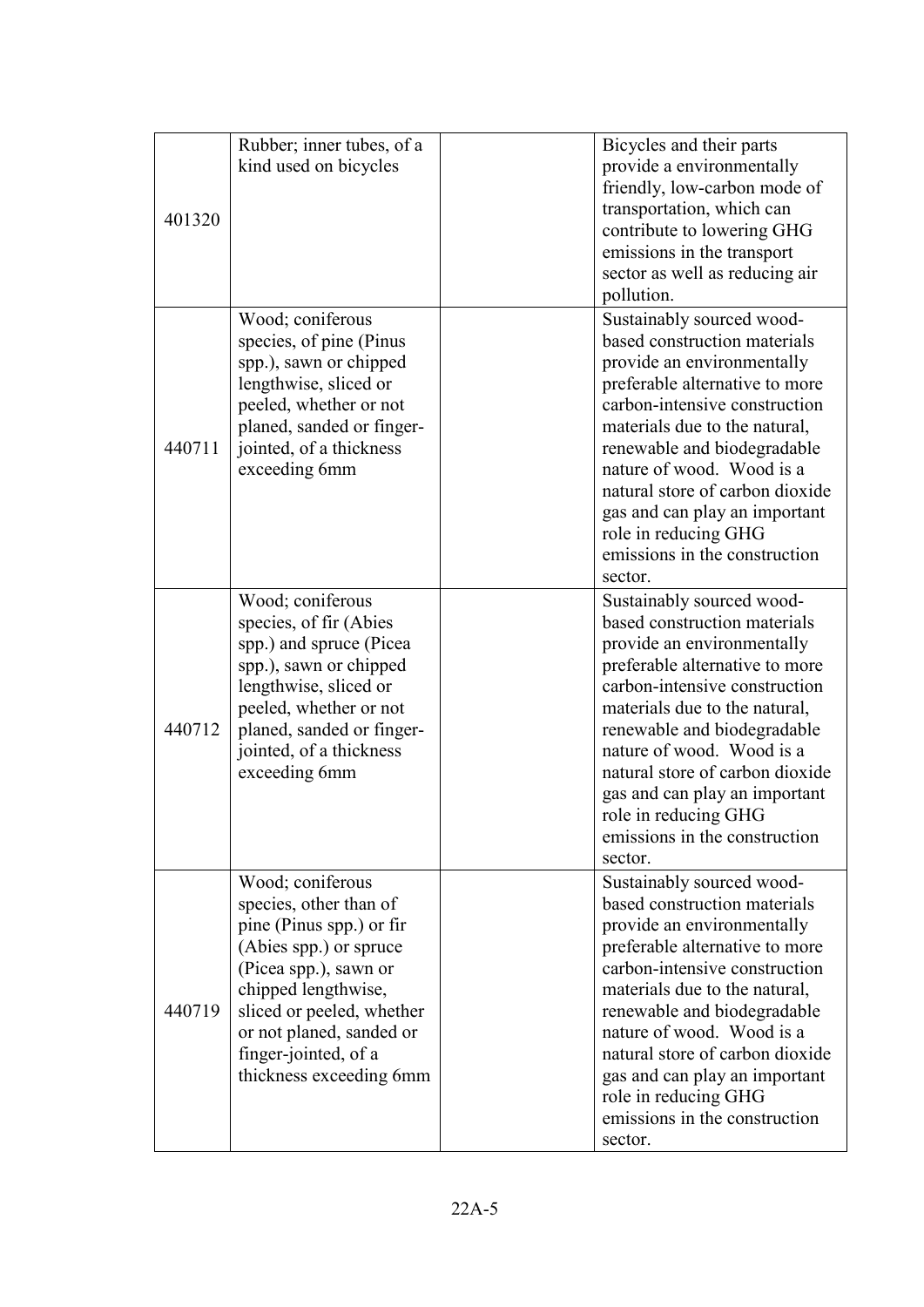| 440810 | Wood; coniferous, sheets<br>for veneering (including<br>those obtained by slicing<br>laminated wood), for<br>plywood or similar<br>laminated wood and<br>other wood, sawn<br>lengthwise, sliced or<br>peeled, planed or not,<br>sanded, spliced or end-<br>jointed, not over 6 mm<br>thick | Sustainably sourced wood-<br>based construction materials<br>provide an environmentally<br>preferable alternative to more<br>carbon-intensive construction<br>materials due to the natural,<br>renewable and biodegradable<br>nature of wood. Wood is a<br>natural store of carbon dioxide<br>gas and can play an important<br>role in reducing GHG<br>emissions in the construction<br>sector. |
|--------|--------------------------------------------------------------------------------------------------------------------------------------------------------------------------------------------------------------------------------------------------------------------------------------------|-------------------------------------------------------------------------------------------------------------------------------------------------------------------------------------------------------------------------------------------------------------------------------------------------------------------------------------------------------------------------------------------------|
| 440910 | Wood; coniferous<br>(including unassembled<br>strips and friezes for<br>parquet flooring),<br>continuously shaped<br>along any edges, ends or<br>faces, whether or not<br>planed, sanded or end-<br>jointed                                                                                | Sustainably sourced wood is a<br>natural, renewable and<br>biodegradable material in<br>contrast to manufactured or<br>elaborately transformed<br>materials. Wood is a natural<br>store of carbon dioxide gas and<br>has a wide range of uses and<br>applications.                                                                                                                              |
| 440921 | Wood; bamboo<br>(including unassembled<br>strips and friezes for<br>parquet flooring),<br>continuously shaped<br>along any edges, ends or<br>faces, whether or not<br>planed, sanded or end-<br>jointed                                                                                    | Sustainably sourced wood is a<br>natural, renewable and<br>biodegradable material in<br>contrast to manufactured or<br>elaborately transformed<br>materials. Wood is a natural<br>store of carbon dioxide gas and<br>has a wide range of uses and<br>applications.                                                                                                                              |
| 441860 | Wood; posts and beams                                                                                                                                                                                                                                                                      | Sustainably sourced wood-<br>based construction materials<br>provide an environmentally<br>preferable alternative to more<br>carbon-intensive construction<br>materials due to the natural,<br>renewable and biodegradable<br>nature of wood. Wood is a<br>natural store of carbon dioxide<br>gas and can play an important<br>role in reducing GHG<br>emissions in the construction<br>sector. |
| 441873 | Wood; assembled<br>flooring panels, of<br>bamboo or with at least                                                                                                                                                                                                                          | Sustainably sourced bamboo<br>products provide an<br>environmentally preferable                                                                                                                                                                                                                                                                                                                 |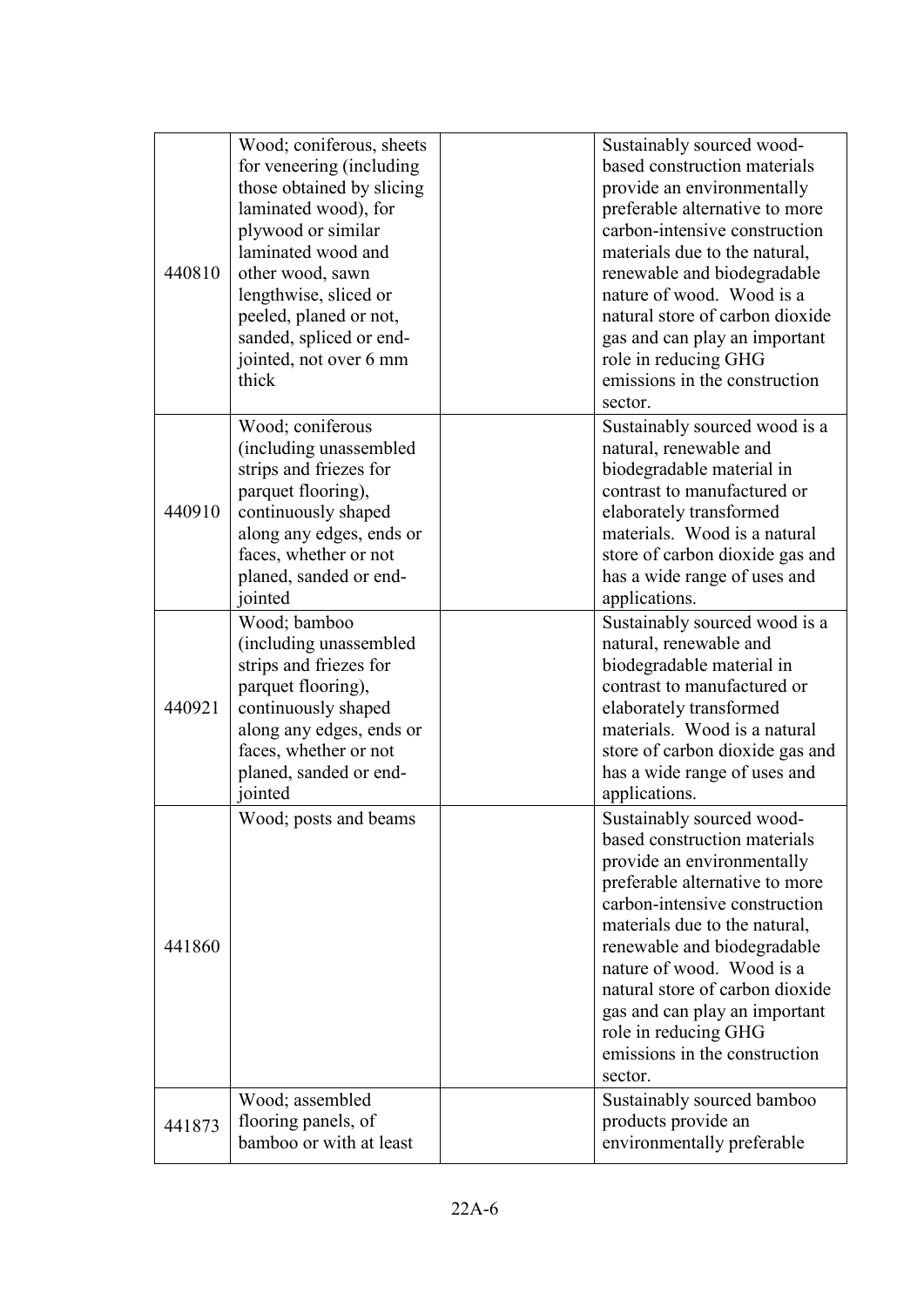|        | the top layer (wear layer)<br>of bamboo                                                                                                                                                                                                                                                                              | alternative due to the natural,<br>renewable and biodegradable<br>nature of bamboo compared to<br>other materials.                                                                                                                                                                                                                                                                                                                                                                                                      |
|--------|----------------------------------------------------------------------------------------------------------------------------------------------------------------------------------------------------------------------------------------------------------------------------------------------------------------------|-------------------------------------------------------------------------------------------------------------------------------------------------------------------------------------------------------------------------------------------------------------------------------------------------------------------------------------------------------------------------------------------------------------------------------------------------------------------------------------------------------------------------|
| 441875 | Flooring panels,<br>multilayer, assembled, of<br>wood other than bamboo<br>(excl. for mosaic floors)                                                                                                                                                                                                                 | Environmentally preferable<br>products based on end use or<br>disposal characteristics.                                                                                                                                                                                                                                                                                                                                                                                                                                 |
| 441879 | Wood; assembled<br>flooring panels, n.e.c in<br>headings 4418.73,<br>4418.74 or 4418.75                                                                                                                                                                                                                              | Sustainably sourced wood-<br>based construction materials<br>provide an environmentally<br>preferable alternative to more<br>carbon-intensive construction<br>materials due to the natural,<br>renewable and biodegradable<br>nature of wood. Wood is a<br>natural store of carbon dioxide<br>gas and can play an important<br>role in reducing GHG<br>emissions in the construction<br>sector.                                                                                                                         |
| 441891 | Builders' joinery and<br>carpentry, of bamboo<br>(excl. windows, French<br>windows and their<br>frames, doors and their<br>frames and thresholds,<br>posts and beams,<br>assembled flooring<br>panels, wooden<br>shuttering for concrete<br>constructional work.<br>shingles, shakes and<br>prefabricated buildings) | These wood products are<br>typically used structurally in<br>wood building construction.<br>For buildings and building<br>products, life-cycle<br>assessments (LCA) show that<br>wood is generally better for the<br>environment than other<br>commonly used building<br>materials in terms of embodied<br>energy, air and water pollution<br>and greenhouse gas emissions.<br>Wood grows naturally using<br>energy from the sun, is<br>renewable, sustainable and<br>recyclable. It is also an<br>effective insulator. |
| 441899 | Wood; builders' joinery<br>and carpentry of wood<br>n.e.c. in heading no.<br>4418, other than of<br>bamboo                                                                                                                                                                                                           | Sustainably sourced wood-<br>based construction materials<br>provide an environmentally<br>preferable alternative to more<br>carbon-intensive construction<br>materials due to the natural,<br>renewable and biodegradable<br>nature of wood. Wood is a<br>natural store of carbon dioxide                                                                                                                                                                                                                              |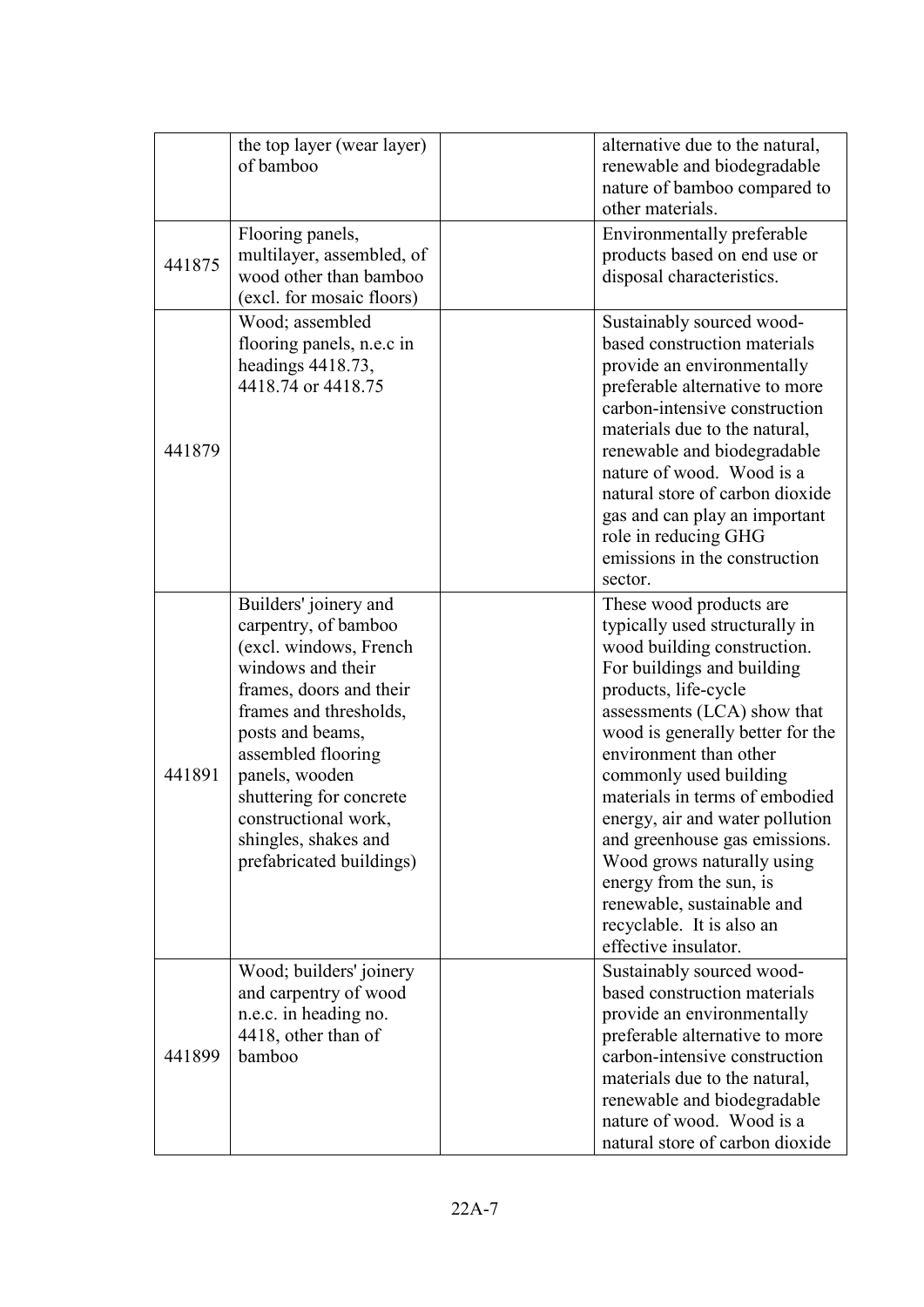|        |                                                                                                                                                                             |                                                                                                                                                                           | gas and can play an important<br>role in reducing GHG<br>emissions in the construction<br>sector.                                                                                                                                                                             |
|--------|-----------------------------------------------------------------------------------------------------------------------------------------------------------------------------|---------------------------------------------------------------------------------------------------------------------------------------------------------------------------|-------------------------------------------------------------------------------------------------------------------------------------------------------------------------------------------------------------------------------------------------------------------------------|
| 450410 | Cork; blocks, plates,<br>sheets and strip, tiles of<br>any shape, solid cylinders<br>(including discs), of<br>agglomerated cork (with<br>or without a binding<br>substance) |                                                                                                                                                                           | Cork can be used as an<br>absorbent in the treatment of<br>hydrocarbon, oil, solvent and<br>organic compound spills. Cork<br>can also be used for thermal<br>insulation to improve the<br>energy efficiency of buildings.                                                     |
| 450490 | Cork; articles of<br>agglomerated cork (with<br>or without a binding<br>substance), n.e.c. in<br>heading no. 4504                                                           |                                                                                                                                                                           | Cork can be used for thermal<br>insulation to improve the<br>energy efficiency of buildings.                                                                                                                                                                                  |
| 460121 | Plaiting materials, plaits<br>and similar products of<br>plaiting materials; mats,<br>matting and screens, of<br>bamboo                                                     | Biodegradable,<br>open weave,<br>erosion control<br>mesh, in rolls                                                                                                        | Erosion control matting can<br>reduce erosion, assist the<br>establishment of vegetation,<br>and can be used for a more<br>environmentally friendly form<br>of weed control. Erosion<br>control matting and ground<br>covers made of bamboo are<br>biodegradable.             |
| 460122 | Plaiting materials, plaits<br>and similar products of<br>plaiting materials; mats,<br>matting and screens, of<br>rattan                                                     | Biodegradable,<br>open weave,<br>erosion control<br>mesh, in rolls                                                                                                        | Erosion control matting can<br>reduce erosion, assist the<br>establishment of vegetation,<br>and can be used for a more<br>environmentally friendly form<br>of weed control. Erosion<br>control matting and ground<br>covers made of rattan are<br>biodegradable.             |
| 460129 | Plaiting materials, plaits<br>and similar products of<br>plaiting materials; mats,<br>matting and screens, of<br>vegetable materials other<br>than bamboo or rattan         | Biodegradable,<br>open weave,<br>erosion control<br>mesh, in rolls,<br>excluding<br>products of Igusa<br>(Juncus effusus)<br>or of Shichitoi<br>(Cyperus<br>tegetiformis) | Erosion control matting can<br>reduce erosion, assist the<br>establishment of vegetation,<br>and can be used for a more<br>environmentally friendly form<br>of weed control. Erosion<br>control matting and ground<br>covers made of vegetable<br>material are biodegradable. |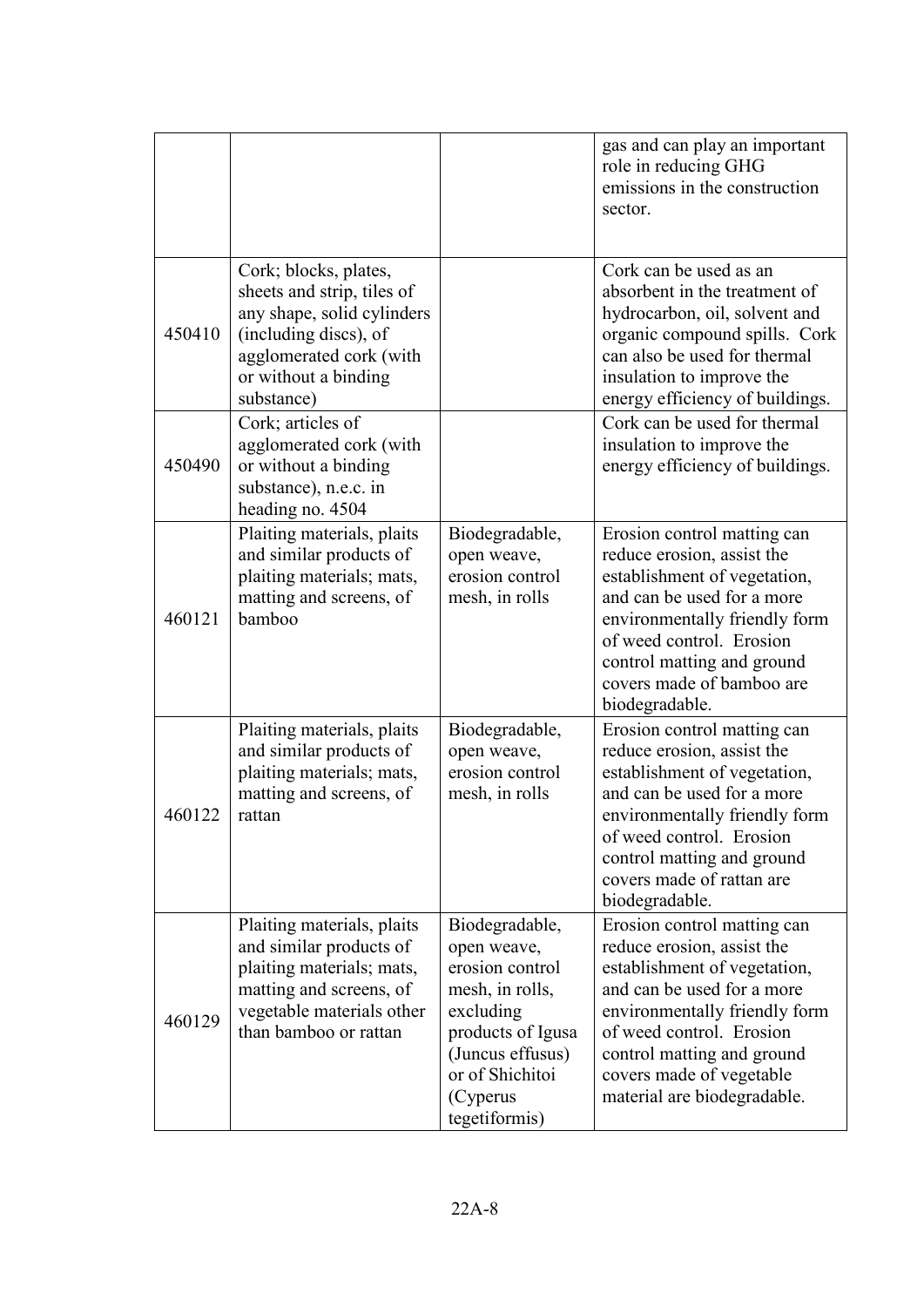|        | Pulp; of fibres derived   | Products under this subheading   |
|--------|---------------------------|----------------------------------|
|        | from recovered (waste     | are derived from recovered       |
|        | and scrap) paper or       | materials. Recycled goods are    |
|        | paperboard                | key to moving towards a          |
|        |                           | circular economy (i.e. retaining |
|        |                           | resources within the economy     |
|        |                           | when a product has reached its   |
|        |                           | end of life, so resources can be |
|        |                           | reused and create further        |
|        |                           | value), as opposed to a linear   |
| 470620 |                           | economy model where              |
|        |                           | resources are extracted, turned  |
|        |                           | into a product, and disposed     |
|        |                           | after use. Recycling extends     |
|        |                           | the life of natural resources,   |
|        |                           | reduces the generation of        |
|        |                           | mining waste, reduces            |
|        |                           | greenhouse gas emissions,        |
|        |                           | diminishes pressures on          |
|        |                           | disposal facilities, and         |
|        |                           | preserves landfill capacity.     |
|        | Paper or paperboard;      | Products under this subheading   |
|        | waste and scrap, of       | are derived from recovered       |
|        | unbleached kraft paper or | materials. Recycled goods are    |
|        | paperboard or corrugated  | key to moving towards a          |
|        | paper or paperboard       | circular economy (i.e. retaining |
|        |                           | resources within the economy     |
|        |                           | when a product has reached its   |
|        |                           | end of life, so resources can be |
|        |                           | reused and create further        |
|        |                           | value), as opposed to a linear   |
| 470710 |                           | economy model where              |
|        |                           | resources are extracted, turned  |
|        |                           | into a product, and disposed     |
|        |                           | after use. Recycling extends     |
|        |                           | the life of natural resources,   |
|        |                           | reduces the generation of        |
|        |                           | mining waste, reduces            |
|        |                           | greenhouse gas emissions,        |
|        |                           | diminishes pressures on          |
|        |                           | disposal facilities, and         |
|        |                           | preserves landfill capacity.     |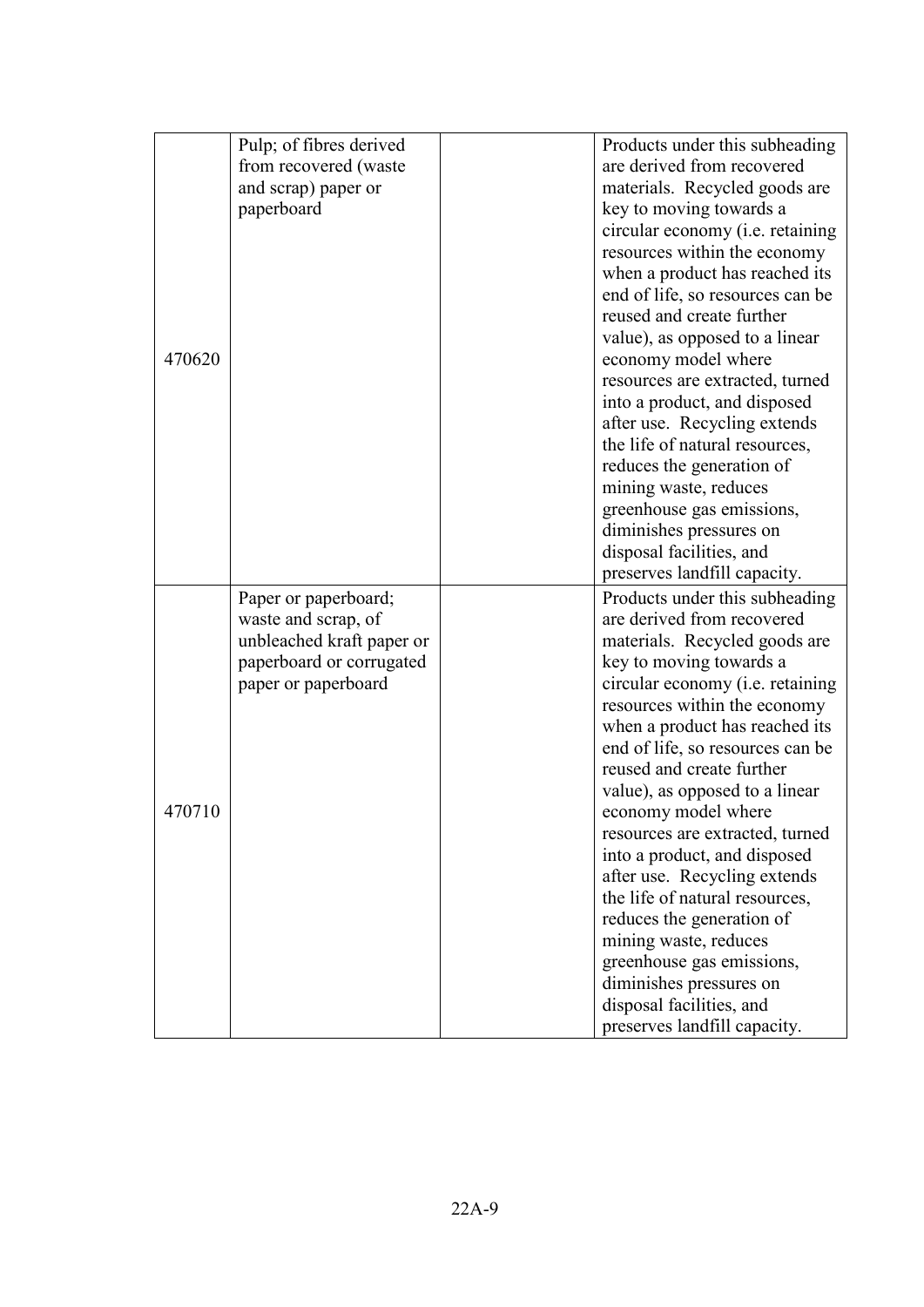|        | Paper or paperboard;                              | Products under this subheading                                 |
|--------|---------------------------------------------------|----------------------------------------------------------------|
|        | waste and scrap, paper or                         | are derived from recovered                                     |
|        | paperboard made mainly                            | materials. Recycled goods are                                  |
|        | of bleached chemical                              | key to moving towards a                                        |
|        | pulp, not coloured in the                         | circular economy (i.e. retaining                               |
|        | mass                                              | resources within the economy                                   |
|        |                                                   | when a product has reached its                                 |
|        |                                                   | end of life, so resources can be                               |
|        |                                                   | reused and create further                                      |
|        |                                                   | value), as opposed to a linear                                 |
| 470720 |                                                   | economy model where                                            |
|        |                                                   | resources are extracted, turned                                |
|        |                                                   | into a product, and disposed                                   |
|        |                                                   | after use. Recycling extends                                   |
|        |                                                   | the life of natural resources,                                 |
|        |                                                   | reduces the generation of                                      |
|        |                                                   | mining waste, reduces                                          |
|        |                                                   | greenhouse gas emissions,                                      |
|        |                                                   | diminishes pressures on                                        |
|        |                                                   | disposal facilities, and                                       |
|        |                                                   | preserves landfill capacity.                                   |
|        |                                                   | Products under this subheading                                 |
|        | Paper or paperboard;<br>waste and scrap, paper or | are derived from recovered                                     |
|        | paperboard made mainly                            | materials. Recycled goods are                                  |
|        | of mechanical pulp (e.g.                          |                                                                |
|        | newspapers, journals and                          | key to moving towards a                                        |
|        |                                                   | circular economy ( <i>i.e.</i> retaining                       |
|        | similar printed matter)                           | resources within the economy                                   |
|        |                                                   | when a product has reached its                                 |
|        |                                                   | end of life, so resources can be<br>reused and create further  |
|        |                                                   |                                                                |
| 470730 |                                                   | value), as opposed to a linear                                 |
|        |                                                   | economy model where                                            |
|        |                                                   | resources are extracted, turned                                |
|        |                                                   | into a product, and disposed                                   |
|        |                                                   | after use. Recycling extends<br>the life of natural resources, |
|        |                                                   |                                                                |
|        |                                                   | reduces the generation of                                      |
|        |                                                   | mining waste, reduces                                          |
|        |                                                   | greenhouse gas emissions,                                      |
|        |                                                   | diminishes pressures on                                        |
|        |                                                   | disposal facilities, and                                       |
|        |                                                   | preserves landfill capacity.                                   |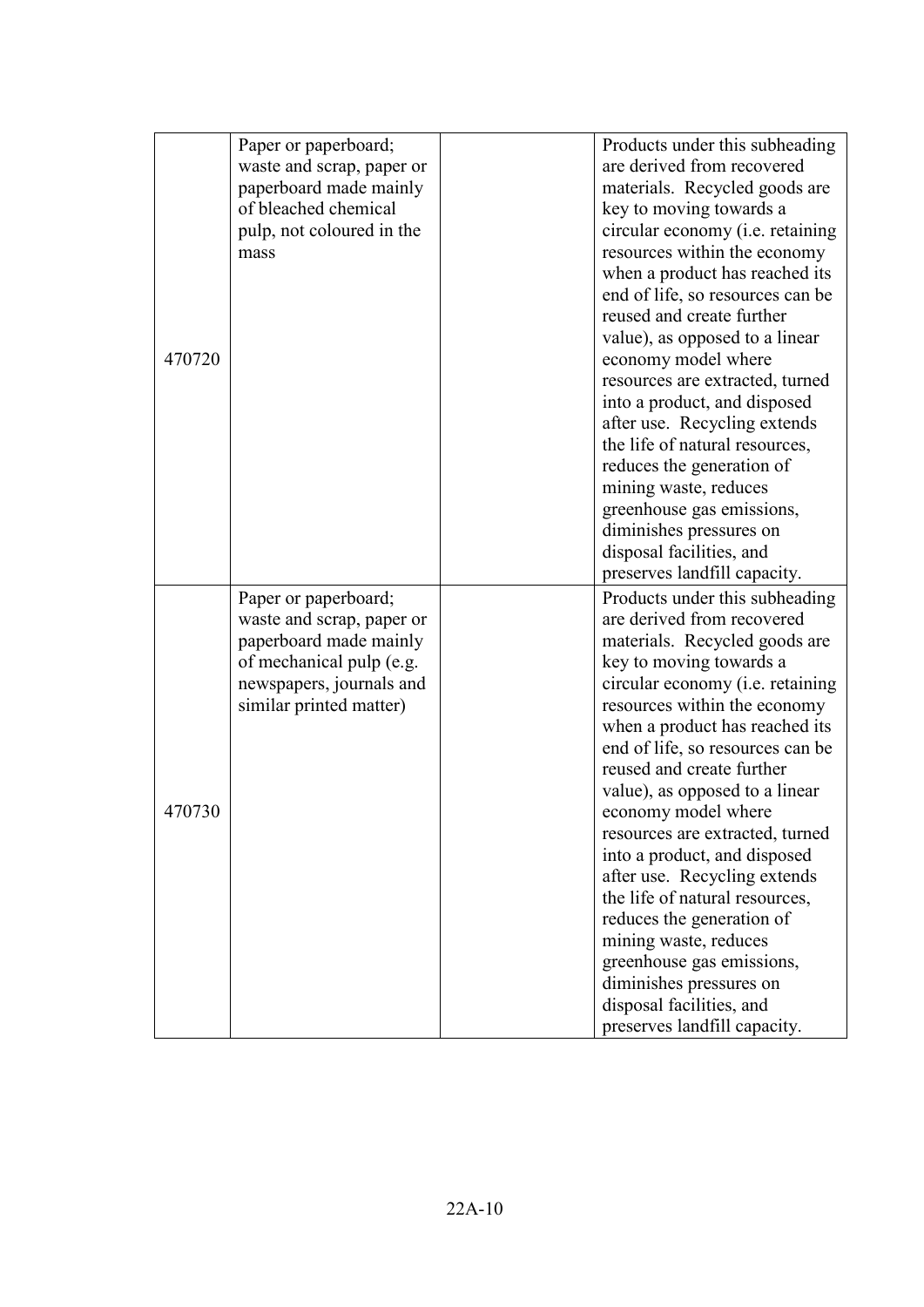|        | Paper or paperboard;          |                    | Products under this subheading   |
|--------|-------------------------------|--------------------|----------------------------------|
|        | waste and scrap, of paper     |                    | are derived from recovered       |
|        | or paperboard n.e.c. in       |                    | materials. Recycled goods are    |
|        | heading no. 4707 and of       |                    | key to moving towards a          |
|        | unsorted waste and scrap      |                    | circular economy (i.e. retaining |
|        |                               |                    | resources within the economy     |
|        |                               |                    | when a product has reached its   |
|        |                               |                    | end of life, so resources can be |
|        |                               |                    | reused and create further        |
|        |                               |                    | value), as opposed to a linear   |
| 470790 |                               |                    | economy model where              |
|        |                               |                    | resources are extracted, turned  |
|        |                               |                    | into a product, and disposed     |
|        |                               |                    | after use. Recycling extends     |
|        |                               |                    | the life of natural resources,   |
|        |                               |                    | reduces the generation of        |
|        |                               |                    | mining waste, reduces            |
|        |                               |                    | greenhouse gas emissions,        |
|        |                               |                    | diminishes pressures on          |
|        |                               |                    | disposal facilities, and         |
|        |                               |                    | preserves landfill capacity.     |
|        | Paper and paperboard;         | Made wholly or     | Recycled paper production        |
|        | uncoated, fluting paper       | mainly of pulp of  | allows for recovery of fibre     |
| 480519 | other than semi-chemical      | recovered (waste   | from existing paper and has a    |
|        | or straw, rolls or sheets     | or scrap) paper or | lower environmental impact       |
|        |                               | paperboard         | than the production of virgin    |
|        |                               |                    | paper.                           |
|        | Paper & amp; paperboard;      |                    | Recycled paper production        |
|        | uncoated, testliner           |                    | allows for recovery of fibre     |
| 480524 | (recycled linerboard),        |                    | from existing paper and has a    |
|        | weight $150g/m2$ , or less,   |                    | lower environmental impact       |
|        | in rolls or sheets            |                    | than the production of virgin    |
|        |                               |                    | paper.                           |
|        | Paper and paperboard;         |                    | Recycled paper production        |
|        | uncoated, testliner           |                    | allows for recovery of fibre     |
| 480525 | (recycled linerboard),        |                    | from existing paper and has a    |
|        | weight over $150g/m2$ , in    |                    | lower environmental impact       |
|        | rolls or sheets               |                    | than the production of virgin    |
|        |                               |                    | paper.                           |
|        | Paper and paperboard;         | Made wholly or     | Recycled paper production        |
|        | uncoated, weight more         | mainly of pulp of  | allows for recovery of fibre     |
| 480592 | than $150g/m2$ but less       | recovered (waste   | from existing paper and has a    |
|        | than 225 $g/m2$ , in rolls or | or scrap) paper or | lower environmental impact       |
|        | sheets, n.e.c. in heading     | paperboard         | than the production of virgin    |
|        | no. 4805                      |                    | paper.                           |
| 480593 | Paper and paperboard;         | Made wholly or     | Recycled paper production        |
|        | uncoated, weight 225/m2       | mainly of pulp of  | allows for recovery of fibre     |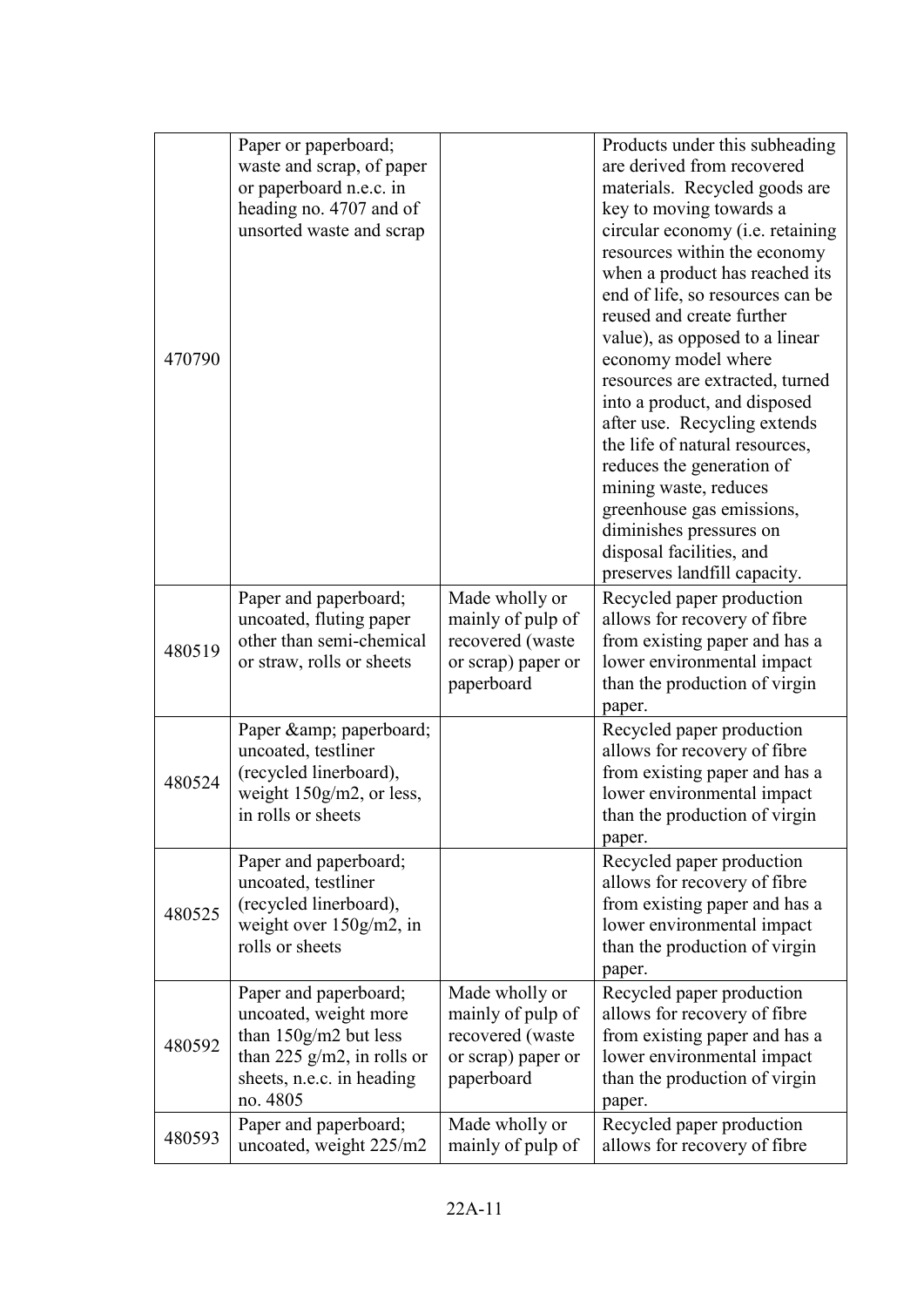|        | or more, in rolls or<br>sheets, n.e.c. in heading<br>no. 4805                                                                                                                       | recovered (waste<br>or scrap) paper or<br>paperboard                                        | from existing paper and has a<br>lower environmental impact<br>than the production of virgin<br>paper.                                                                                                                                                                                |
|--------|-------------------------------------------------------------------------------------------------------------------------------------------------------------------------------------|---------------------------------------------------------------------------------------------|---------------------------------------------------------------------------------------------------------------------------------------------------------------------------------------------------------------------------------------------------------------------------------------|
| 481092 | Paper and paperboard;<br>multi-ply, coated with<br>kaolin or other inorganic<br>substances only, for non-<br>graphic purposes, n.e.c.<br>in heading no. 4810, in<br>rolls or sheets | Made wholly or<br>mainly of pulp of<br>recovered (waste<br>or scrap) paper or<br>paperboard | Recycled paper production<br>allows for recovery of fibre<br>from existing paper and has a<br>lower environmental impact<br>than the production of virgin<br>paper.                                                                                                                   |
| 500500 | Yarn spun from silk<br>waste (excl. that put up<br>for retail sale)                                                                                                                 |                                                                                             | Waste material that can be<br>further utilised or recycled.                                                                                                                                                                                                                           |
| 500600 | Silk yarn and yarn spun<br>from silk waste, put up<br>for retail sale; silkworm<br>gut                                                                                              |                                                                                             | Waste material that can be<br>further utilised or recycled.                                                                                                                                                                                                                           |
| 510111 | Wool; (not carded or<br>combed), greasy<br>(including fleece-washed<br>wool), shorn                                                                                                 |                                                                                             | Wool is a natural, sustainable<br>and biodegradable fibre, and a<br>more preferable option to more<br>carbon-intensive synthetic<br>fibres. Wool has a variety of<br>uses as a woven fabric and as a<br>natural form of insulation.                                                   |
| 510121 | Wool; (not carded or<br>combed), degreased, (not<br>carbonised), shorn                                                                                                              |                                                                                             | Wool is a natural, sustainable<br>and biodegradable fibre, and a<br>more preferable option to more<br>carbon-intensive synthetic<br>fibres. Wool has a variety of<br>uses as a woven fabric and as a<br>natural form of insulation.                                                   |
| 530110 | Flax; raw or retted, but<br>not spun                                                                                                                                                |                                                                                             | Flax is a natural, sustainable<br>and biodegradable vegetable<br>fibre, and a preferable option to<br>more carbon-intensive<br>synthetic fibres. Flax is a<br>traditional material used for<br>weaving and can be used as a<br>woven fibre and a composite<br>material reinforcement. |
| 530129 | Flax; hackled or<br>otherwise processed, but<br>not spun                                                                                                                            |                                                                                             | Flax is a natural, sustainable<br>and biodegradable vegetable<br>fibre, and a preferable option to<br>more carbon-intensive<br>synthetic fibres. Flax is a<br>traditional material used for                                                                                           |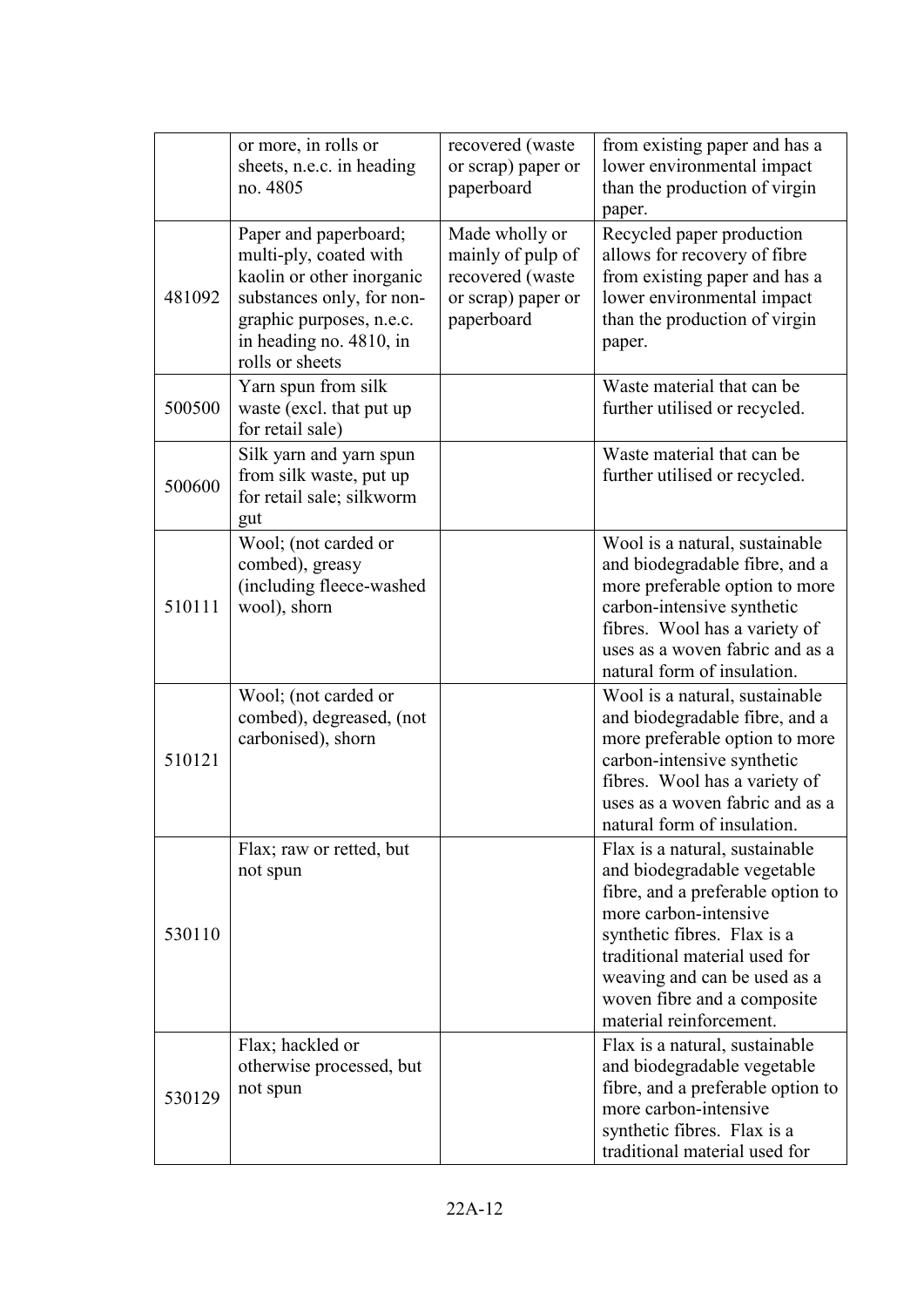|        |                                                                                                                                                                                                                                            |                                                                                                                                                                                                                                                                                                    | weaving and can be used as a<br>woven fibre and a composite<br>material reinforcement.                                                                                                                                                                                                                                                                                                                                                                                               |
|--------|--------------------------------------------------------------------------------------------------------------------------------------------------------------------------------------------------------------------------------------------|----------------------------------------------------------------------------------------------------------------------------------------------------------------------------------------------------------------------------------------------------------------------------------------------------|--------------------------------------------------------------------------------------------------------------------------------------------------------------------------------------------------------------------------------------------------------------------------------------------------------------------------------------------------------------------------------------------------------------------------------------------------------------------------------------|
| 530310 | Jute and other textile bast<br>fibres; raw or retted, but<br>not spun, (excluding flax,<br>hemp (cannabis sativa<br>L.), and ramie)                                                                                                        |                                                                                                                                                                                                                                                                                                    | Jute is a natural, sustainable<br>and biodegradable vegetable<br>fibre, and a more preferable<br>option compared to more<br>carbon-intensive synthetic<br>fibres. Jute has a variety of<br>uses, including as a yarn for<br>burlap, hessian and gunny<br>cloth.                                                                                                                                                                                                                      |
| 530500 | Coconut, abaca (Manila<br>hemp or Musa textilis<br>Nee), ramie and other<br>vegetable textile fibres<br>n.e.c., raw or processed<br>but not spun; tow, noils<br>and waste of these fibres<br>(including yarn waste and<br>garnetted stock) |                                                                                                                                                                                                                                                                                                    | Vegetable fibres are a natural,<br>sustainable and biodegradable<br>alternative to more carbon-<br>intensive synthetic fibres.                                                                                                                                                                                                                                                                                                                                                       |
| 531010 | Woven fabrics of jute or<br>of other textile bast fibres<br>of heading 5303,<br>unbleached                                                                                                                                                 |                                                                                                                                                                                                                                                                                                    | Jute is a natural, sustainable<br>and biodegradable vegetable<br>fibre and a more preferable<br>option compared to more<br>carbon-intensive synthetic<br>fibres. Jute has a variety of<br>uses, including as a yarn for<br>burlap, hessian and gunny<br>cloth.                                                                                                                                                                                                                       |
| 560394 | Nonwovens; whether or<br>not impregnated, coated,<br>covered or laminated, not<br>of man-made filaments,<br>(weighing more than<br>150g/m2                                                                                                 | Non-woven,<br>wholly wool or<br>wool predominate<br>mix matting, of a<br>kind used for<br>erosion control,<br>establishment of<br>plants, soil<br>protection, sound-<br>insulation,<br>vibration-<br>insulation, heat-<br>insulation,<br>ceiling/underfloor<br>/wall insulation,<br>or for lagging | Wool matting provides a<br>protective layer over soil,<br>thereby preventing soil erosion,<br>suppressing weeds, preserving<br>soil moisture and insulating<br>plants from temperature<br>extremes. It is a natural,<br>sustainable and biodegradable<br>alternative to similar products,<br>and can act as a fertiliser.<br>Wool blend insulation for<br>ceilings, underfloor, pipes,<br>walls and hot water cylinders<br>also provides a natural,<br>sustainable and biodegradable |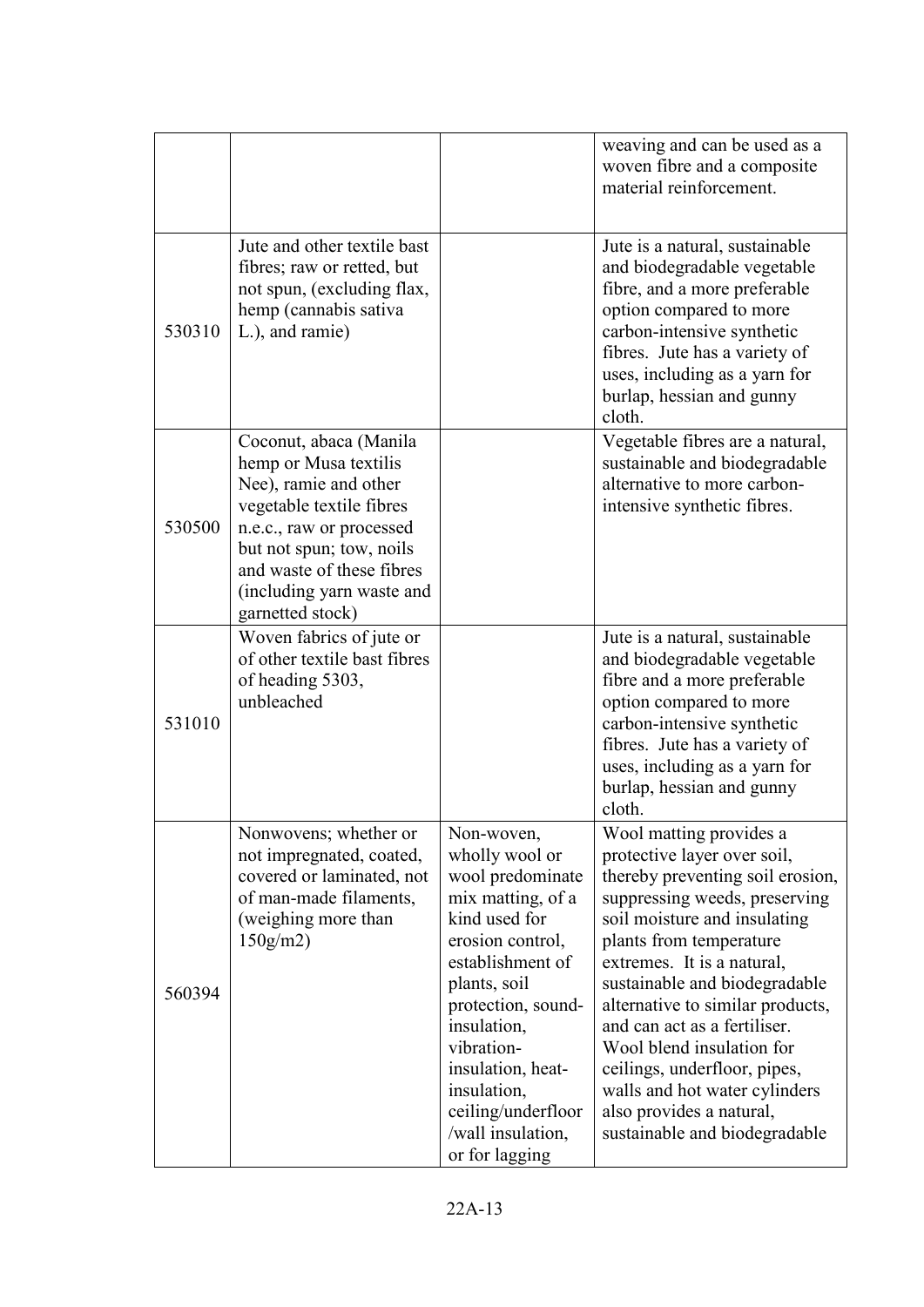|        |                                                                                                                                                                                                                                                                                | pipes, hot-water<br>cylinders | alternative to similar insulation<br>products.                                                                                                                                        |
|--------|--------------------------------------------------------------------------------------------------------------------------------------------------------------------------------------------------------------------------------------------------------------------------------|-------------------------------|---------------------------------------------------------------------------------------------------------------------------------------------------------------------------------------|
| 560790 | Twine, cordage, ropes<br>and cables, whether or<br>not plaited or braided and<br>whether or not<br>impregnated, coated,<br>covered or sheathed with<br>rubber or plastics (excl.<br>that of synthetic fibres<br>and of sisal or other<br>textile fibres of the genus<br>Agave) |                               | More biodegradable than<br>synthetic fibre alternatives and<br>made from a renewable<br>resource.                                                                                     |
| 591190 | Textile products and<br>articles, for technical<br>purposes, specified in<br>Note 7 to chapter 59,<br>n.e.s.                                                                                                                                                                   |                               | Of a kind used as air filters.                                                                                                                                                        |
| 630510 | Sacks and bags, for the<br>packing of goods, of jute<br>or other textile bast fibres<br>of heading 5303                                                                                                                                                                        |                               | More biodegradable than<br>synthetic fibre alternatives and<br>made from a renewable<br>resource.                                                                                     |
| 631010 | Rags; used or new, scrap<br>twine, cordage, rope and<br>cables and worn out<br>articles of twine, cordage,<br>rope or cables, of textile<br>materials; sorted                                                                                                                  |                               | Conservation of resources by<br>reuse and recycling existing<br>material in line with a circular<br>economy.                                                                          |
| 631090 | Rags; used or new, scrap<br>twine, cordage, rope and<br>cables and worn out<br>articles of twine, cordage,<br>rope or cables, of textile<br>materials; other than<br>sorted                                                                                                    |                               | Conservation of resources by<br>reuse and recycling existing<br>material in line with a circular<br>economy.                                                                          |
| 680610 | Slag-wool, rock-wool<br>and similar mineral<br>wools, incl. intermixtures<br>thereof, in bulk, sheets or<br>rolls                                                                                                                                                              |                               | Of a kind used for sound<br>insulation and sound<br>absorption as well as for<br>thermal insulation. Insulation<br>materials help in improving the<br>energy efficiency of buildings. |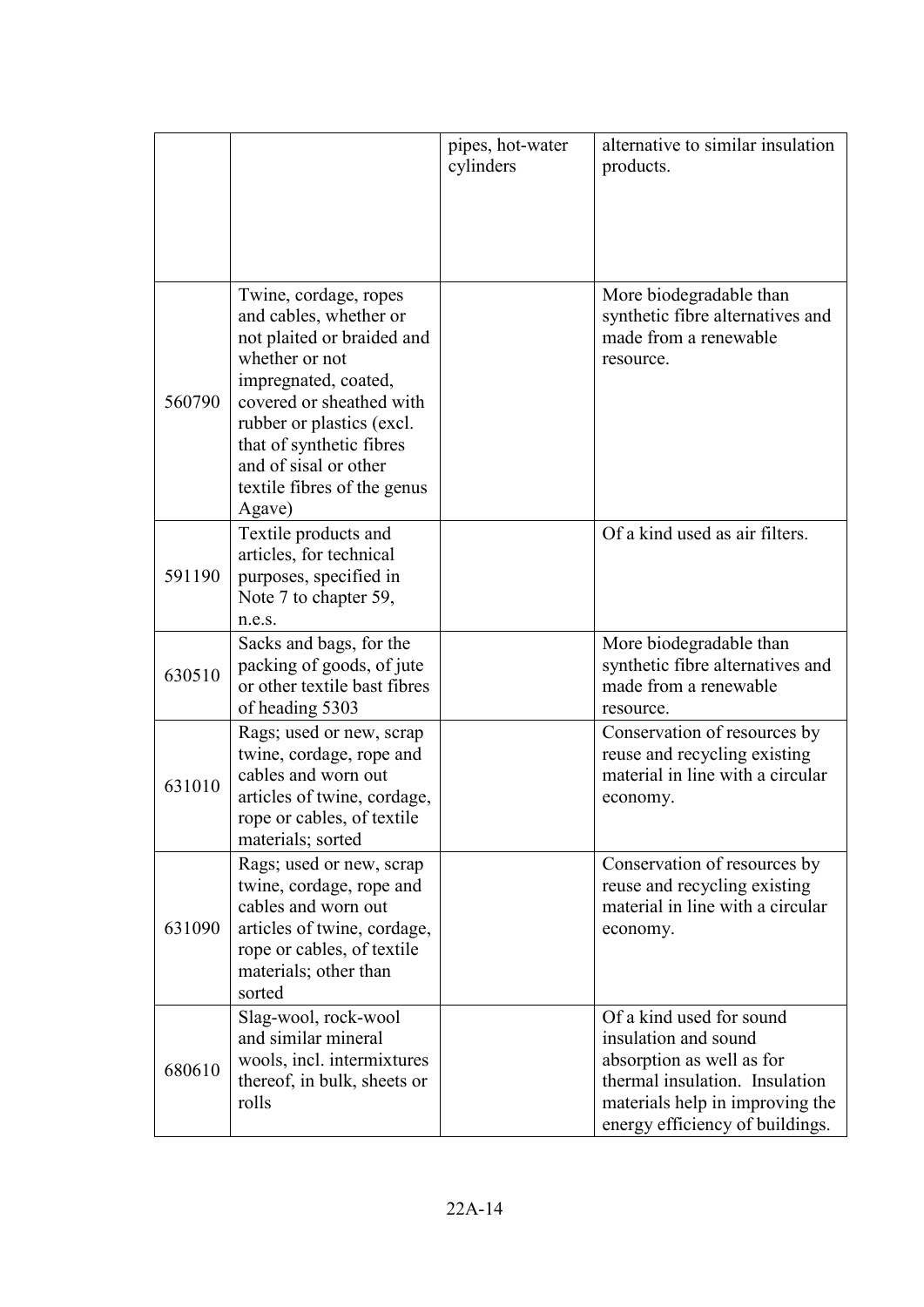| 680690 | Mixtures and articles of<br>heat-insulating, sound-<br>insulating or sound<br>absorbing mineral<br>materials (excl. slag-<br>wool, rock-wool and<br>similar mineral wools,<br>exfoliated vermiculite,<br>expanded clays, foamed<br>slag and similar<br>expanded mineral<br>materials, articles of light<br>concrete, asbestos-<br>cement, cellulose fibre-<br>cement or the like,<br>mixtures and other<br>articles of or based on<br>asbestos and ceramic<br>products) |                                                    | Of a kind used for sound<br>insulation and sound<br>absorption as well as for<br>thermal insulation. Insulation<br>materials help in improving the<br>energy efficiency of buildings.                                                                                                                                                                                                                     |
|--------|-------------------------------------------------------------------------------------------------------------------------------------------------------------------------------------------------------------------------------------------------------------------------------------------------------------------------------------------------------------------------------------------------------------------------------------------------------------------------|----------------------------------------------------|-----------------------------------------------------------------------------------------------------------------------------------------------------------------------------------------------------------------------------------------------------------------------------------------------------------------------------------------------------------------------------------------------------------|
| 680800 | Panels, boards, tiles,<br>blocks and the like; of<br>vegetable fibre, of straw,<br>shavings, chips, particles,<br>sawdust or other waste,<br>of wood, agglomerated<br>with cement, plaster or<br>other mineral binders                                                                                                                                                                                                                                                  | Insulation<br>products                             | Waste material under this<br>subheading includes wood<br>waste, coir, and reed, which<br>can be recycled into insulation<br>products. Insulation materials<br>help in reducing energy<br>consumption in buildings<br>thermal insulation to improve<br>the energy efficiency of<br>buildings.                                                                                                              |
| 681510 | Articles of graphite or<br>other carbon, incl. carbon<br>fibres, for non-electrical<br>purposes                                                                                                                                                                                                                                                                                                                                                                         |                                                    | Carbon fibre materials, of a<br>kind are used in renewables<br>and in wider manufactured<br>goods where they enhance<br>power efficiency and reduce<br>weight.                                                                                                                                                                                                                                            |
| 691010 | Ceramic sinks, wash<br>basins, wash basin<br>pedestals, baths, bidets,<br>water closet pans,<br>flushing cisterns, urinals<br>and similar sanitary<br>fixtures; of porcelain or<br>china                                                                                                                                                                                                                                                                                | Composting<br>toilets<br>Dual flushing<br>cisterns | Composting toilets minimise<br>water use and provide self-<br>contained sewage treatment on<br>site, with no need for sewers<br>and treatment plants. They<br>also do not pollute ground or<br>surface water or soil (unlike<br>septic tanks or pit latrines) and<br>produce safe, useful compost.<br>Dual flush toilets minimise<br>water use and, thus, contribute<br>to the reduction of water stress. |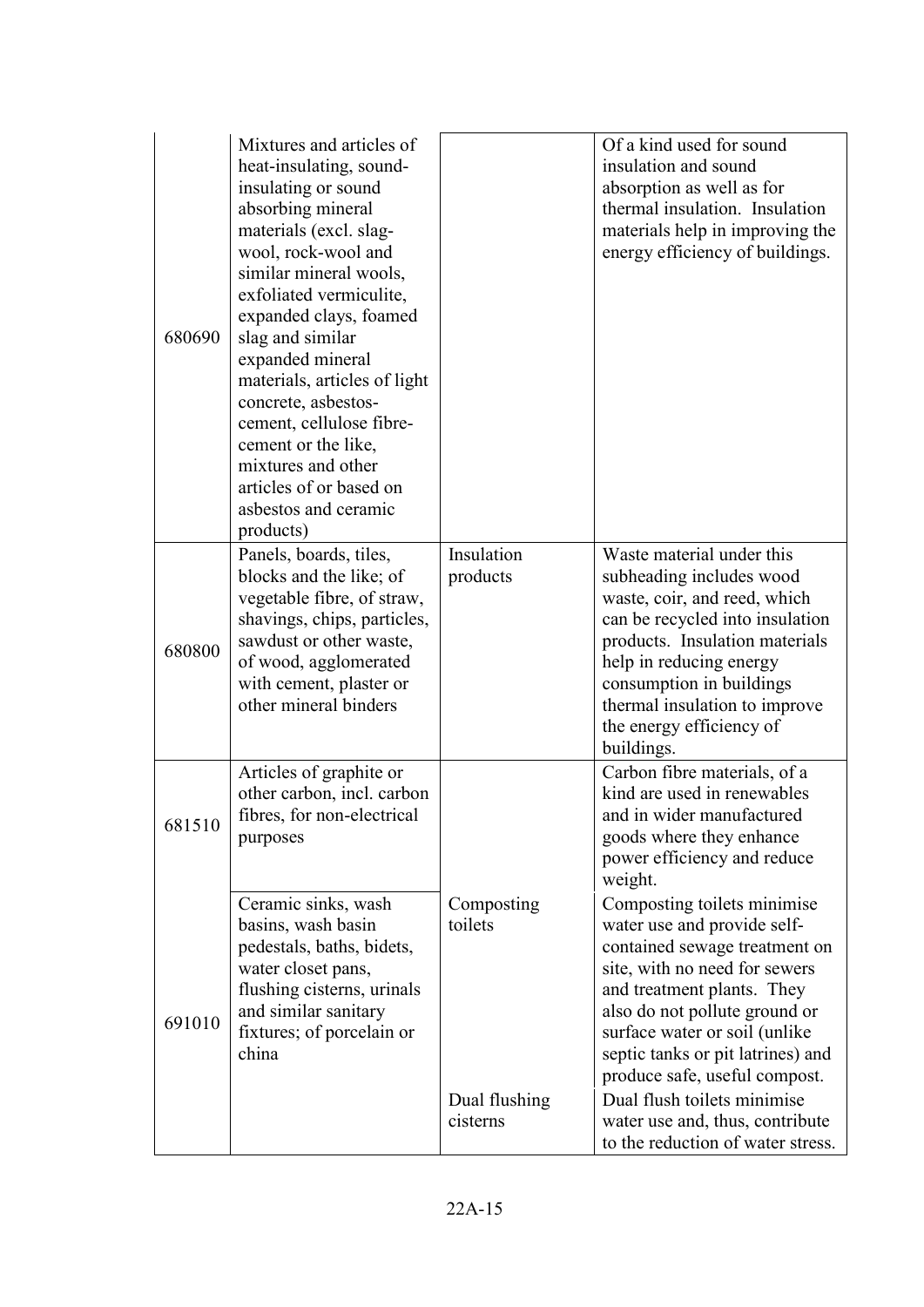|        |                                                                                                                                                             | Waterless urinals                                                                                                                                                                                  | Waterless urinals and dual<br>flush toilets minimise water<br>use and, thus, contribute to the<br>reduction of water stress.                                                                                                   |
|--------|-------------------------------------------------------------------------------------------------------------------------------------------------------------|----------------------------------------------------------------------------------------------------------------------------------------------------------------------------------------------------|--------------------------------------------------------------------------------------------------------------------------------------------------------------------------------------------------------------------------------|
| 700510 | Glass; float glass and<br>surface ground or<br>polished glass, in sheets,<br>non-wired, having an<br>absorbent reflecting or<br>non-reflecting layer        | Glass substrate<br>with transparent<br>conductive oxide<br>and with sheet<br>resistance $\leq 60$<br>Ohms per square<br>and haze ratio $>7$<br>$\frac{0}{0}$                                       | Coated glass is a key<br>component of a Dye Solar Cell<br>assembly for generating<br>renewable solar electricity.                                                                                                              |
| 700719 | Glass; safety glass,<br>toughened (tempered),<br>(not of a size and shape<br>suitable for incorporation<br>in vehicles, aircraft,<br>spacecraft or vessels) | Solar glass<br>consisting of<br>tempered soda-<br>lime-flat-glass,<br>whose surface is<br>figured, with a<br>transmittance of<br>more than 88 %<br>and an iron<br>content of less<br>than 300 ppm. | Solar glass is a key component<br>of solar photovoltaic modules<br>for generating renewable solar<br>energy                                                                                                                    |
| 700800 | Glass; multiple-walled<br>insulating units of glass                                                                                                         |                                                                                                                                                                                                    | Insulated glass units contribute<br>to energy savings in residential<br>and commercial buildings.                                                                                                                              |
| 700991 | Glass mirrors, unframed<br>(excl. rear-view mirrors<br>for vehicles, optical<br>mirrors, optically<br>worked, mirrors $> 100$<br>years old)                 |                                                                                                                                                                                                    | Mirrors of a type suitable for<br>use reflecting and<br>concentrating sunlight on to<br>collectors whether of a<br>thermal/steam boiler or<br>Photovoltaic Solar Cell type,<br>for the production of renewable<br>electricity. |
| 701931 | Mats of irregularly<br>laminated glass fibres                                                                                                               |                                                                                                                                                                                                    | Of a kind used for sound<br>insulation and sound<br>absorption as well as for<br>thermal insulation.                                                                                                                           |
| 701939 | Webs, mattresses, boards<br>and similar nonwoven<br>products, of glass fibres<br>(excl. mats and thin<br>sheets "voiles")                                   |                                                                                                                                                                                                    | Of a kind used for sound<br>insulation and sound<br>absorption as well as for<br>thermal insulation and in the<br>production of air filters.                                                                                   |
| 701990 | Glass fibres; n.e.c. in<br>heading no. 7019                                                                                                                 | Glass fibre filters                                                                                                                                                                                | Fibreglass products are used as<br>filters in industrial air pollution<br>control equipment (separators,                                                                                                                       |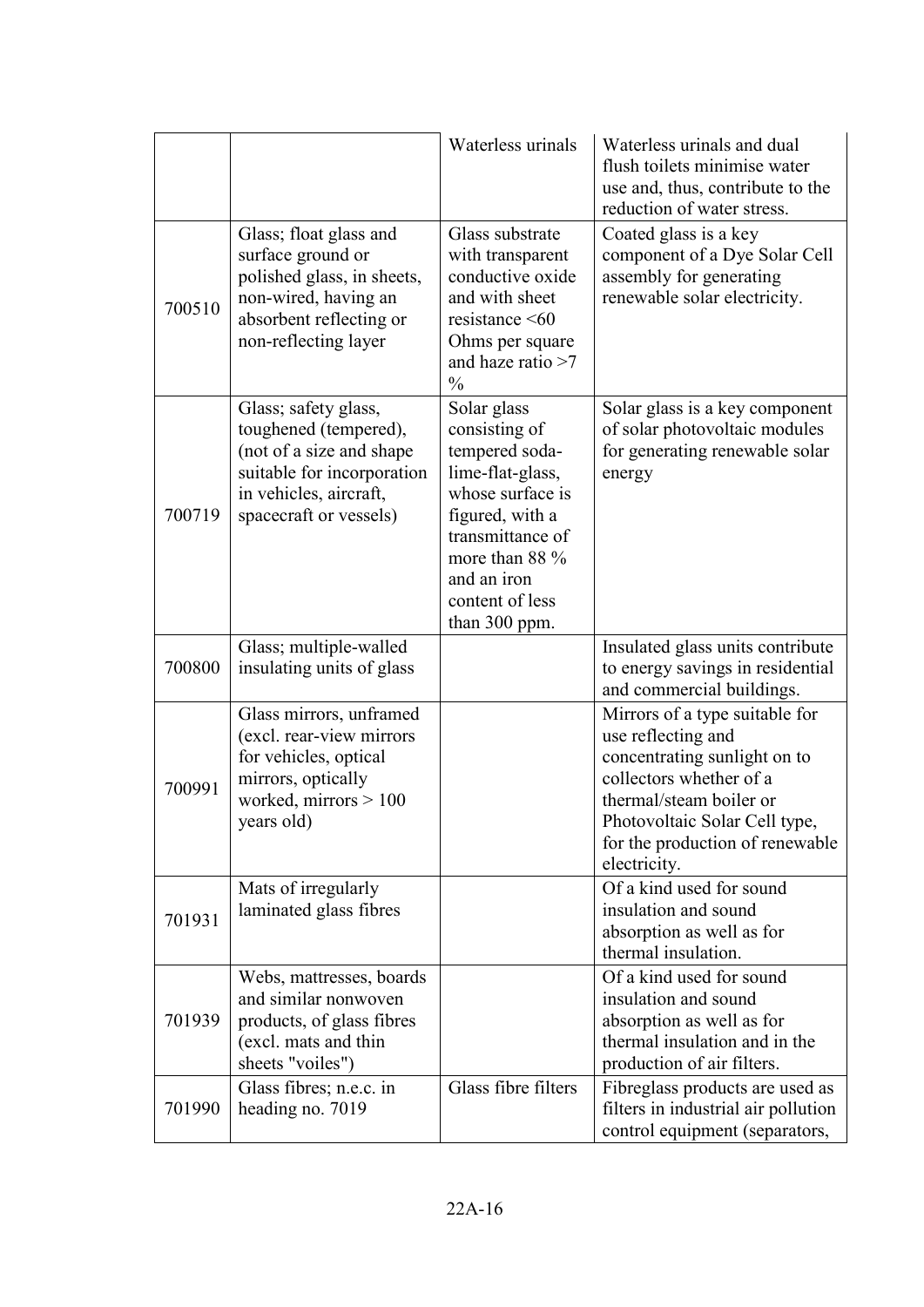|        |                                                | precipitators, tanks, pipe<br>systems, scrubbers).                                                                                                                                                                                                                                                                                                                                                                                                                                                                                                                                                                                                                                                                                                                                                         |
|--------|------------------------------------------------|------------------------------------------------------------------------------------------------------------------------------------------------------------------------------------------------------------------------------------------------------------------------------------------------------------------------------------------------------------------------------------------------------------------------------------------------------------------------------------------------------------------------------------------------------------------------------------------------------------------------------------------------------------------------------------------------------------------------------------------------------------------------------------------------------------|
| 720410 | Ferrous waste and scrap;<br>of cast iron       | Recycling precious metals and<br>compounds results in major<br>energy savings, reduces<br>greenhouse gas emissions,<br>diminishes pressures on<br>disposal facilities, and<br>preserves landfill capacity.<br>Recycled goods are key to<br>moving towards a circular<br>economy (i.e. retaining<br>resources within the economy<br>when a product has reached its<br>end of life, so resources can be<br>reused and create further<br>value), as opposed to a linear<br>economy model where<br>resources are extracted, turned<br>into a product, and disposed<br>after use. Recycling extends<br>the life of natural resources,<br>reduces the generation of<br>mining waste, reduces<br>greenhouse gas emissions,<br>diminishes pressures on<br>disposal facilities, and<br>preserves landfill capacity. |
| 720421 | Ferrous waste and scrap;<br>of stainless steel | Recycling precious metals and<br>compounds results in major<br>energy savings, reduces<br>greenhouse gas emissions,<br>diminishes pressures on<br>disposal facilities, and<br>preserves landfill capacity.<br>Recycled goods are key to<br>moving towards a circular<br>economy (i.e. retaining<br>resources within the economy<br>when a product has reached its<br>end of life, so resources can be<br>reused and create further<br>value), as opposed to a linear<br>economy model where<br>resources are extracted, turned<br>into a product, and disposed<br>after use. Recycling extends                                                                                                                                                                                                             |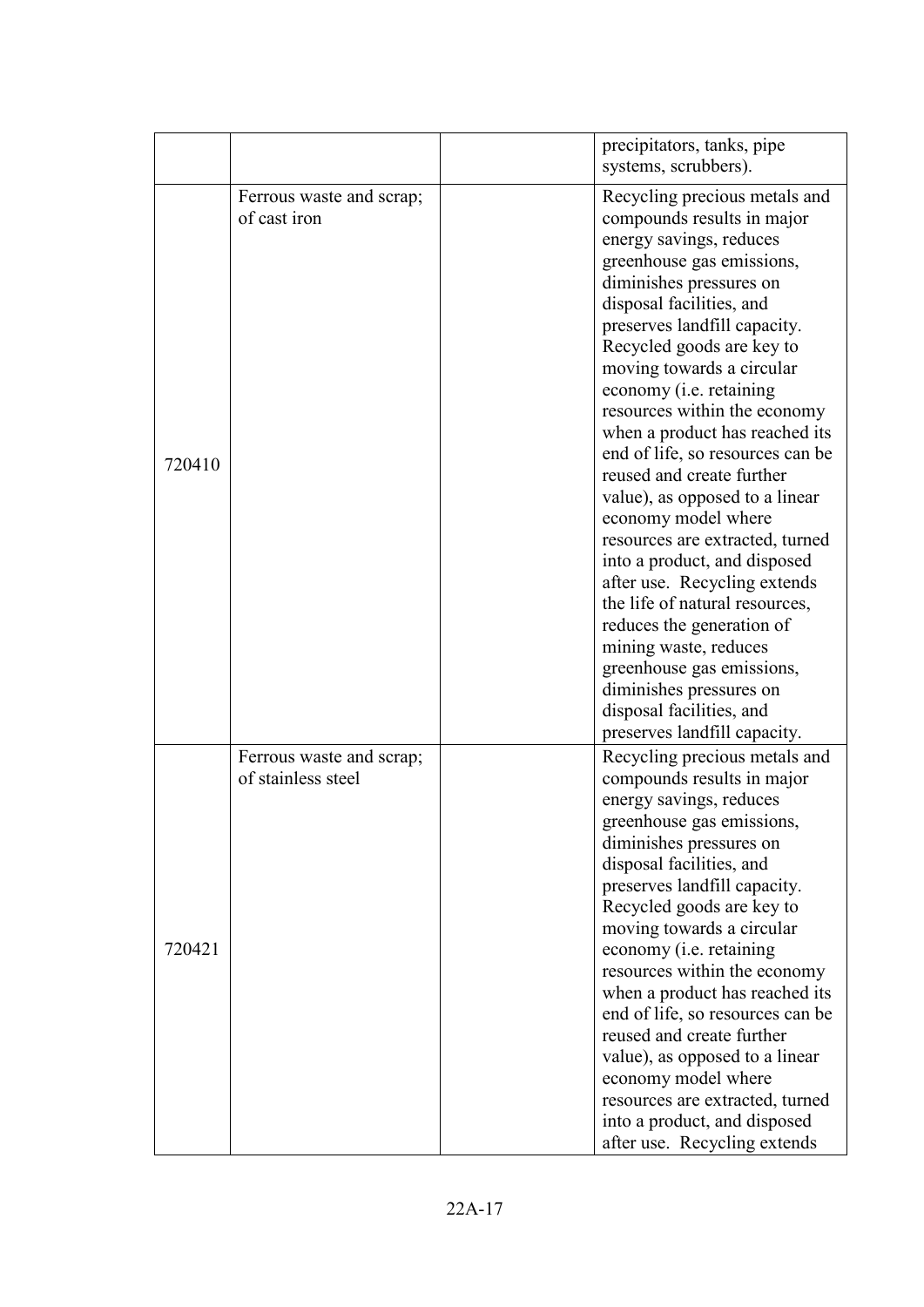|        |                                                                     | the life of natural resources,<br>reduces the generation of<br>mining waste, reduces<br>greenhouse gas emissions,<br>diminishes pressures on<br>disposal facilities, and<br>preserves landfill capacity.                                                                                                                                                                                                                                                                                                                                                                                                                                                                                                                                                                                                           |
|--------|---------------------------------------------------------------------|--------------------------------------------------------------------------------------------------------------------------------------------------------------------------------------------------------------------------------------------------------------------------------------------------------------------------------------------------------------------------------------------------------------------------------------------------------------------------------------------------------------------------------------------------------------------------------------------------------------------------------------------------------------------------------------------------------------------------------------------------------------------------------------------------------------------|
| 720429 | Ferrous waste and scrap;<br>of alloy steel (excluding<br>stainless) | Recycling precious metals and<br>compounds results in major<br>energy savings, reduces<br>greenhouse gas emissions,<br>diminishes pressures on<br>disposal facilities, and<br>preserves landfill capacity.<br>Recycled goods are key to<br>moving towards a circular<br>economy ( <i>i.e.</i> retaining<br>resources within the economy<br>when a product has reached its<br>end of life, so resources can be<br>reused and create further<br>value), as opposed to a linear<br>economy model where<br>resources are extracted, turned<br>into a product, and disposed<br>after use. Recycling extends<br>the life of natural resources,<br>reduces the generation of<br>mining waste, reduces<br>greenhouse gas emissions,<br>diminishes pressures on<br>disposal facilities, and<br>preserves landfill capacity. |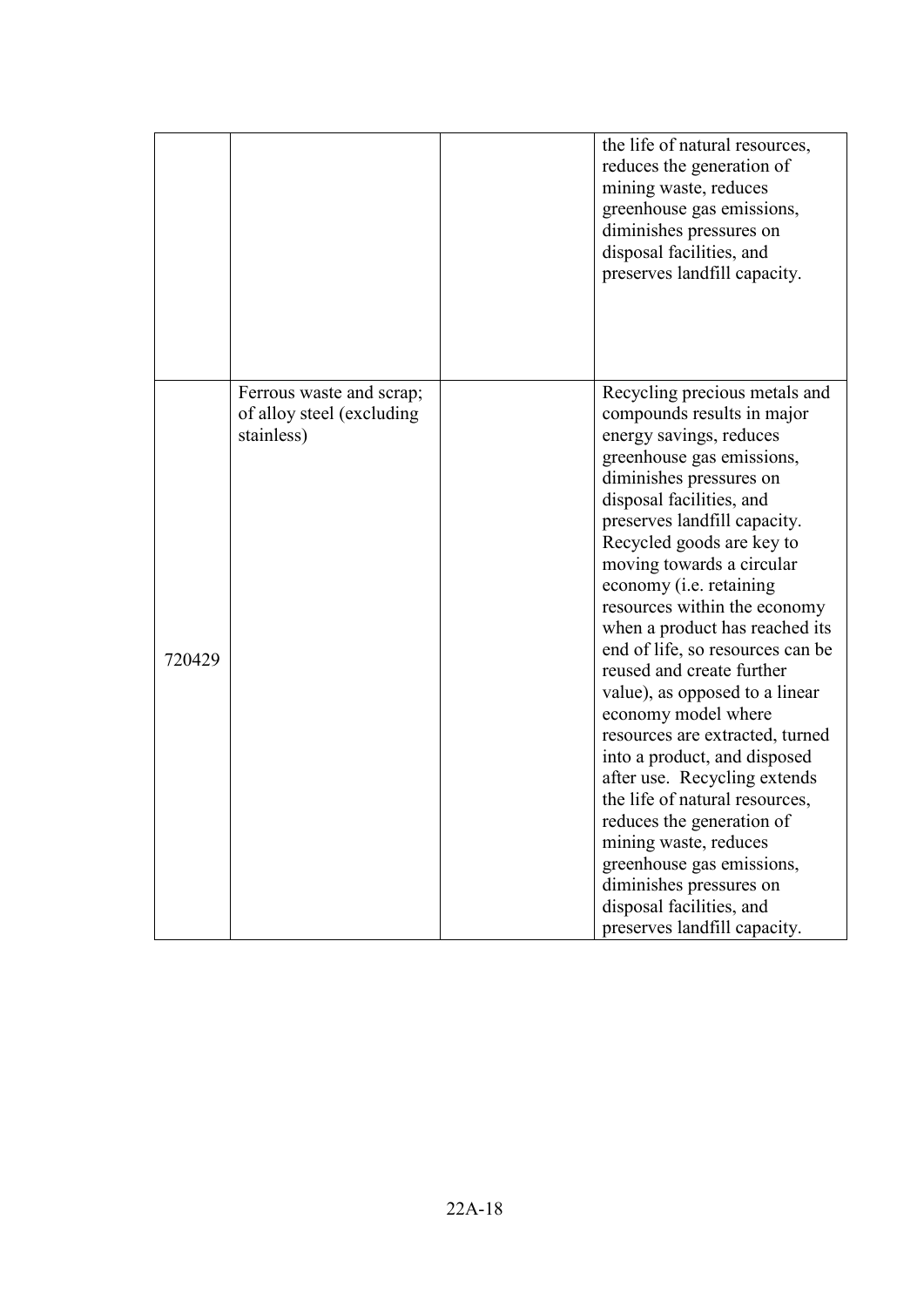|        | Ferrous waste and scrap;   | Recycling precious metals and                                      |
|--------|----------------------------|--------------------------------------------------------------------|
|        | of tinned iron or steel    | compounds results in major                                         |
|        |                            | energy savings, reduces                                            |
|        |                            | greenhouse gas emissions,                                          |
|        |                            | diminishes pressures on                                            |
|        |                            | disposal facilities, and                                           |
|        |                            | preserves landfill capacity.                                       |
|        |                            | Recycled goods are key to                                          |
|        |                            | moving towards a circular                                          |
|        |                            | economy (i.e. retaining                                            |
|        |                            | resources within the economy                                       |
|        |                            | when a product has reached its                                     |
|        |                            | end of life, so resources can be                                   |
| 720430 |                            | reused and create further                                          |
|        |                            | value), as opposed to a linear                                     |
|        |                            | economy model where                                                |
|        |                            | resources are extracted, turned                                    |
|        |                            | into a product, and disposed                                       |
|        |                            | after use. Recycling extends                                       |
|        |                            | the life of natural resources,                                     |
|        |                            | reduces the generation of                                          |
|        |                            | mining waste, reduces                                              |
|        |                            | greenhouse gas emissions,                                          |
|        |                            | diminishes pressures on                                            |
|        |                            | disposal facilities, and                                           |
|        |                            | preserves landfill capacity.                                       |
|        | Ferrous waste and scrap;   | Recycling precious metals and                                      |
|        | turnings, shavings, chips, | compounds results in major                                         |
|        | milling waste, sawdust,    | energy savings, reduces                                            |
|        | fillings, trimmings and    | greenhouse gas emissions,                                          |
|        | stampings, whether or      | diminishes pressures on                                            |
|        | not in bundles             | disposal facilities, and                                           |
|        |                            | preserves landfill capacity.                                       |
|        |                            | Recycled goods are key to                                          |
|        |                            | moving towards a circular                                          |
|        |                            | economy ( <i>i.e.</i> retaining                                    |
| 720441 |                            | resources within the economy                                       |
|        |                            | when a product has reached its<br>end of life, so resources can be |
|        |                            | reused and create further                                          |
|        |                            | value), as opposed to a linear                                     |
|        |                            | economy model where                                                |
|        |                            | resources are extracted, turned                                    |
|        |                            | into a product, and disposed                                       |
|        |                            | after use. Recycling extends                                       |
|        |                            | the life of natural resources,                                     |
|        |                            | reduces the generation of                                          |
|        |                            | mining waste, reduces                                              |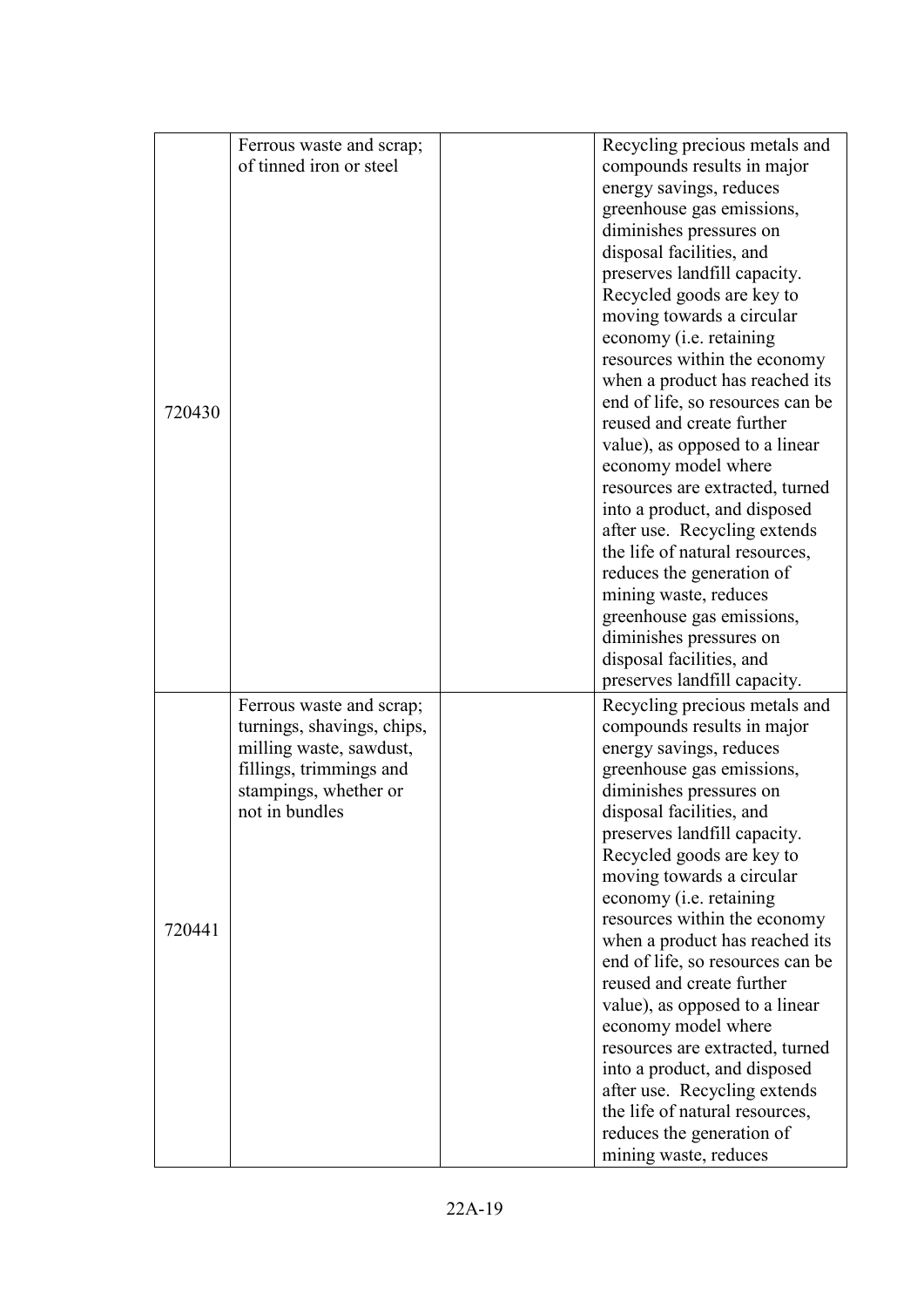|        |                                                        | greenhouse gas emissions,<br>diminishes pressures on<br>disposal facilities, and<br>preserves landfill capacity.                                                                                                                                                                                                                                                                                                                                                                                                                                                                                                                                                                                                                                                                                           |
|--------|--------------------------------------------------------|------------------------------------------------------------------------------------------------------------------------------------------------------------------------------------------------------------------------------------------------------------------------------------------------------------------------------------------------------------------------------------------------------------------------------------------------------------------------------------------------------------------------------------------------------------------------------------------------------------------------------------------------------------------------------------------------------------------------------------------------------------------------------------------------------------|
| 720449 | Ferrous waste and scrap;<br>n.e.c. in heading no. 7204 | Recycling precious metals and<br>compounds results in major<br>energy savings, reduces<br>greenhouse gas emissions,<br>diminishes pressures on<br>disposal facilities, and<br>preserves landfill capacity.<br>Recycled goods are key to<br>moving towards a circular<br>economy (i.e. retaining<br>resources within the economy<br>when a product has reached its<br>end of life, so resources can be<br>reused and create further<br>value), as opposed to a linear<br>economy model where<br>resources are extracted, turned<br>into a product, and disposed<br>after use. Recycling extends<br>the life of natural resources,<br>reduces the generation of<br>mining waste, reduces<br>greenhouse gas emissions,<br>diminishes pressures on<br>disposal facilities, and<br>preserves landfill capacity. |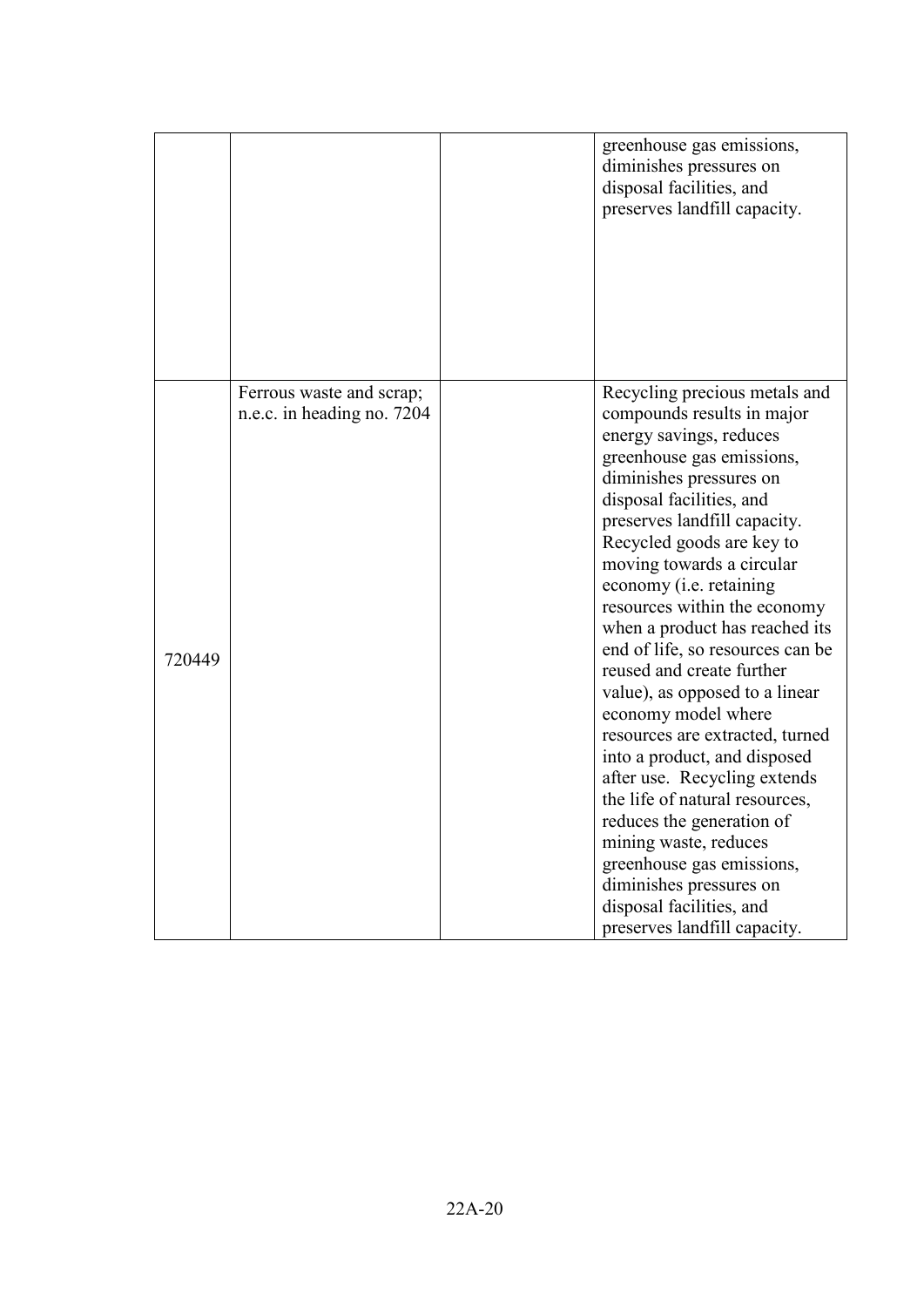|        | Ferrous products;                                         | Recycling precious metals and                      |
|--------|-----------------------------------------------------------|----------------------------------------------------|
|        | remelting scrap ingots                                    | compounds results in major                         |
|        |                                                           | energy savings, reduces                            |
|        |                                                           | greenhouse gas emissions,                          |
|        |                                                           | diminishes pressures on                            |
|        |                                                           | disposal facilities, and                           |
|        |                                                           | preserves landfill capacity.                       |
|        |                                                           | Recycled goods are key to                          |
|        |                                                           | moving towards a circular                          |
|        |                                                           | economy ( <i>i.e.</i> retaining                    |
|        |                                                           | resources within the economy                       |
|        |                                                           | when a product has reached its                     |
| 720450 |                                                           | end of life, so resources can be                   |
|        |                                                           | reused and create further                          |
|        |                                                           | value), as opposed to a linear                     |
|        |                                                           | economy model where                                |
|        |                                                           | resources are extracted, turned                    |
|        |                                                           | into a product, and disposed                       |
|        |                                                           | after use. Recycling extends                       |
|        |                                                           | the life of natural resources,                     |
|        |                                                           | reduces the generation of                          |
|        |                                                           | mining waste, reduces                              |
|        |                                                           | greenhouse gas emissions,                          |
|        |                                                           | diminishes pressures on                            |
|        |                                                           | disposal facilities, and                           |
|        |                                                           | preserves landfill capacity.                       |
|        | Flat-rolled products of                                   | Grain Oriented Electrical Steel                    |
|        | silicon-electrical steel, of<br>a width of $\geq 600$ mm, | (GOES) of a kind used in<br>power and distribution |
|        | grain-oriented                                            | transformers. This product                         |
|        |                                                           | achieves efficient energy-                         |
| 722511 |                                                           | saving and contributes to                          |
|        |                                                           | minimising transmission loss                       |
|        |                                                           | by reducing core loss                              |
|        |                                                           | compared to that of                                |
|        |                                                           | conventional steel.                                |
|        | Flat-rolled products of                                   | Grain Oriented Electrical Steel                    |
|        | silicon-electrical steel, of                              | (GOES) of a kind used in                           |
|        | a width of $\leq 600$ mm,                                 | power and distribution                             |
|        | hot-rolled or cold-rolled                                 | transformers. This product                         |
|        | "cold-reduced", grain-                                    | achieves efficient energy-                         |
| 722611 | oriented                                                  | saving and contributes to                          |
|        |                                                           | minimising transmission loss                       |
|        |                                                           | by reducing core loss                              |
|        |                                                           | compared to that of                                |
|        |                                                           | conventional steel.                                |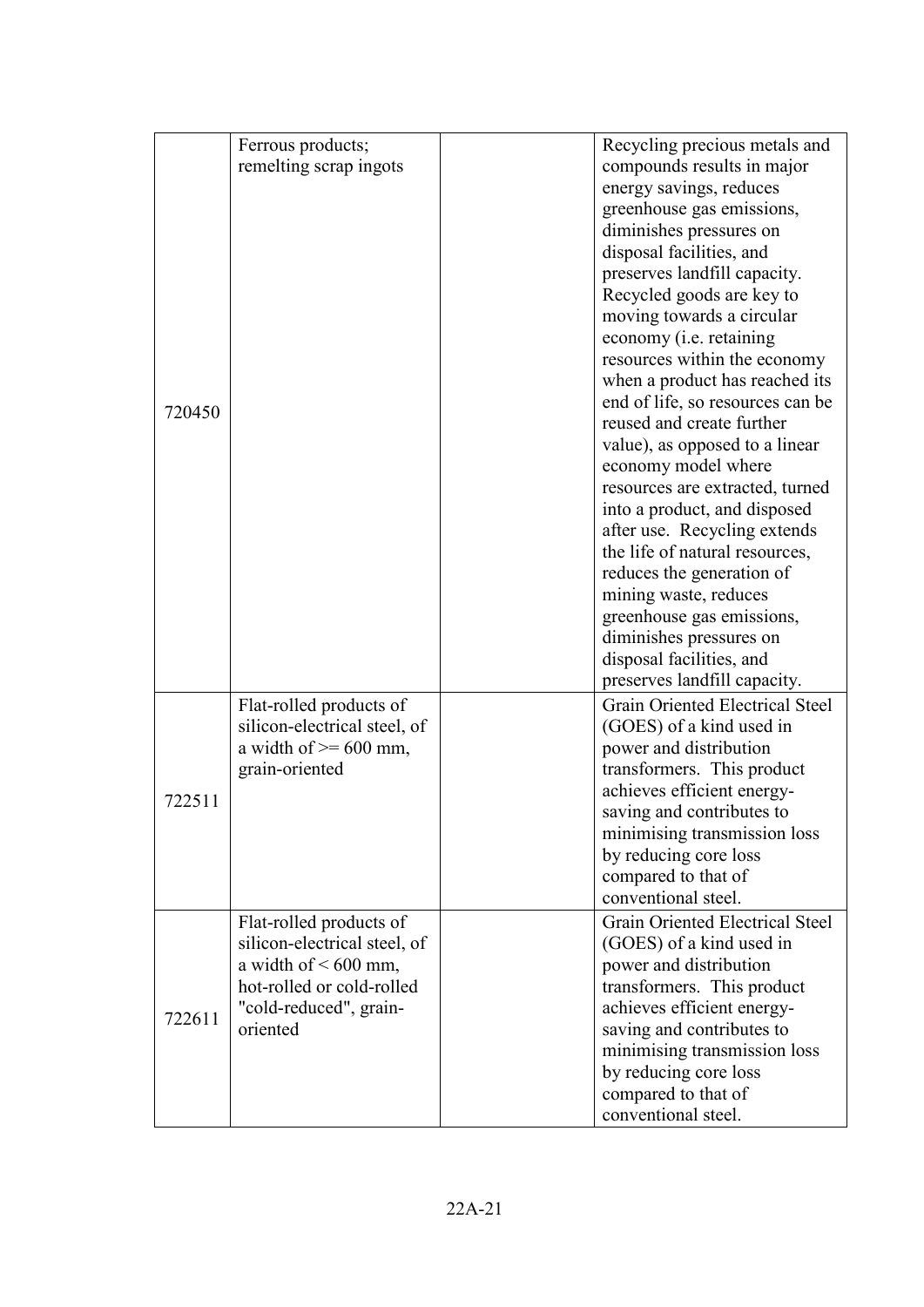| 730210 | Rails of iron or steel, for<br>railway or tramway track<br>(excl. check-rails)                                                                                                                                                                                                                                                                                       |                        | Transport infrastructure for rail<br>supports a cleaner transport<br>mode than alternatives,<br>particularly with the                                                         |
|--------|----------------------------------------------------------------------------------------------------------------------------------------------------------------------------------------------------------------------------------------------------------------------------------------------------------------------------------------------------------------------|------------------------|-------------------------------------------------------------------------------------------------------------------------------------------------------------------------------|
| 730230 | Switch blades, crossing<br>frogs, point rods and<br>other crossing pieces, for<br>railway or tramway track,<br>of iron or steel                                                                                                                                                                                                                                      |                        | electrification of rail.<br>Transport infrastructure for rail<br>supports a cleaner transport<br>mode than alternatives,<br>particularly with the<br>electrification of rail. |
| 730240 | Fish-plates and sole<br>plates of iron or steel, for<br>railways or tramways                                                                                                                                                                                                                                                                                         |                        | Transport infrastructure for rail<br>supports a cleaner transport<br>mode than alternatives,<br>particularly with the<br>electrification of rail.                             |
| 730290 | Sleepers "cross-ties",<br>check-rails, rack rails,<br>chairs, chair wedges, rail<br>clips, bedplates and ties<br>and other specialised<br>material for the jointing<br>or fixing of railway or<br>tramway track, of iron or<br>steel (excl. rails, switch<br>blades, crossing frogs,<br>point rods and other<br>crossing pieces and fish-<br>plates and sole plates) |                        | Transport infrastructure for rail<br>supports a cleaner transport<br>mode than alternatives,<br>particularly with the<br>electrification of rail.                             |
| 730820 | Iron or steel; structures<br>and parts thereof, towers<br>and lattice masts                                                                                                                                                                                                                                                                                          | Wind turbine<br>towers | Products used to elevate and<br>support a wind turbine for the<br>generation of renewable<br>energy.                                                                          |
| 730890 | Structures and parts of<br>structures, of iron or<br>steel, n.e.s. (excl. bridges<br>and bridge-sections,<br>towers and lattice masts,<br>doors and windows and<br>their frames, thresholds<br>for doors, props and<br>similar equipment for<br>scaffolding, shuttering,<br>propping or pit-propping)                                                                |                        | Components of wind turbines,<br>which generate low or no<br>carbon emissions and no soil<br>and water pollution.                                                              |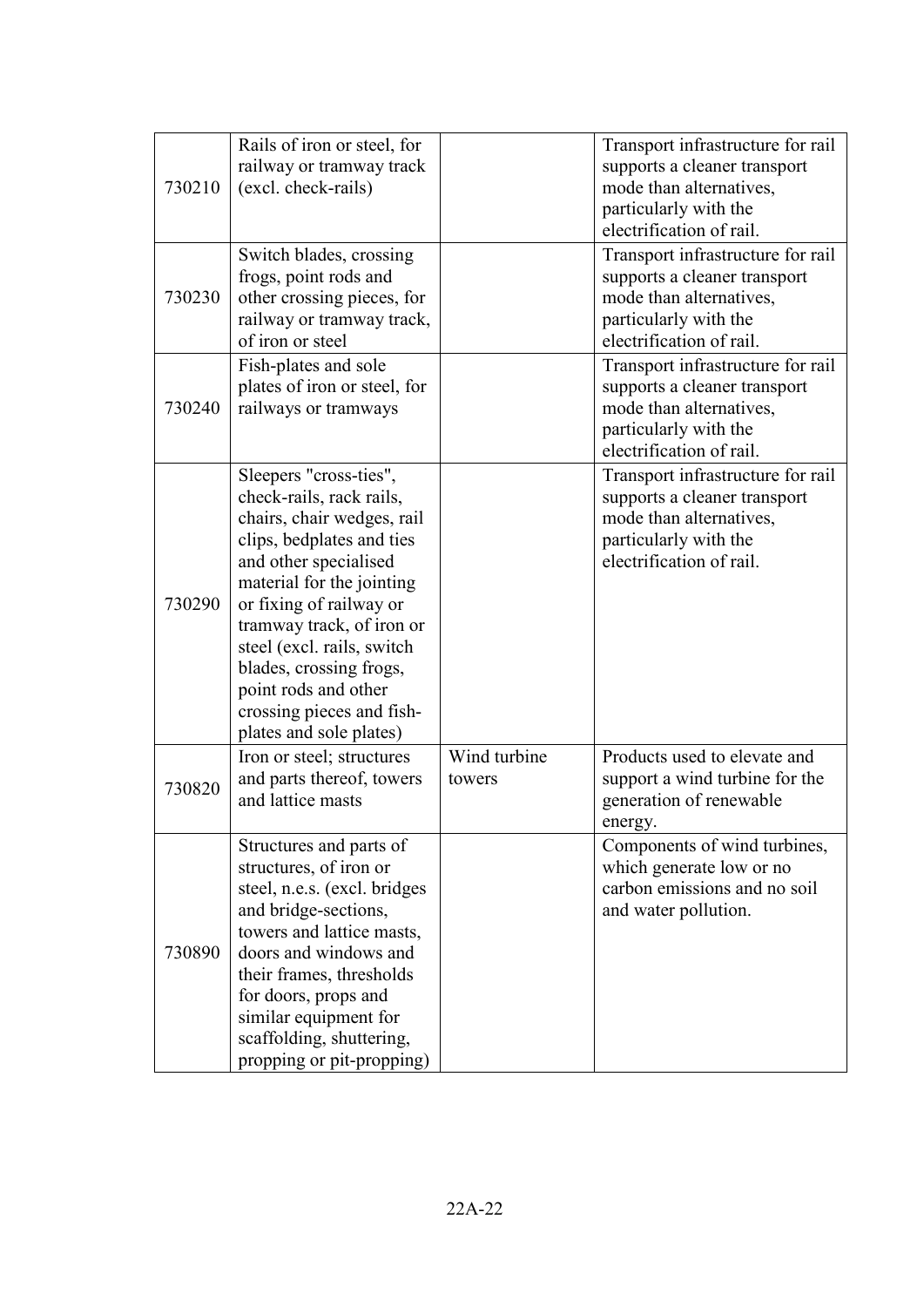| 730900 | Reservoirs, tanks, vats<br>and similar containers, of<br>iron or steel, for any<br>material "other than<br>compressed or liquefied<br>gas", of a capacity of $>$<br>300 l, not fitted with<br>mechanical or thermal<br>equipment, whether or<br>not lined or heat-<br>insulated (excl.<br>containers specifically<br>constructed or equipped<br>for one or more types of<br>transport) |                                                                                   | Containers of any material, of<br>any form, for liquid or solid<br>waste, including for municipal<br>or dangerous waste. Of a kind<br>used in the delivery of<br>environmental services and<br>renewable energy generation.                                                                        |
|--------|----------------------------------------------------------------------------------------------------------------------------------------------------------------------------------------------------------------------------------------------------------------------------------------------------------------------------------------------------------------------------------------|-----------------------------------------------------------------------------------|----------------------------------------------------------------------------------------------------------------------------------------------------------------------------------------------------------------------------------------------------------------------------------------------------|
| 731511 | Chain; articulated link,<br>roller, of iron or steel                                                                                                                                                                                                                                                                                                                                   | Bicycle roller<br>chain                                                           | Bicycles and their parts<br>provide a environmentally<br>friendly, low-carbon mode of<br>transportation, which can<br>contribute to lowering GHG<br>emissions in the transport<br>sector as well as reducing air<br>pollution.                                                                     |
| 732020 | Helical springs, of iron or<br>steel (excl. flat spiral<br>springs, clock and watch<br>springs, springs for sticks<br>and handles of umbrellas<br>or parasols and shock<br>absorbers of Section 17)                                                                                                                                                                                    |                                                                                   | Bicycles and their spare parts<br>exert positive effect on<br>reducing exhaust emissions<br>from automobiles, air pollution<br>and greenhouse effect, etc.                                                                                                                                         |
| 732490 | Iron or steel; sanitary<br>ware and parts thereof,<br>excluding sinks, wash<br>basins and baths                                                                                                                                                                                                                                                                                        | Composting<br>toilets                                                             | Composting toilets minimise<br>water use and provide self-<br>contained sewage treatment on<br>site, with no need for sewers<br>and treatment plants. They<br>also do not pollute ground or<br>surface water or soil (unlike<br>septic tanks or pit latrines) and<br>produce safe, useful compost. |
|        |                                                                                                                                                                                                                                                                                                                                                                                        | Water closet pans<br>and flushing<br>cisterns/urinals<br>including dry<br>closets | Dry closets (operating on the<br>basis of composting) are<br>designed to conserve water.                                                                                                                                                                                                           |
|        |                                                                                                                                                                                                                                                                                                                                                                                        | Water conserving<br>showers<br>(provided with a                                   | Water conserving showers are<br>designed to conserve water and<br>reduce energy consumption.                                                                                                                                                                                                       |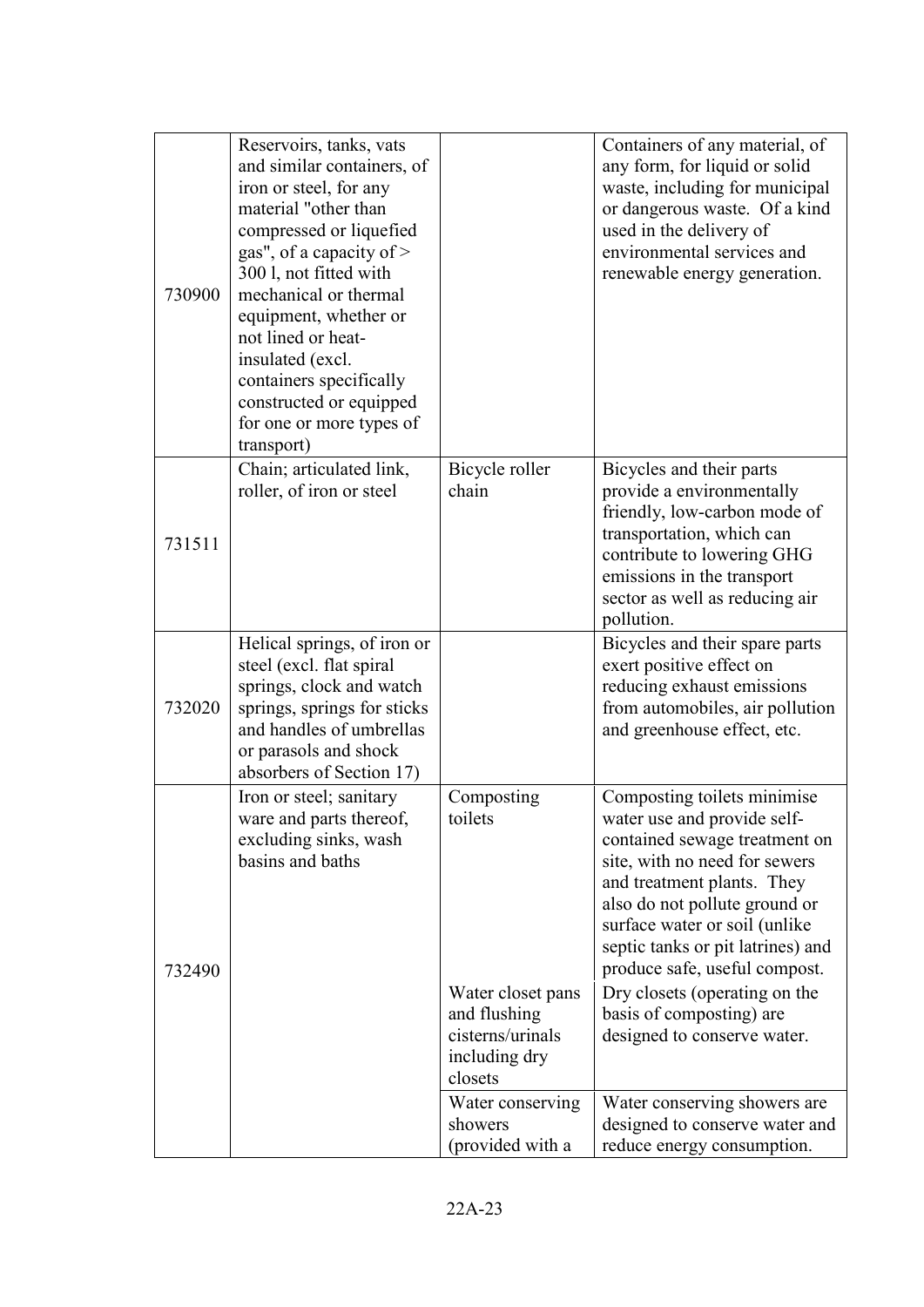|        |                                                                                 | specific water-<br>efficiency shower<br>head) |                                                                                                                                                                                                                                                                                                                                                                                                                     |
|--------|---------------------------------------------------------------------------------|-----------------------------------------------|---------------------------------------------------------------------------------------------------------------------------------------------------------------------------------------------------------------------------------------------------------------------------------------------------------------------------------------------------------------------------------------------------------------------|
|        |                                                                                 | Waterless urinals                             | Waterless urinals minimise<br>water and energy use, resulting<br>in significantly less carbon<br>emissions compared to other<br>urinal systems.                                                                                                                                                                                                                                                                     |
| 750890 | Nickel; articles thereof<br>n.e.c. in item no. 7508.1                           | High temperature<br>superconducting<br>cables | High temperature<br>superconducting (HTS) cables<br>are electrical transmission<br>cables capable of carrying<br>electrical currents with<br>effectively zero resistance at<br>low temperatures. HTS<br>technology is vastly more<br>energy efficient, resulting in<br>significantly less electricity<br>loss and lower maintenance<br>requirements than traditional<br>copper or aluminium<br>transmission cables. |
| 761520 | Aluminium; sanitary<br>ware and parts thereof                                   | Composting<br>toilets                         | Composting toilets are useful<br>where local sewage or water<br>supply systems are unavailable.                                                                                                                                                                                                                                                                                                                     |
| 761520 | Aluminium; sanitary<br>ware and parts thereof                                   | Waterless urinals                             | Waterless urinals minimise<br>water and energy use, resulting<br>in significantly less carbon<br>emissions compared to other<br>urinal systems.                                                                                                                                                                                                                                                                     |
| 840211 | Boilers; watertube boilers<br>with a steam production<br>exceeding 45t per hour | Heat recovery<br>steam generators             | A heat recovery steam<br>generator, or HRSG, is an<br>energy recovery heat<br>exchanger that recovers heat<br>from a hot gas stream. It<br>produces steam that can be<br>used in a process<br>(cogeneration) or used to drive<br>a steam turbine (combined<br>cycle).                                                                                                                                               |
|        |                                                                                 | Chemical<br>recovery boilers                  | Chemical recovery boilers use<br>black liquor, a by-product of<br>the pulping process, to<br>generate electricity, as well as<br>retrieve chemicals used in the<br>pulping process for reuse.                                                                                                                                                                                                                       |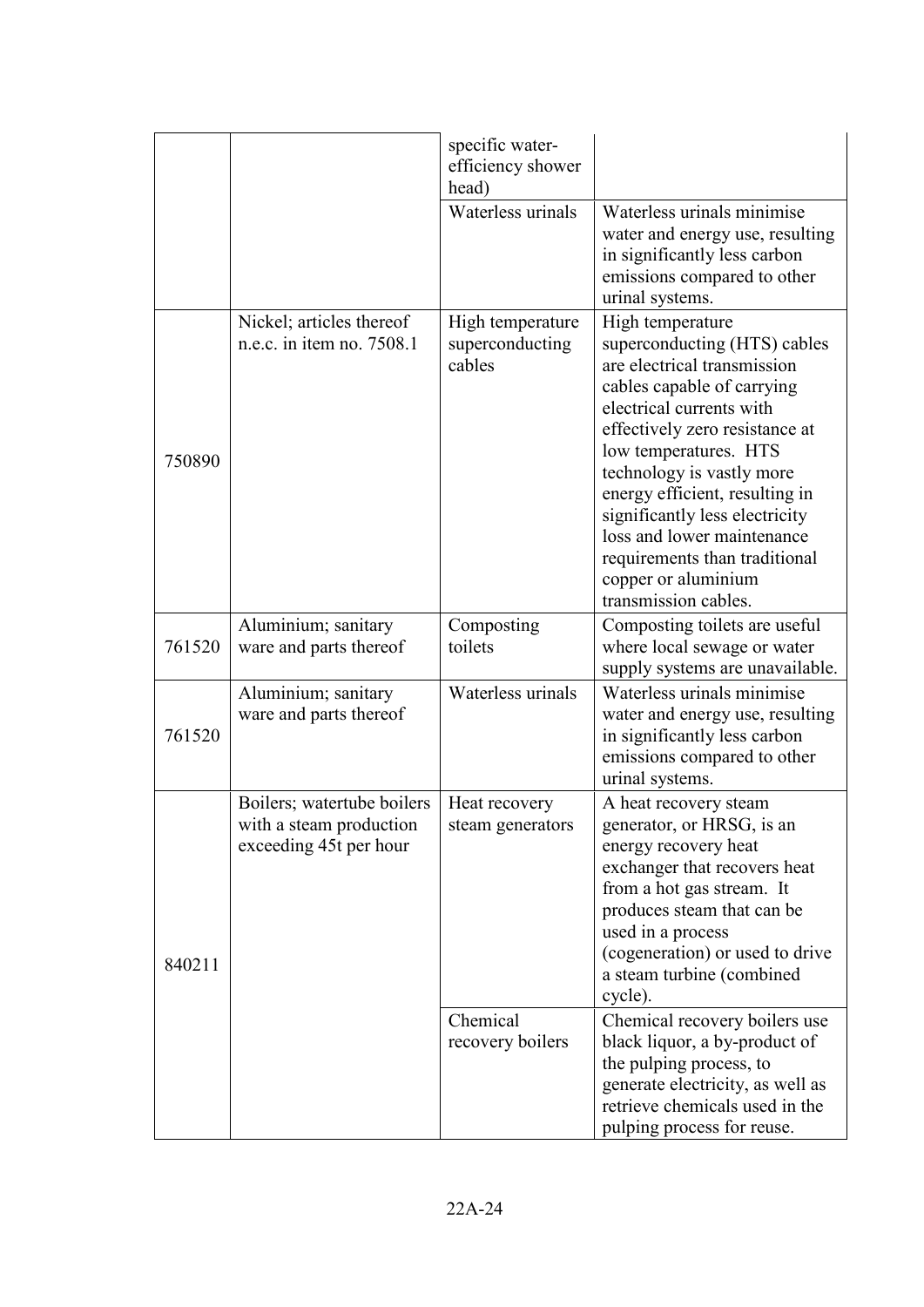|        |                                                                                                  | Combined heat<br>and power boilers | Combined heat and power<br>boilers contribute significantly<br>to energy efficiency by<br>utilising the waste heat in<br>power generation activities. A<br>heat recovery steam generator,<br>or HRSG, is an energy<br>recovery heat exchanger that<br>recovers heat from a hot gas<br>stream. It produces steam that<br>can be used in a process<br>(cogeneration) or used to drive<br>a steam turbine (combined<br>cycle). |
|--------|--------------------------------------------------------------------------------------------------|------------------------------------|-----------------------------------------------------------------------------------------------------------------------------------------------------------------------------------------------------------------------------------------------------------------------------------------------------------------------------------------------------------------------------------------------------------------------------|
| 840212 | Boilers; watertube boilers<br>with a steam production<br>not exceeding 45t per<br>hour           | Heat recovery<br>steam generators  | A heat recovery steam<br>generator is an energy recovery<br>heat exchanger that recovers<br>heat from a hot gas stream. It<br>produces steam that can be<br>used in a process<br>(cogeneration) or used to drive<br>a steam turbine (combined<br>cycle).                                                                                                                                                                    |
|        |                                                                                                  | Combined heat<br>and power boilers | Combined heat and power<br>contributes significantly to<br>energy efficiency by utilising<br>the waste heat in power<br>generation activities.                                                                                                                                                                                                                                                                              |
| 840219 | Boilers; vapour<br>generating boilers,<br>including hybrid boilers<br>n.e.c. in heading no. 8402 | Heat recovery<br>steam generators  | A heat recovery steam<br>generator is an energy recovery<br>heat exchanger that recovers<br>heat from a hot gas stream. It<br>produces steam that can be<br>used in a process<br>(cogeneration) or used to drive<br>a steam turbine (combined<br>cycle).                                                                                                                                                                    |
|        |                                                                                                  | Combined heat<br>and power boilers | Waste heat recovery boilers are<br>used to support waste heat<br>recovery processes without any<br>fuels. Combined heat and<br>power contributes significantly<br>to energy efficiency by<br>utilising the waste heat in<br>power generation activities.                                                                                                                                                                    |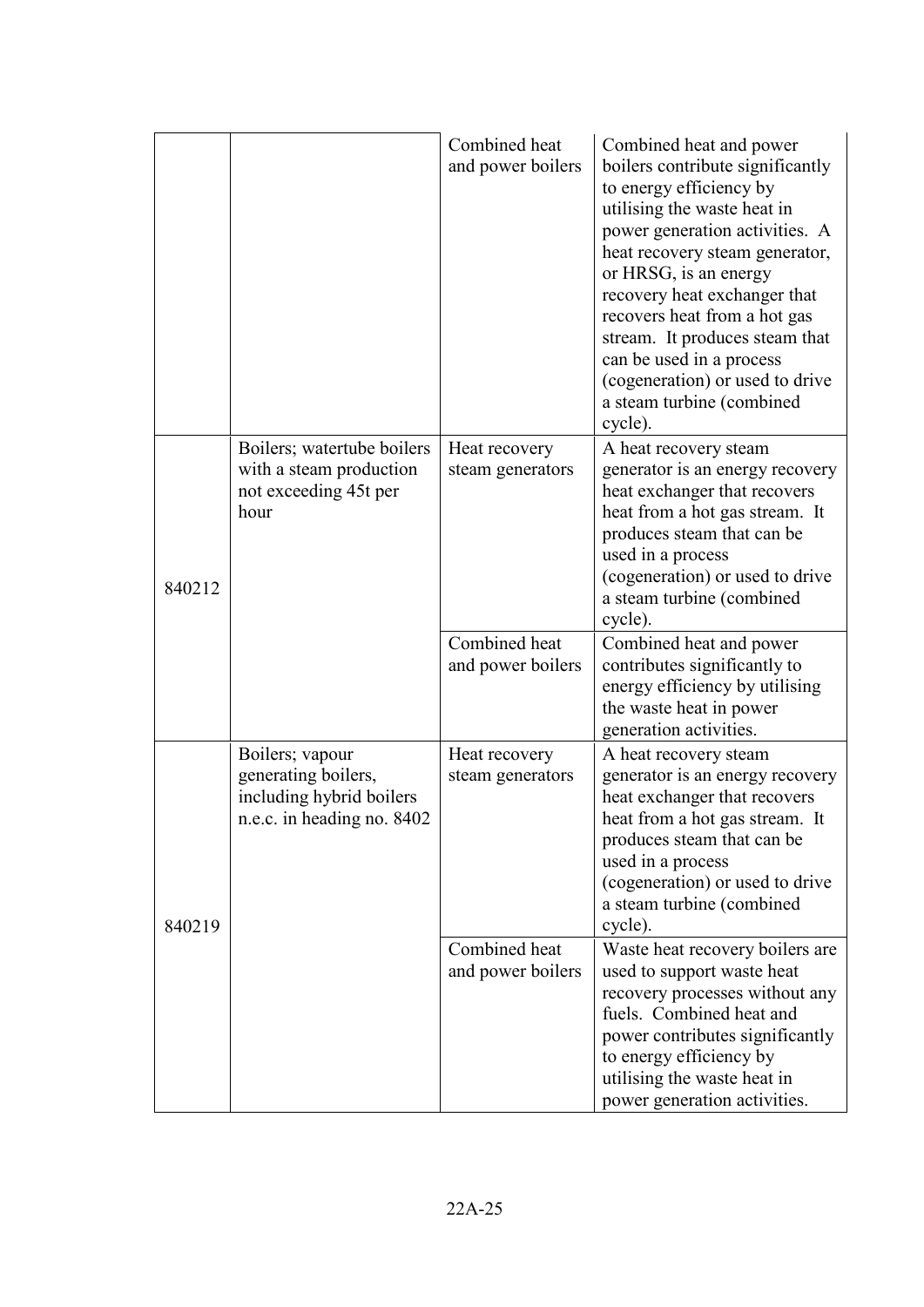| 840410 | Boilers; auxiliary plant,<br>for use with boilers of<br>heading no. $8402$ or $8403$<br>(e.g. economisers, super-<br>heaters, soot removers,<br>gas recoverers)   |                                         | Components of industrial air<br>pollution control plants used to<br>minimise the release of<br>pollutants into the atmosphere.<br>This equipment is also used to<br>support waste heat recovery<br>processes in waste treatment,<br>or renewable energy resource<br>recovery applications. |
|--------|-------------------------------------------------------------------------------------------------------------------------------------------------------------------|-----------------------------------------|--------------------------------------------------------------------------------------------------------------------------------------------------------------------------------------------------------------------------------------------------------------------------------------------|
| 840420 | Boilers; condensers, for<br>steam or other vapour<br>power units                                                                                                  |                                         | Condensers can be used to cool<br>gas streams to temperatures<br>which allow for the removal of<br>contaminants, such as Volatile<br>Organic Compounds like<br>benzene.                                                                                                                    |
| 840490 | Boilers; parts of auxiliary<br>plant, for use with boilers<br>of heading no. 8402 and<br>8403 and parts of<br>condensers for steam or<br>other vapour power units |                                         | Parts and accessories for<br>equipment classified under<br>8404.10. This secondary<br>equipment is also used to<br>support waste heat recovery<br>processes, such as boilers<br>mentioned above, in waste<br>treatment, or renewable energy<br>resource recovery applications.             |
| 840510 | Generators; producer gas,<br>water gas, acetylene gas<br>and similar water process<br>gas generators, with or<br>without their purifiers                          | Include only<br>those with<br>purifiers | Purifiers remove contaminants<br>(such as cyanide or sulphur<br>compounds) produced in the<br>manufacture of gases.                                                                                                                                                                        |
| 840681 | Turbines; steam and<br>other vapour turbines,<br>(for other than marine<br>propulsion), of an output<br>exceeding 40MW                                            |                                         | Steam and vapour turbines are<br>key components for the<br>production of geothermal<br>energy and co-generation.                                                                                                                                                                           |
| 840682 | Turbines; steam and<br>other vapour turbines,<br>(for other than marine<br>propulsion), of an output<br>not exceeding 40MW                                        |                                         | Steam and vapour turbines are<br>key components for the<br>production of geothermal<br>energy and co-generation.                                                                                                                                                                           |
| 840690 | Turbines; parts of steam<br>and other vapour turbines                                                                                                             |                                         | Parts and accessories of steam<br>and vapour turbines, with the<br>associated environmental<br>benefits.                                                                                                                                                                                   |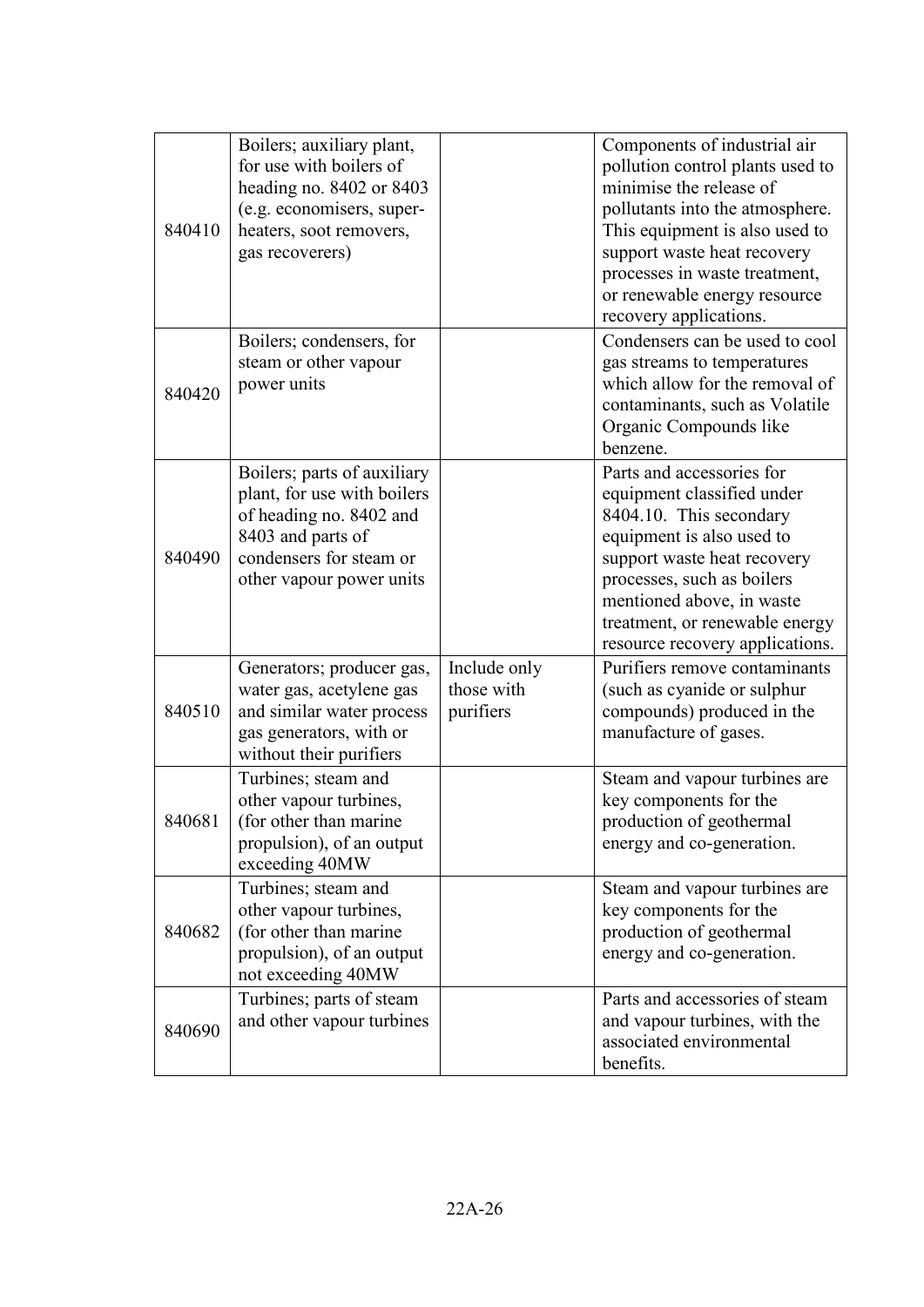| 841011 | Turbines; hydraulic<br>turbines and water<br>wheels, of a power not<br>exceeding 1000kW                          | Hydraulic turbines and water<br>wheels are key components<br>used in the production of hydro<br>and tidal power. As a clean<br>and renewable resource, hydro<br>and tidal power are both clean,<br>renewable sources of<br>electricity that can play a<br>pivotal role in reducing GHG<br>emissions and providing a<br>reliable, constant source of<br>electricity. |  |
|--------|------------------------------------------------------------------------------------------------------------------|---------------------------------------------------------------------------------------------------------------------------------------------------------------------------------------------------------------------------------------------------------------------------------------------------------------------------------------------------------------------|--|
| 841012 | Turbines; hydraulic<br>turbines and water<br>wheels, of a power<br>exceeding 1000kW but<br>not exceeding 10000kW | Hydraulic turbines and water<br>wheels are key components<br>used in the production of hydro<br>and tidal power. As a clean<br>and renewable resource, hydro<br>and tidal power are both clean,<br>renewable sources of<br>electricity that can play a<br>pivotal role in reducing GHG<br>emissions and providing a<br>reliable, constant source of<br>electricity. |  |
| 841013 | Turbines; hydraulic<br>turbines and water<br>wheels, of a power<br>exceeding 10000kW                             | Hydraulic turbines and water<br>wheels are key components<br>used in the production of hydro<br>and tidal power. As a clean<br>and renewable resource, hydro<br>and tidal power are both clean,<br>renewable sources of<br>electricity that can play a<br>pivotal role in reducing GHG<br>emissions and providing a<br>reliable, constant source of<br>electricity. |  |
| 841090 | Turbines; parts of<br>hydraulic turbines and<br>water wheels, including<br>regulators                            | Parts and accessories of<br>hydraulic turbines and water<br>wheels, with the associated<br>environmental benefits.                                                                                                                                                                                                                                                  |  |
| 841181 | Turbines; gas-turbines<br>(excluding turbo-jets and<br>turbo-propellers), of a<br>power not exceeding<br>5000kW  | Gas Turbines can be used for<br>clean power generation,<br>including recovered landfill<br>gas or biogas. These turbines<br>are also an essential component<br>of relatively efficient<br>combined-cycle power plants                                                                                                                                               |  |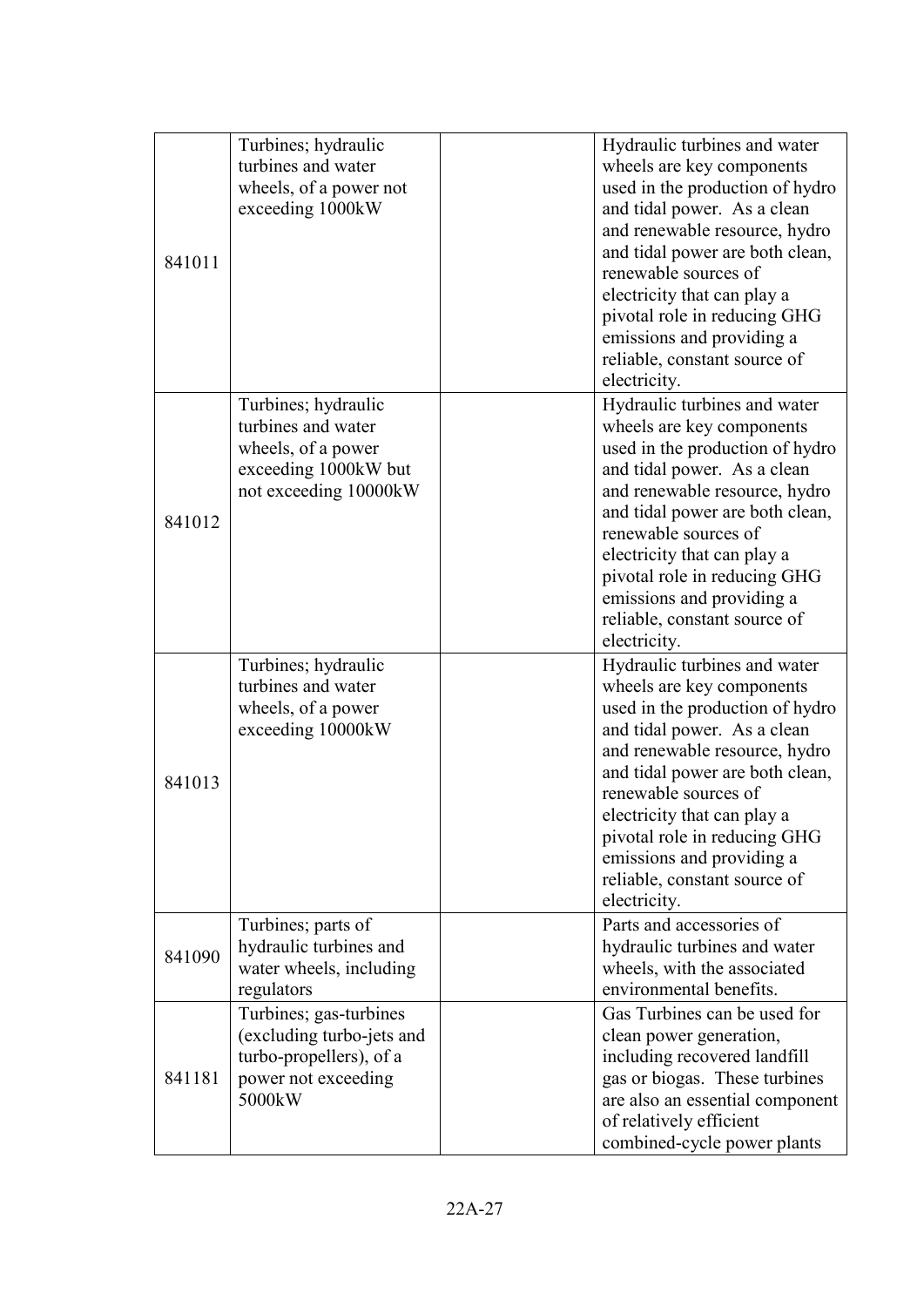|        |                                                                                                                                                                                  |                                   | running on natural gas or<br>biogas, which emit less<br>greenhouse emissions than<br>coal-based power.                                                                                                                                                                                                                                        |
|--------|----------------------------------------------------------------------------------------------------------------------------------------------------------------------------------|-----------------------------------|-----------------------------------------------------------------------------------------------------------------------------------------------------------------------------------------------------------------------------------------------------------------------------------------------------------------------------------------------|
| 841182 | Turbines; gas-turbines<br>(excluding turbo-jets and<br>turbo-propellers), of a<br>power exceeding<br>5000kW                                                                      |                                   | Gas Turbines can be used for<br>clean power generation,<br>including recovered landfill<br>gas or biogas. These turbines<br>are also an essential component<br>of relatively efficient<br>combined-cycle power plants<br>running on natural gas or<br>biogas, which emit less<br>greenhouse emissions than<br>coal-based power.               |
| 841290 | Engines; parts, for<br>engines and motors of<br>heading no. 8412                                                                                                                 | Wind turbine<br>blades and hubs   | Components of wind turbines<br>for renewable electricity<br>generation.                                                                                                                                                                                                                                                                       |
| 841480 | Air or vacuum pumps, air<br>or other gas compressors<br>and fans; ventilating or<br>recycling hoods<br>incorporating a fan,<br>whether or not fitted with<br>filters:<br>- Other | Refrigerant<br>recovery units     | Refrigerant recovery units can<br>be used to recover refrigerants<br>(including CFCs, HCFCs and<br>HFCs) from refrigeration and<br>air conditioning equipment,<br>thus preventing emissions of<br>these refrigerants to the<br>atmosphere. CFCs, HCFCs<br>and HFCs are ozone-depleting<br>substances and some are potent<br>greenhouse gases. |
|        | Heat pumps other than<br>air conditioning<br>machines of heading<br>8415                                                                                                         | Air-source heat<br>pumps          | Aerothermal heat pump utilises<br>moderate temperatures in the<br>ambient air to reduce the<br>operational costs of heating<br>and cooling systems to boost<br>energy efficiency.                                                                                                                                                             |
| 841861 |                                                                                                                                                                                  | Ground-source<br>heat pumps       | Ground-source heat pumps<br>utilise the moderate<br>temperatures in the ground to<br>reduce the operational costs of<br>heating and cooling systems<br>and boost efficiency.                                                                                                                                                                  |
|        |                                                                                                                                                                                  | Heat pumps of<br>compression-type | Such systems transfer the heat<br>available in land, air and water<br>masses to either heat or cool<br>buildings.                                                                                                                                                                                                                             |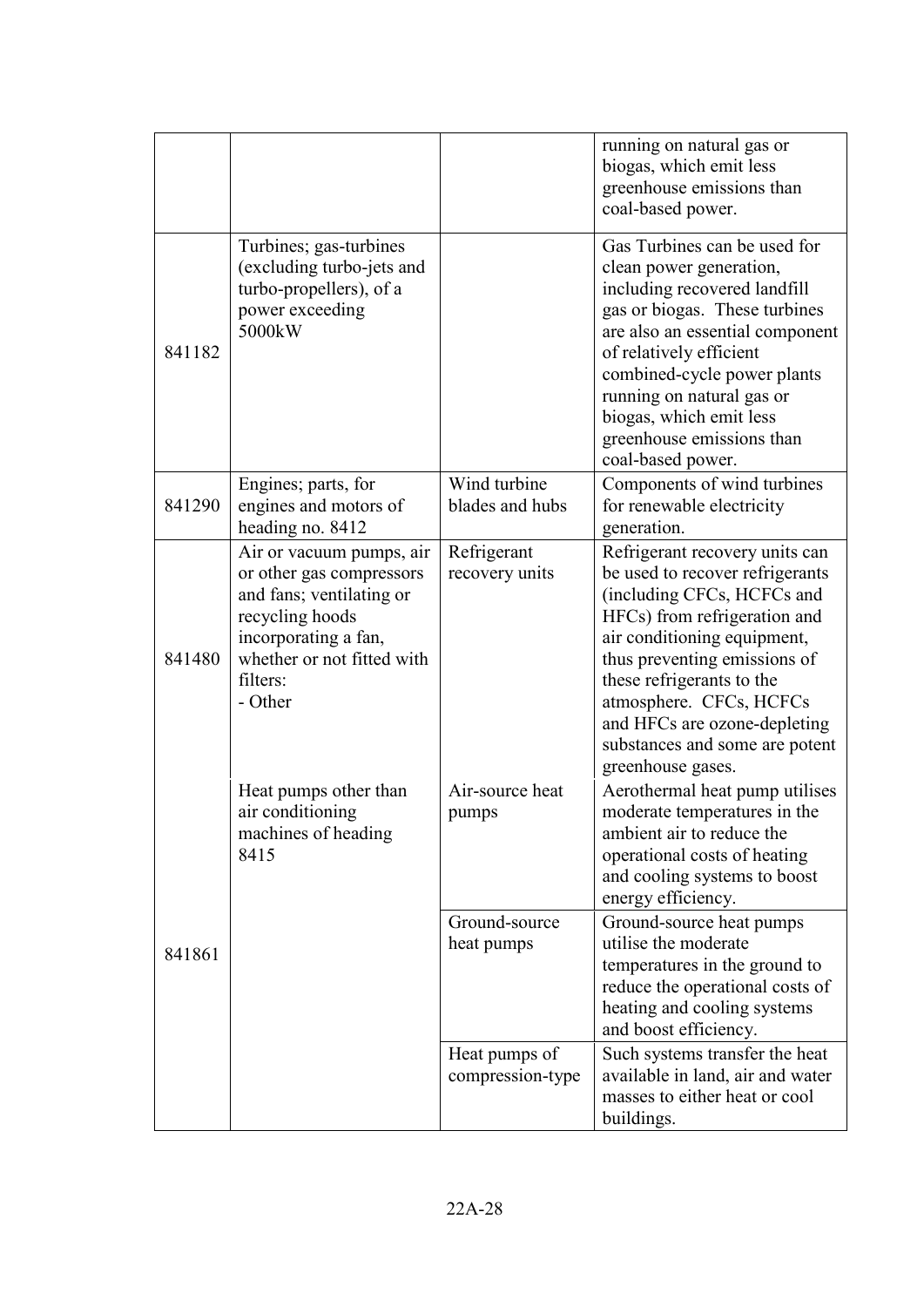|        |                                                                                                                                                                                       | Hydrothermal<br>heat pumps     | Waste-to-energy systems use<br>solid waste to produce usable<br>heat and energy                                                                                                                                                            |
|--------|---------------------------------------------------------------------------------------------------------------------------------------------------------------------------------------|--------------------------------|--------------------------------------------------------------------------------------------------------------------------------------------------------------------------------------------------------------------------------------------|
| 841899 | Parts of refrigerating or<br>freezing equipment and<br>heat pumps, n.e.s.                                                                                                             |                                | Parts of heat pump systems of<br>a kind specified, with<br>associated environmental<br>benefits.                                                                                                                                           |
| 841919 | Heaters; instantaneous or<br>storage water heaters,<br>non-electric, other than<br>instantaneous gas water<br>heaters                                                                 | Solar water<br>heaters         | Solar water heaters use solar<br>thermal energy to heat water,<br>producing no pollution or<br>carbon emissions. Use of solar<br>water heating displaces the<br>burning of other, pollution-<br>creating fuels.                            |
| 841939 | Dryers: other than for<br>agricultural products; for<br>wood, paper pulp, paper<br>or paperboard                                                                                      | Sewage sludge<br>dryers        | Sludge dryers can be cover<br>sludge into useful green<br>products, such as fertilisers,<br>compost or a fuel source.<br>Sludge trying significantly<br>reduces the volume and weight<br>of the sludge so that it is easier<br>to recover. |
| 841940 | Distilling or rectifying<br>plant; not used for<br>domestic purposes                                                                                                                  | Biogas refinement<br>equipment | Biogas refinement equipment<br>is used to alter biogas resulting<br>from organic matter to give it<br>the same properties as natural<br>gas.                                                                                               |
|        |                                                                                                                                                                                       | Solvent recycling<br>plants    | Solvent recycling plants allows<br>for the recovery and reuse of<br>solvents, such as the solvents<br>used in the printing, painting or<br>dry cleaning industries.                                                                        |
| 841960 | Machinery; for<br>liquefying air or gas, not<br>used for domestic<br>purposes                                                                                                         |                                | Machinery under this<br>subheading (of a kind not<br>including HFC/HCFCs) can be<br>used to separate and remove<br>pollutants through<br>condensation.                                                                                     |
| 841989 | Machinery, plant or<br>laboratory equipment,<br>whether or not<br>electrically heated<br>(excluding furnaces,<br>ovens and other<br>equipment of heading<br>85.14), for the treatment | Anaerobic<br>digestors         | Anaerobic digesters break<br>down biodegradable material<br>to create biogas, which can be<br>combusted to generate<br>electricity and heat, or can be<br>processed into renewable<br>natural gas and transportation<br>fuels.             |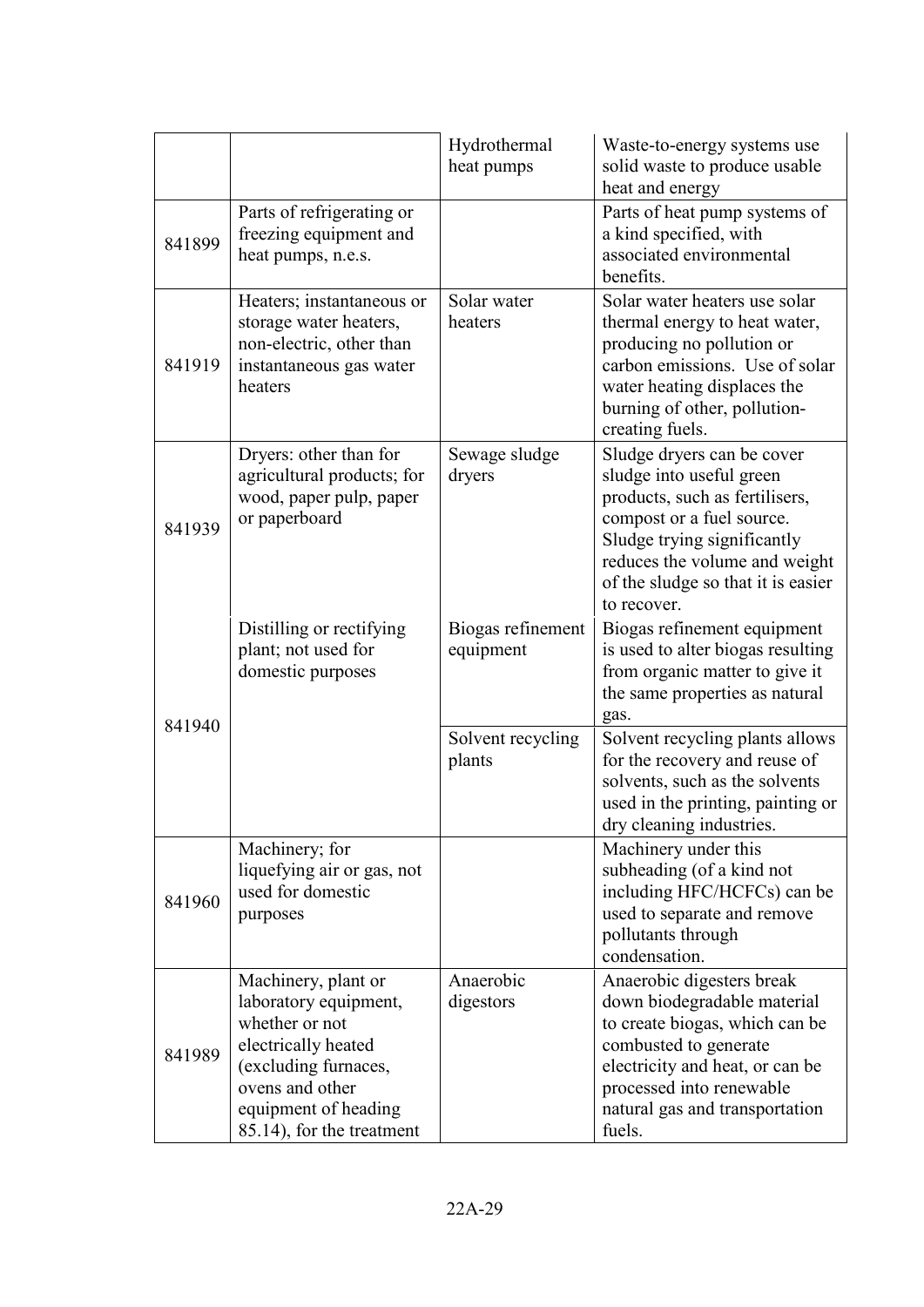| temperature such as<br>heating, cooking,<br>roasting, distilling,<br>rectifying, sterilising,<br>drying, evaporating,<br>vaporising, condensing or<br>cooling, other than<br>non-electric:<br>and equipment: other | of materials by a process<br>involving a change of<br>pasteurising, steaming,                                                         | Autoclaves                                                             | Autoclaves are used in the pre-<br>disposal treatment and<br>sterilisation of waste material,<br>such as pathogenic hospital<br>waste. These machines are<br>able to neutralize potentially<br>infectious agents by utilising<br>pressurised steam and<br>superheated water.                                                   |
|--------------------------------------------------------------------------------------------------------------------------------------------------------------------------------------------------------------------|---------------------------------------------------------------------------------------------------------------------------------------|------------------------------------------------------------------------|--------------------------------------------------------------------------------------------------------------------------------------------------------------------------------------------------------------------------------------------------------------------------------------------------------------------------------|
|                                                                                                                                                                                                                    | machinery or plant of a<br>kind used for domestic<br>purposes; instantaneous<br>or storage water heaters,<br>- Other machinery, plant | Biogas refinement<br>equipment                                         | Biogas refinement equipment<br>removes contaminants from<br>raw biogas so that it may be<br>used effectively. Biogas<br>reactors degrade organic matter<br>to produce biogas, which can<br>be combusted to generate<br>electricity and heat, or can be<br>processed into renewable<br>natural gas and transportation<br>fuels. |
|                                                                                                                                                                                                                    |                                                                                                                                       | Refrigerant<br>recycling and<br>reclaiming units                       | Refrigerant recycling and<br>reclaiming units can be used to<br>recover, recycle and purify<br>refrigerants (including CFCs,<br>HCFCs and HFCs) from<br>refrigeration and air<br>conditioning equipment, thus<br>preventing emissions of these<br>refrigerants to the atmosphere.                                              |
|                                                                                                                                                                                                                    |                                                                                                                                       | Thermal<br>desorbers                                                   | Thermal desorbers are an<br>environmental remediation<br>technology that utilises heat to<br>increase the volatility of<br>contaminants such that they<br>can be removed from the solid<br>matrix (typically soil, sludge or<br>filter cake).                                                                                  |
|                                                                                                                                                                                                                    |                                                                                                                                       | Drum, thermal<br>and mechanical<br>vapor<br>compression<br>evaporators | Through the transformation of<br>vapour into liquid, vapour<br>compression evaporators can<br>make reasonably clean water<br>from any water source.<br>Fluidised bed systems are<br>commonly used to combust<br>wastewater sludge in waste-to-<br>energy applications.                                                         |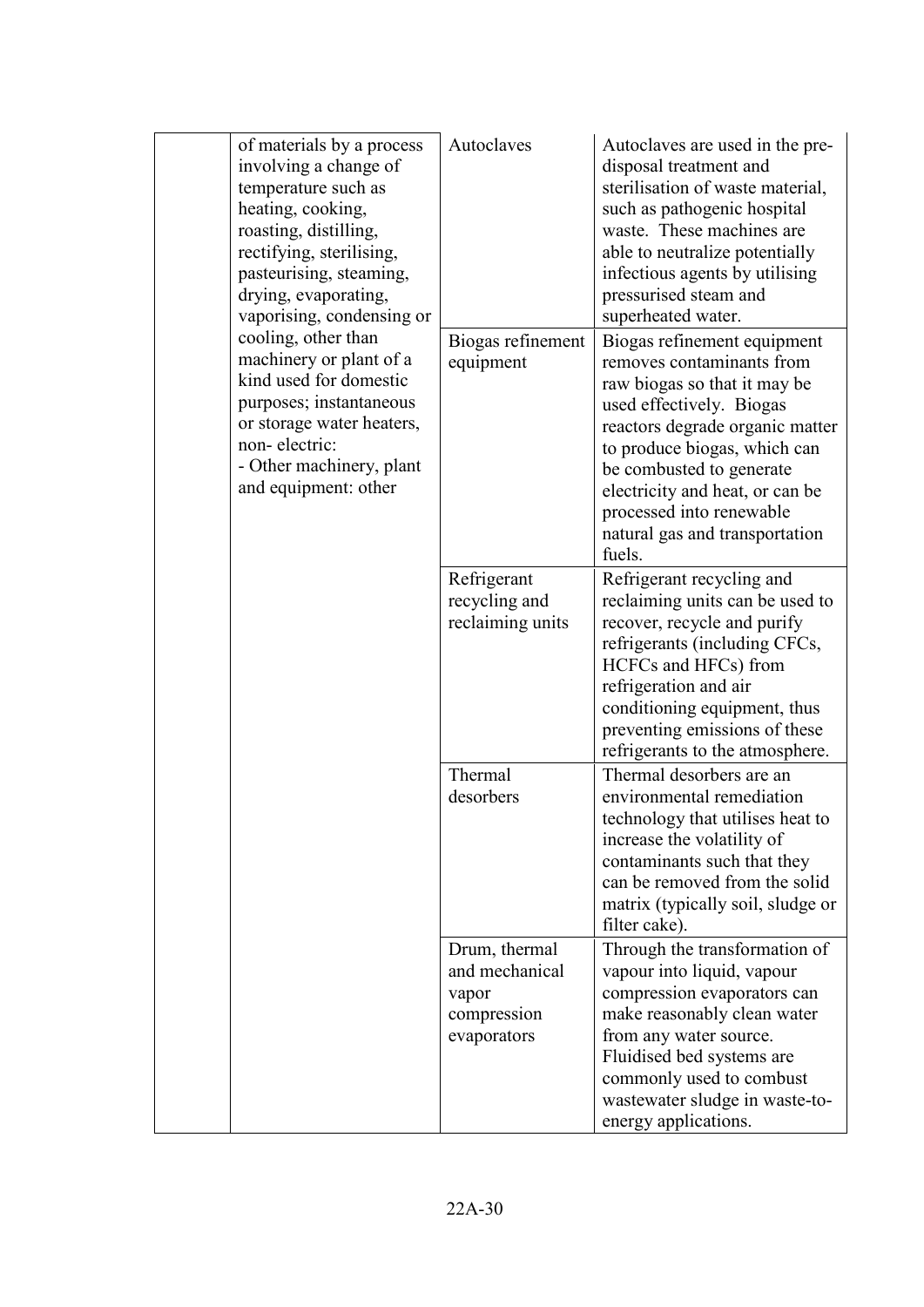|        |                                                                                                                                                                                                                                                                                                                                                                                                                                                                                                                                                                                              | Condensers and<br>cooling towers                                        | Wet cooling towers act as<br>highly efficient air scrubbers<br>by collecting particles from the<br>surrounding environment into<br>the cooling water.                                                                                      |
|--------|----------------------------------------------------------------------------------------------------------------------------------------------------------------------------------------------------------------------------------------------------------------------------------------------------------------------------------------------------------------------------------------------------------------------------------------------------------------------------------------------------------------------------------------------------------------------------------------------|-------------------------------------------------------------------------|--------------------------------------------------------------------------------------------------------------------------------------------------------------------------------------------------------------------------------------------|
| 841990 | Machinery, plant or<br>laboratory equipment,<br>whether or not<br>electrically heated<br>(excluding furnaces,<br>ovens and other<br>equipment of heading<br>85.14), for the treatment<br>of materials by a process<br>involving a change of<br>temperature such as<br>heating, cooking,<br>roasting, distilling,<br>rectifying, sterilising,<br>pasteurising, steaming,<br>drying, evaporating,<br>vaporising, condensing or<br>cooling, other than<br>machinery or plant of a<br>kind used for domestic<br>purposes; instantaneous<br>or storage water heaters,<br>non-electric:<br>- Parts | Parts of<br>8419.19x,<br>8419.39x,<br>8419.40x,<br>8419.60,<br>8419.89x | Parts and accessories of<br>8419.19x, 8419.39x, 8419.40x,<br>8419.60, and 8419.89x, with<br>the associated environmental<br>benefits                                                                                                       |
| 842119 | Centrifuges; n.e.c. in<br>heading no. 8421,<br>including centrifugal<br>dryers (but not clothes-<br>dryers)                                                                                                                                                                                                                                                                                                                                                                                                                                                                                  | Oil skimmers<br>Sludge<br>dewatering<br>centrifuges                     | Equipment used to remove oil<br>floating on water, such as for<br>oil spill remediation.<br>Sludge dewatering centrifuges<br>are designed for solid-liquid<br>separation.                                                                  |
| 842121 | Centrifuges, including<br>centrifugal dryers;<br>filtering or purifying<br>machinery and apparatus<br>for liquids or gases:<br>- Filtering or purifying<br>machinery and apparatus<br>for liquids: for filtering<br>or purifying water                                                                                                                                                                                                                                                                                                                                                       |                                                                         | This subheading includes a<br>wide range of essential water<br>and wastewater treatment<br>technologies, including UV<br>water purifiers, ozone<br>generators, reverse osmosis<br>systems and filters, as well as<br>desalination systems. |
| 842139 | Centrifuges, including<br>centrifugal dryers;<br>filtering or purifying                                                                                                                                                                                                                                                                                                                                                                                                                                                                                                                      |                                                                         | Filtering and purifying<br>machinery used for the<br>removal of toxic or otherwise                                                                                                                                                         |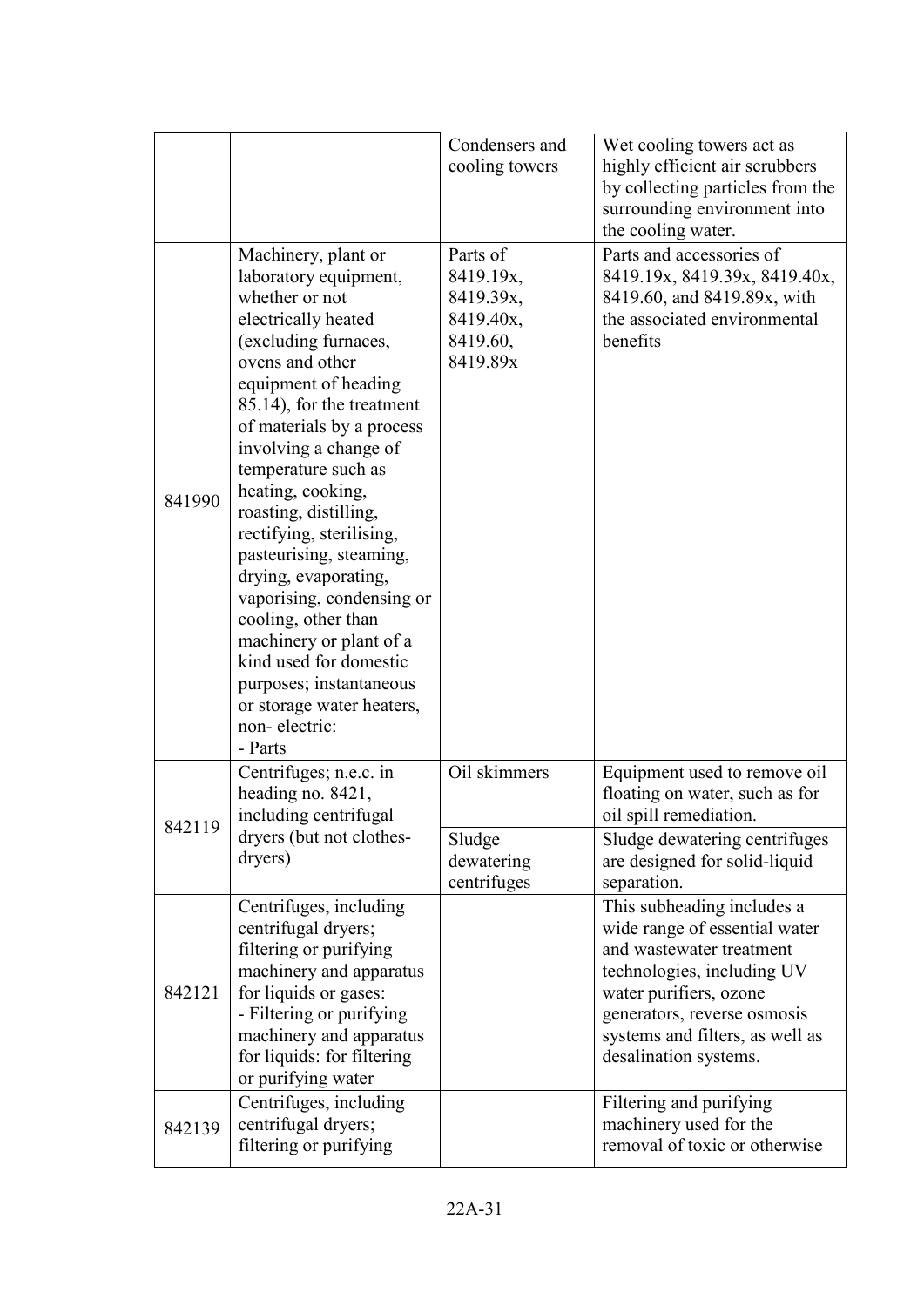|        | machinery and apparatus<br>for liquids or gases:<br>- Filtering or purifying<br>machinery and apparatus<br>for gases: other (excl.<br>isotope separators and<br>intake air filters for<br>internal combustion<br>engines) |                                                                 | harmful pollutants, such as<br>Volatile Organic Compounds,<br>solid or liquid particles in<br>gases.                                                                                                                                                                                                             |
|--------|---------------------------------------------------------------------------------------------------------------------------------------------------------------------------------------------------------------------------|-----------------------------------------------------------------|------------------------------------------------------------------------------------------------------------------------------------------------------------------------------------------------------------------------------------------------------------------------------------------------------------------|
| 842191 | Centrifuges; parts<br>thereof, including parts<br>for centrifugal dryers                                                                                                                                                  | Parts of 8421.19x                                               | Parts and accessories of<br>8421.19, with the associated<br>environmental benefits.                                                                                                                                                                                                                              |
| 842199 | Machinery; parts for<br>filtering or purifying<br>liquids or gases                                                                                                                                                        | Parts of 8421.21x                                               | Parts and accessories of<br>8421.21, with the associated<br>environmental benefits.                                                                                                                                                                                                                              |
| 842220 | Machinery; for cleaning<br>or drying bottles or other<br>containers                                                                                                                                                       |                                                                 | Machinery used to clean and<br>dry bottles so that they can be<br>recycled and reused.<br>Recycling is key to moving<br>towards a circular economy<br>(i.e. retaining resources within<br>the economy when a product<br>has reached its end of life, so<br>resources can be reused and<br>create further value). |
| 842290 | Machinery; parts of<br>machinery of heading no.<br>8422                                                                                                                                                                   | Parts of 8422.20                                                | Parts and accessories of<br>8422.20, with the associated<br>environmental benefits.                                                                                                                                                                                                                              |
| 846239 | Machine-tools; shearing<br>machines (including<br>presses), (other than<br>combined punching and<br>shearing machines, other<br>than numerically<br>controlled), for working<br>metal                                     | Hydraulic<br>alligator or<br>guillotine<br>shearing<br>machines | Hydraulic shears can be used<br>for cutting long lengths of<br>recyclable metals to be further<br>processed and are often used<br>when the size or shape of<br>material makes torch-cutting<br>difficult.                                                                                                        |
| 846291 | Machine-tools; presses<br>for working metal or<br>metal carbides, n.e.c. in<br>heading no. 8462,<br>hydraulic presses                                                                                                     | Compactors for<br>metals                                        | Metal compactors are<br>essentially in the management<br>of waste and the recycling<br>process by compressing and<br>compacting scrap metal.                                                                                                                                                                     |
| 847410 | Machines; for sorting,<br>screening, separating or<br>washing earth, stone, ores<br>or other mineral<br>substances                                                                                                        |                                                                 | Sorting machines used to wash<br>and sort mineral substances, so<br>that they can be recycled and<br>reused. Recycling is key to<br>moving towards a circular<br>economy (i.e. retaining                                                                                                                         |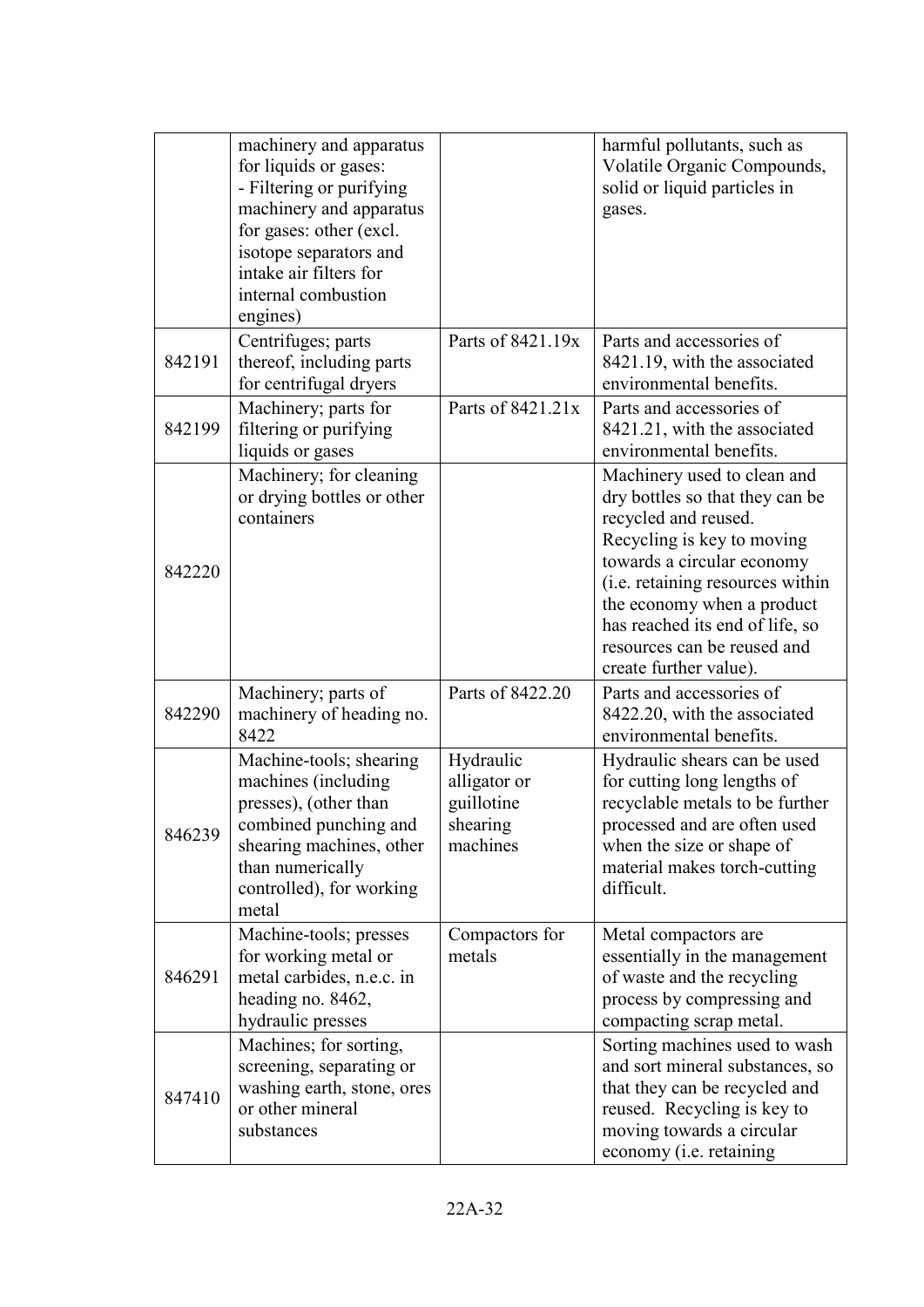|        |                                                                                                                                                                                                                                                                                                                                                                                                                                                                                         |                                 | resources within the economy<br>when a product has reached its<br>end of life, so resources can be<br>reused and create further<br>value).                                                                                                                                                                                              |
|--------|-----------------------------------------------------------------------------------------------------------------------------------------------------------------------------------------------------------------------------------------------------------------------------------------------------------------------------------------------------------------------------------------------------------------------------------------------------------------------------------------|---------------------------------|-----------------------------------------------------------------------------------------------------------------------------------------------------------------------------------------------------------------------------------------------------------------------------------------------------------------------------------------|
| 847420 | Machines; for crushing or<br>grinding earth, stone,<br>ores or other mineral<br>substances                                                                                                                                                                                                                                                                                                                                                                                              |                                 | Crushing/grinding machines<br>are used for solid and<br>hazardous waste management<br>for recycling. Recycling is key<br>to moving towards a circular<br>economy (i.e. retaining<br>resources within the economy<br>when a product has reached its<br>end of life, so resources can be<br>reused and create further<br>value).          |
| 847439 | Machines; for mixing or<br>kneading mineral<br>substances, excluding<br>concrete mixers and<br>machines for mixing<br>mineral substances with<br>bitumen                                                                                                                                                                                                                                                                                                                                |                                 | Mixing/kneading machine used<br>to prepare waste for<br>treatment/recycling or during<br>treatment/recycling. Recycling<br>is key to moving towards a<br>circular economy (i.e. retaining<br>resources within the economy<br>when a product has reached its<br>end of life, so resources can be<br>reused and create further<br>value). |
| 847490 | Machinery for sorting,<br>screening, separating,<br>washing, crushing,<br>grinding, mixing or<br>kneading earth, stone,<br>ores or other mineral<br>substances, in solid<br>(including powder or<br>paste) form; machinery<br>for agglomerating,<br>shaping or moulding<br>solid mineral fuels,<br>ceramic paste,<br>unhardened cements,<br>plastering materials or<br>other mineral products in<br>powder or paste form;<br>machines for forming<br>foundry moulds of sand:<br>- Parts | Parts of 8474.10<br>and 8474.20 | Parts and accessories of<br>8474.10 and 8474.20, with the<br>associated environmental<br>benefits.                                                                                                                                                                                                                                      |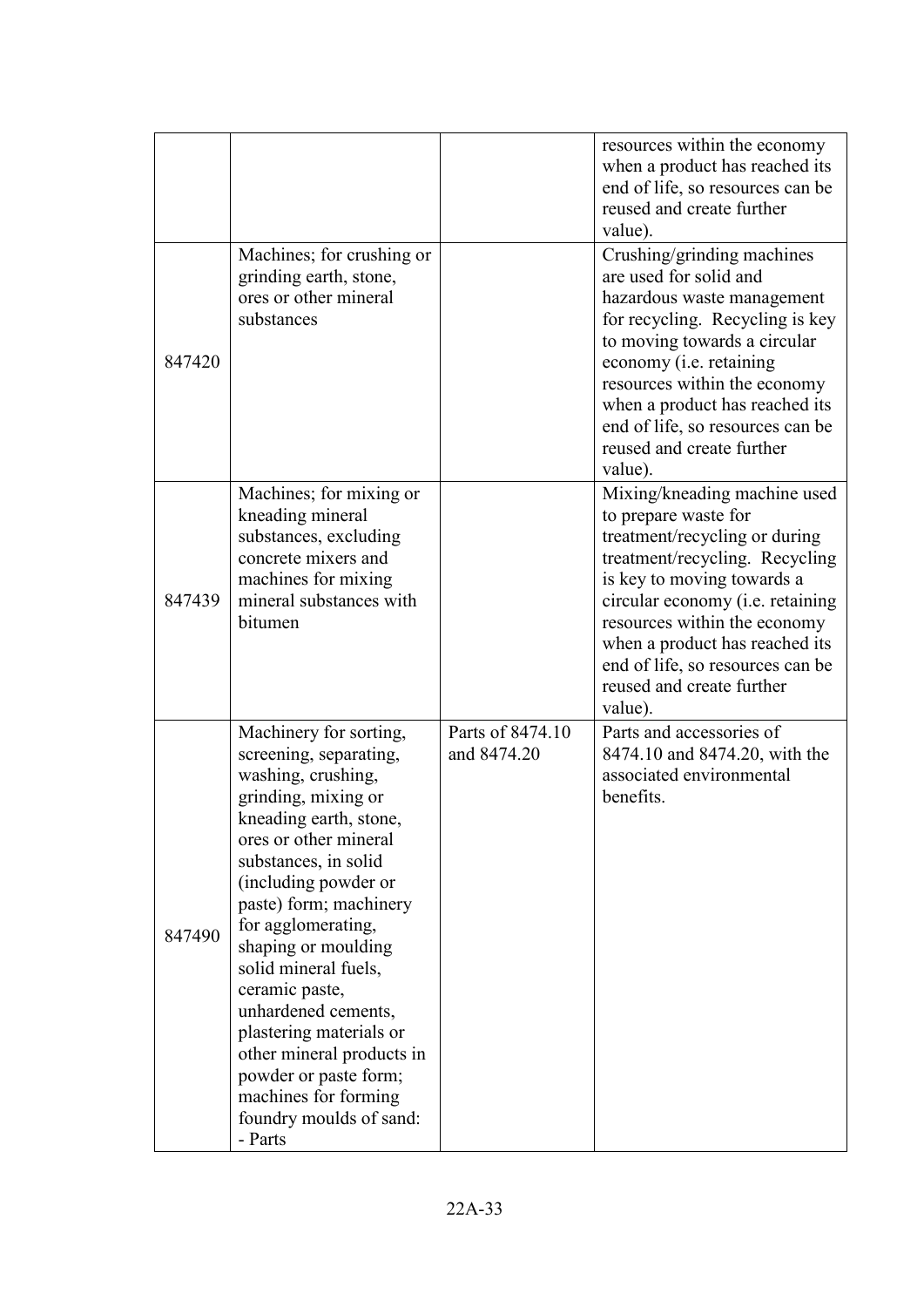|        | Machinery; for moulding      | For retreading   | This equipment is used for        |
|--------|------------------------------|------------------|-----------------------------------|
|        | or retreading pneumatic      | pneumatic tyres  | recycling waste tyres.            |
|        | tyres or for moulding or     |                  | Recycled goods are key to         |
|        | otherwise forming inner      |                  | moving towards a circular         |
|        | tubes                        |                  | economy (i.e. retaining           |
|        |                              |                  | resources within the economy      |
|        |                              |                  | when a product has reached its    |
|        |                              |                  | end of life, so resources can be  |
|        |                              |                  | reused and create further         |
|        |                              |                  | value), as opposed to a linear    |
| 847751 |                              |                  | economy model where               |
|        |                              |                  | resources are extracted, turned   |
|        |                              |                  | into a product, and disposed      |
|        |                              |                  | after use. Recycling extends      |
|        |                              |                  | the life of natural resources,    |
|        |                              |                  | reduces the generation of         |
|        |                              |                  | mining waste, reduces             |
|        |                              |                  | greenhouse gas emissions,         |
|        |                              |                  | diminishes pressures on           |
|        |                              |                  | disposal facilities, and          |
|        |                              |                  | preserves landfill capacity.      |
|        | Machines and                 | Possum, stoat,   | Possums, stoats, and rats are     |
|        | mechanical appliances;       | and rat traps    | known predators to indigenous     |
|        | having individual            |                  | bird species and are a major      |
|        | functions, n.e.c. or         |                  | cause for the decline of many     |
|        | included in this chapter     |                  | indigenous bird populations.      |
|        |                              |                  | These predators can also have     |
|        |                              |                  | a significant impact on           |
| 847989 |                              |                  | ecosystems. Possum, stoat,        |
|        |                              |                  | and rat traps therefore play an   |
|        |                              |                  | important role in curbing the     |
|        |                              |                  | impact these pests have in        |
|        |                              |                  | many ecosystems and               |
|        |                              |                  | supporting the revival of         |
|        |                              |                  | indigenous bird species and       |
|        |                              |                  | ecosystems.                       |
|        | Machines and                 | Parts of 8479.89 | Parts and accessories of          |
| 847990 | mechanical appliances;       |                  | 8479.89, with the associated      |
|        | parts, of those having       |                  | environmental benefits.           |
|        | individual functions         |                  |                                   |
|        | Taps, cocks, valves and      | Thermostatic     | Thermostatic radiator valves      |
|        | similar appliances for       | radiator valves  | are self-regulating valves fitted |
|        | pipes, boiler shells, tanks, |                  | to hot water heating system       |
| 848110 | vats or the like, including  |                  | radiators, to control the         |
|        | pressure-reducing valves     |                  | temperature of a room by          |
|        | and thermostatically         |                  | changing the flow of hot water    |
|        | controlled valves:           |                  | to the radiator. Because these    |
|        |                              |                  | valves only use heat when         |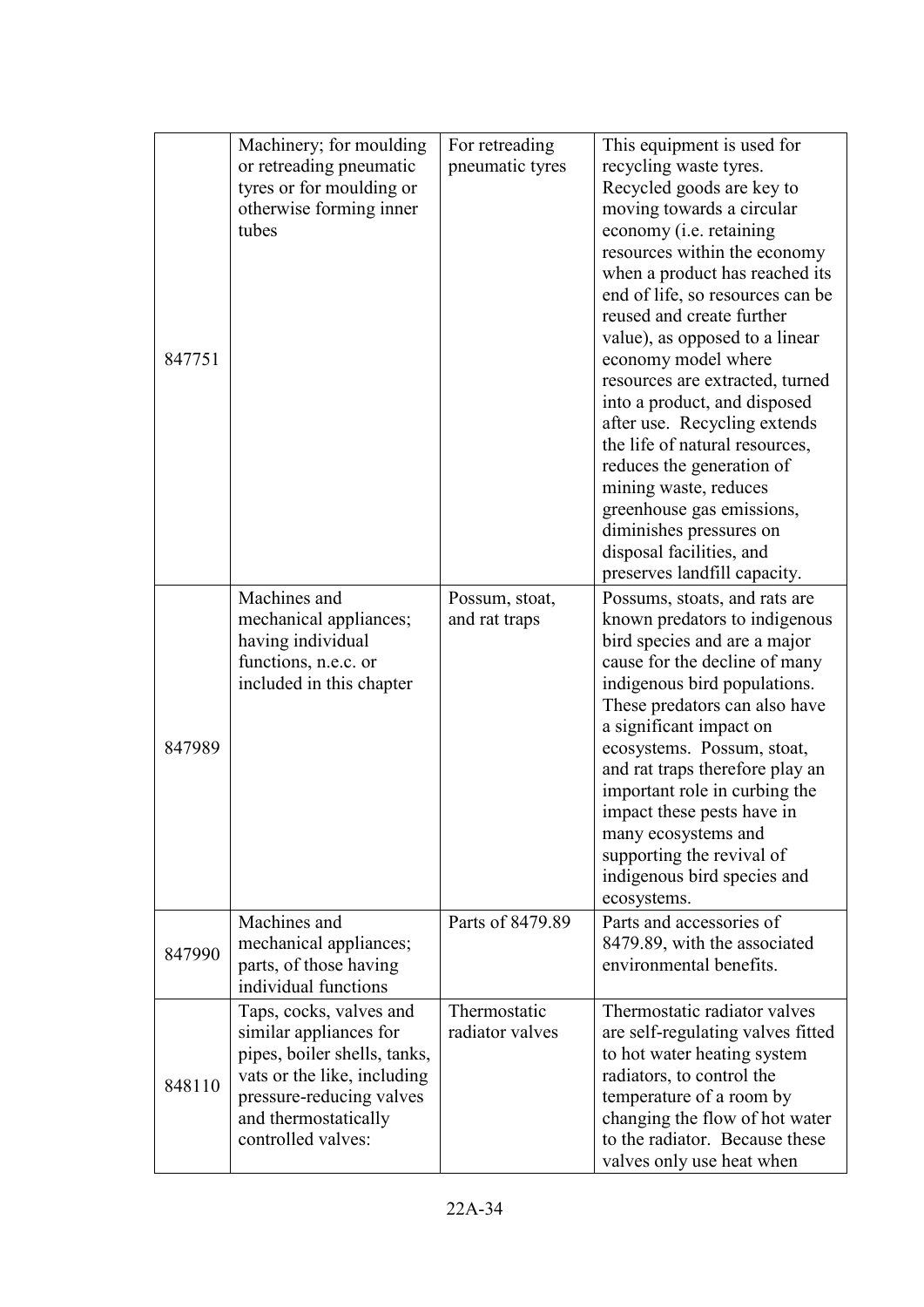|        | - Pressure-reducing<br>valves                                                                                                                                                                                                             |                                                                                                                                              | needed, they can reduce<br>heating bills by up to 17% a<br>year. Also used in heat pump<br>systems.                                                                                          |
|--------|-------------------------------------------------------------------------------------------------------------------------------------------------------------------------------------------------------------------------------------------|----------------------------------------------------------------------------------------------------------------------------------------------|----------------------------------------------------------------------------------------------------------------------------------------------------------------------------------------------|
| 848210 | <b>Ball bearings</b>                                                                                                                                                                                                                      | Ball bearings, of a<br>kind used in wind<br>turbines, of a<br>diameter not less<br>than 2150mm but<br>not exceeding<br>4000mm                | Parts and accessories of wind<br>turbines. Special thread inserts<br>connect the blades to the blade<br>bearing. The blade bearing is a<br>ball bearing which is bolted to<br>the rotor hub. |
| 848230 | Bearings; spherical roller<br>bearings                                                                                                                                                                                                    | Spherical roller<br>bearings, of a<br>kind used in wind<br>turbines, of a<br>diameter not less<br>than 1150mm but<br>not exceeding<br>4000mm | Parts and accessories of wind<br>turbines. Special thread inserts<br>connect the blades to the blade<br>bearing. The blade bearing is a<br>ball bearing which is bolted to<br>the rotor hub. |
| 848330 | Bearing housings for<br>machinery, not<br>incorporating ball or<br>roller bearings; plain<br>shaft bearings for<br>machinery                                                                                                              |                                                                                                                                              | Water lubricated bearings,<br>which represent an<br>environmentally preferable<br>alternative to oil lubricated<br>bearings.                                                                 |
| 848340 | Gears and gearing for<br>machinery (excl. toothed<br>wheels, chain sprockets<br>and other transmission<br>elements presented<br>separately); ball or roller<br>screws; gear boxes and<br>other speed changers,<br>incl. torque converters |                                                                                                                                              | Of a kind used in renewable<br>energy plant & machinery.                                                                                                                                     |
| 848360 | Clutches and shaft<br>couplings, incl. universal<br>joints, for machinery                                                                                                                                                                 |                                                                                                                                              | Of a kind used in renewable<br>energy plant & machinery.                                                                                                                                     |
| 848610 | Machines and apparatus<br>of a kind used solely or<br>principally for the<br>manufacture of<br>semiconductor boules or<br>wafers                                                                                                          | For the<br>manufacture of<br>photovoltaic<br>wafers                                                                                          | Supports the manufacture and<br>production of photovoltaic<br>wafers, which helps produce<br>renewable energy through the<br>photovoltaic effect.                                            |
| 848620 | Machines and apparatus<br>of a kind used solely or<br>principally for the                                                                                                                                                                 | For the<br>manufacture of<br>photovoltaic cells,                                                                                             | Supports the manufacture and<br>production of solar cells and<br>modules, which convert the                                                                                                  |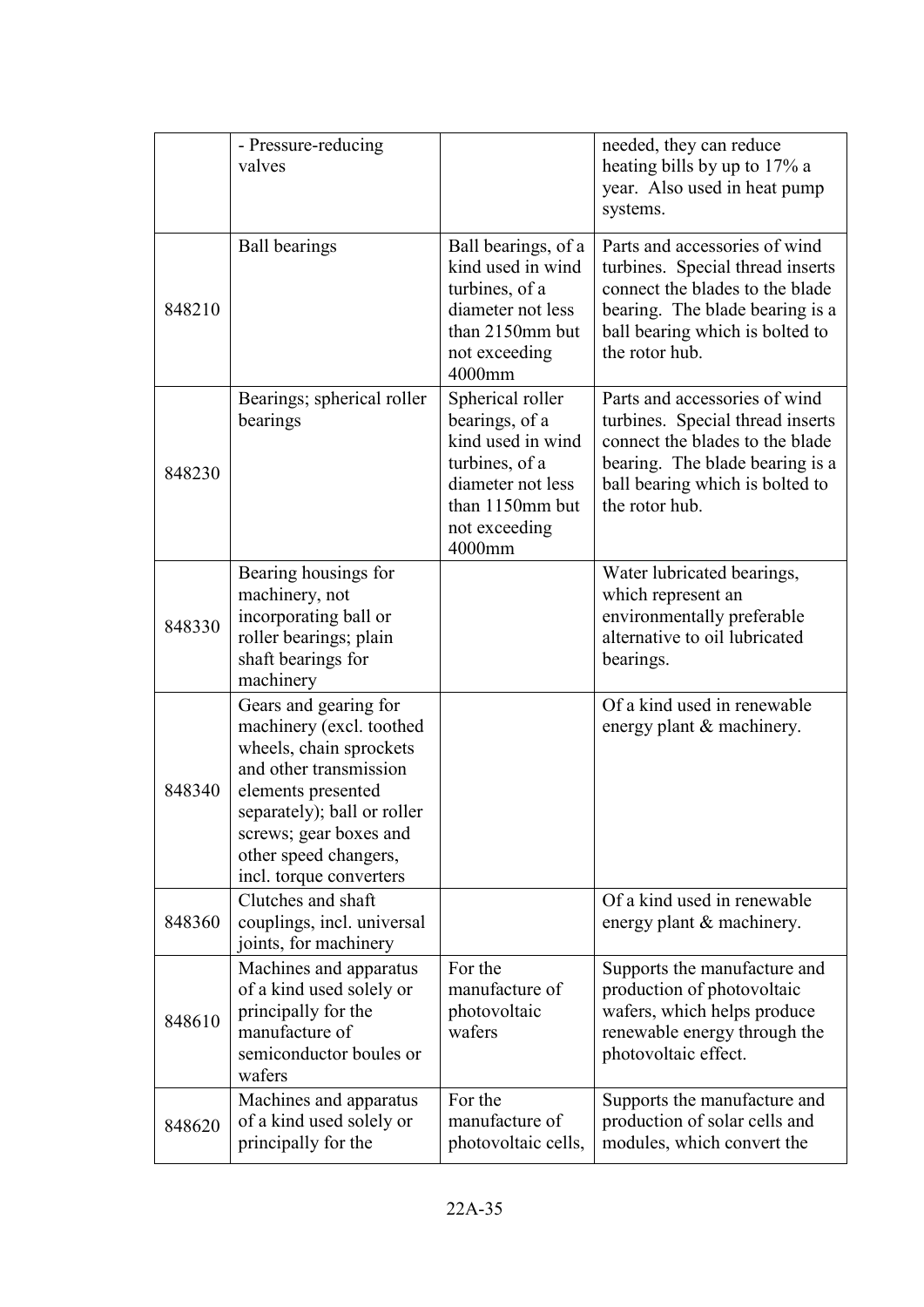|        | manufacture of<br>semiconductor devices or<br>of electronic integrated<br>circuits                      | modules and<br>panels                                                                                                   | energy of light directly into<br>electricity through the<br>photovoltaic effect.                                                                                                                                                                                                                                                                                                                                                                                                                                                                              |
|--------|---------------------------------------------------------------------------------------------------------|-------------------------------------------------------------------------------------------------------------------------|---------------------------------------------------------------------------------------------------------------------------------------------------------------------------------------------------------------------------------------------------------------------------------------------------------------------------------------------------------------------------------------------------------------------------------------------------------------------------------------------------------------------------------------------------------------|
| 848690 | Machines and apparatus<br>of heading 8486; parts<br>and accessories                                     | Parts of 8486.10<br>and 8486.20                                                                                         | Parts of 8486.10 and 8486.20,<br>with the associated<br>environmental benefits.                                                                                                                                                                                                                                                                                                                                                                                                                                                                               |
| 850131 | DC motors of an output ><br>37,5 W but $\leq$ 750 W<br>and DC generators of an<br>output $\leq$ 750 W   |                                                                                                                         | Energy saving motors and fans,<br>designed using less raw<br>materials than traditional<br>inefficient motors and other<br>electronically commutated<br>motors.                                                                                                                                                                                                                                                                                                                                                                                               |
| 850132 | DC motors and DC<br>generators of an output ><br>750 W but $\leq$ 75 kW                                 |                                                                                                                         | Solar trackers, motors and<br>generators, of a kind used in<br>solar power plants.                                                                                                                                                                                                                                                                                                                                                                                                                                                                            |
| 850133 | DC motors and DC<br>generators of an output $>$<br>75 kW but $\leq$ 375 kW                              |                                                                                                                         | Solar trackers, motors and<br>generators, of a kind used in<br>solar power plants.                                                                                                                                                                                                                                                                                                                                                                                                                                                                            |
| 850151 | Electric motors; AC<br>motors, multi-phase, of<br>an output not exceeding<br>750W                       | Motors that meet<br>or exceed the<br>requirements of<br>efficiency class<br>IE4 of the Norm<br>IEC 60034-30-1<br>(2014) | Three phase motors, when<br>compared to single phase<br>motors, have higher efficiency<br>and power factors and are more<br>reliable since they do not have<br>starting switches or capacitors.<br>The rotor current and rotor<br>losses are insignificant at no<br>load in a three-phase motor.<br>Single-phase motors have<br>appreciable rotor current and<br>rotor losses at no load. For a<br>given breakdown torque, the<br>single-phase motor requires<br>considerably more flux and<br>more active material than the<br>equivalent three-phase motor. |
| 850152 | Electric motors; AC<br>motors, multi-phase, of<br>an output exceeding<br>750W but not exceeding<br>75kW | Motors that meet<br>or exceed the<br>requirements of<br>efficiency class<br>IE4 of the Norm<br>IEC 60034-30-1<br>(2014) | Three phase motors, when<br>compared to single phase<br>motors, have higher efficiency<br>and power factors and are more<br>reliable since they do not have<br>starting switches or capacitors.<br>The rotor current and rotor<br>losses are insignificant at no<br>load in a three-phase motor.<br>Single-phase motors have<br>appreciable rotor current and                                                                                                                                                                                                 |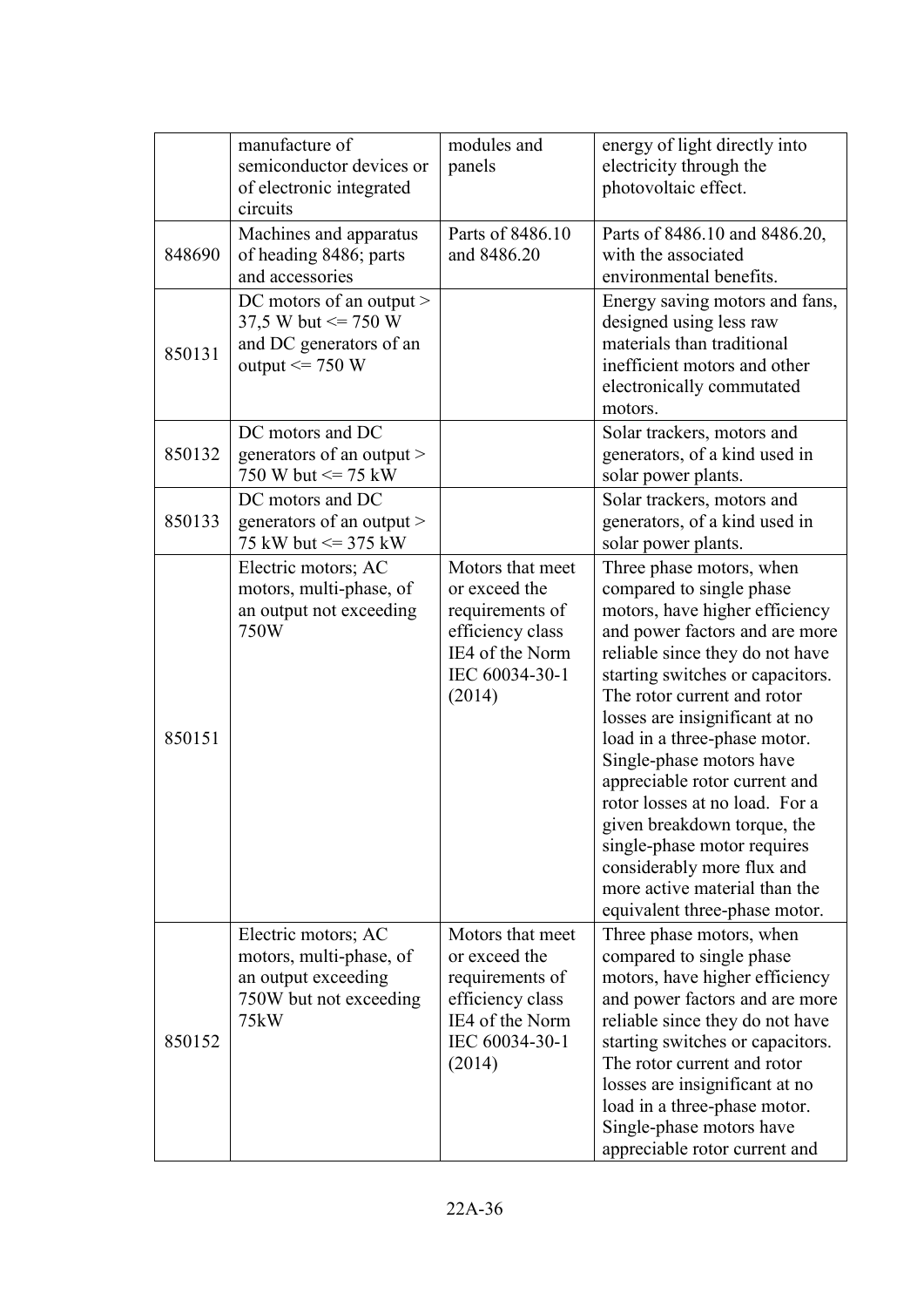|        |                                                                                                                                                                       |                                                         | rotor losses at no load. For a<br>given breakdown torque, the<br>single-phase motor requires<br>considerably more flux and<br>more active material than the<br>equivalent three-phase motor. |
|--------|-----------------------------------------------------------------------------------------------------------------------------------------------------------------------|---------------------------------------------------------|----------------------------------------------------------------------------------------------------------------------------------------------------------------------------------------------|
| 850161 | Generators; AC<br>generators, (alternators),<br>of an output not<br>exceeding 75kVA                                                                                   |                                                         | AC generators are used for the<br>conversion of clean and<br>renewable energy to usable<br>electricity, including for hydro-<br>power generation.                                            |
| 850162 | Electric generators; AC<br>generators, (alternators),<br>of an output exceeding<br>75kVA but not exceeding<br>375kVA                                                  |                                                         | AC generators are used for the<br>conversion of clean and<br>renewable energy to usable<br>electricity, including for hydro-<br>power generation.                                            |
| 850163 | Electric generators; AC<br>generators, (alternators),<br>of an output exceeding<br>375kVA but not<br>exceeding 750kVA                                                 |                                                         | AC generators are used for the<br>conversion of clean and<br>renewable energy to usable<br>electricity, including for hydro-<br>power generation.                                            |
| 850164 | Electric generators; AC<br>generators, (alternators),<br>of an output exceeding<br>750kVA                                                                             |                                                         | AC generators are used for the<br>conversion of clean and<br>renewable energy to usable<br>electricity, including for hydro-<br>power generation.                                            |
| 850231 | Electric generating sets;<br>wind-powered,<br>(excluding those with<br>spark-ignition or<br>compression-ignition<br>internal combustion<br>piston engines)            |                                                         | Components of wind turbines<br>for renewable electricity<br>generation.                                                                                                                      |
| 850239 | Electric generating sets;<br>(excluding those with<br>spark-ignition or<br>compression-ignition<br>internal combustion<br>piston engines), other<br>than wind powered |                                                         | This subheading covers a wide<br>range of generating sets used in<br>clean and renewable energy<br>applications.                                                                             |
| 850300 | Parts suitable for use<br>solely or principally with<br>the machines of heading<br>85.01 or 85.02.                                                                    | Parts of<br>8501.51x,<br>8501.52x,<br>8501.61, 8501.62, | Parts and accessories of<br>850151, 850152, 850161,<br>850162, 850163, 850164,<br>850231, 850239 with the                                                                                    |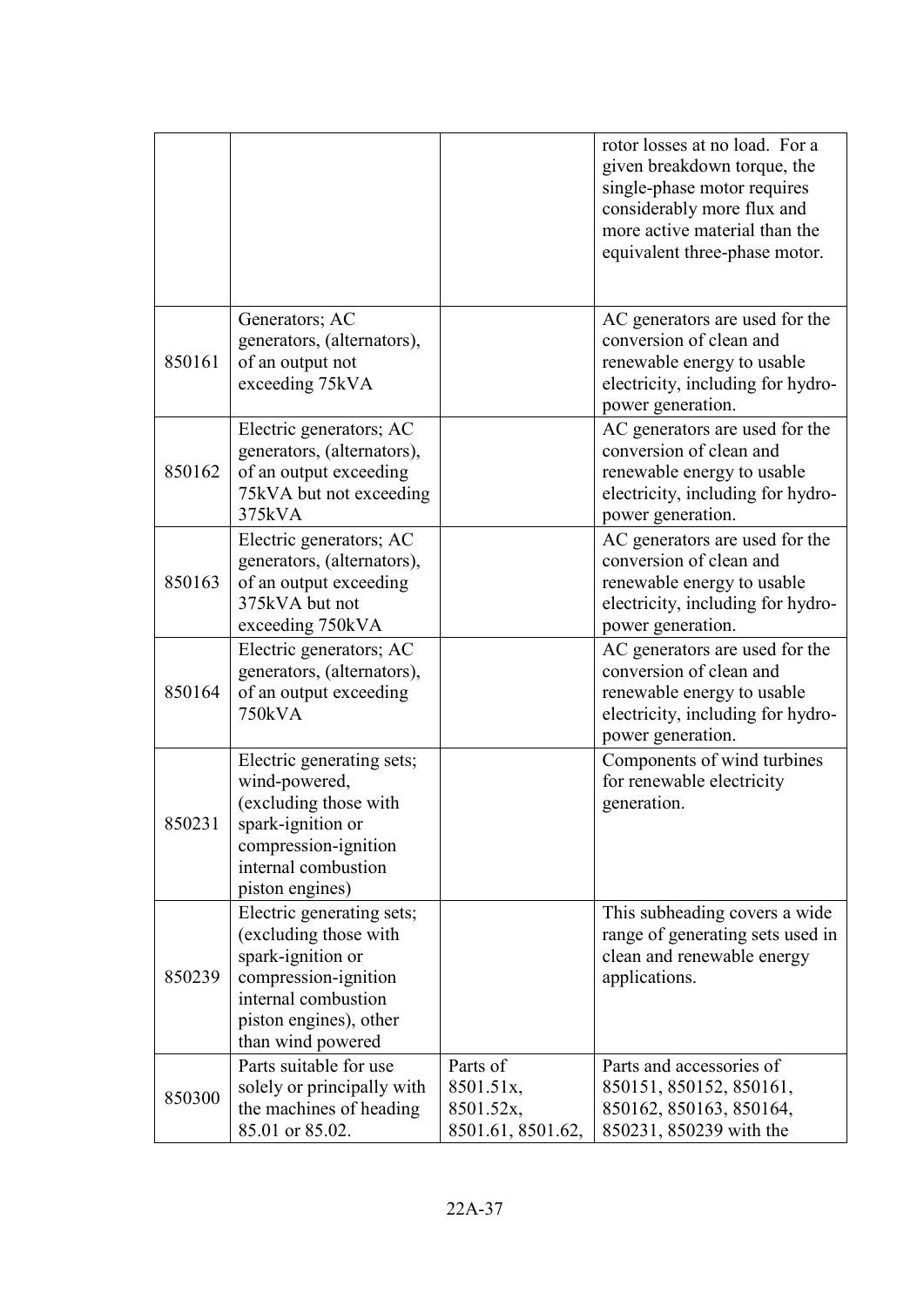|        |                                                                                                                                          | 8501.63, 8501.64,<br>8502.31, 8502.39 | associated environmental<br>benefits.                                                                                                                                                                                                                                                                |
|--------|------------------------------------------------------------------------------------------------------------------------------------------|---------------------------------------|------------------------------------------------------------------------------------------------------------------------------------------------------------------------------------------------------------------------------------------------------------------------------------------------------|
| 850421 | Liquid dielectric<br>transformers, having a<br>power handling capacity<br>$\leq$ 650 kVA                                                 |                                       | Of a kind used in renewable<br>energy plant & machinery                                                                                                                                                                                                                                              |
| 850422 | Electrical transformers;<br>liquid dielectric, having a<br>power handling capacity<br>exceeding 650kVA but<br>not exceeding<br>10,000kVA | Amorphous-core<br>transformers        | Amorphous material has great<br>advantage in reducing no load<br>loss which is generated during<br>operation. By using<br>Amorphous metal for core part,<br>loss can be reduced<br>significantly. It is possible to<br>achieve high efficiency and<br>save a huge amount of energy<br>in many years. |
| 850423 | Liquid dielectric<br>transformers, having a<br>power handling capacity<br>$> 10.000$ kVA                                                 |                                       | Of a kind used in renewable<br>energy plant & machinery                                                                                                                                                                                                                                              |
| 850431 | Transformers having a<br>power handling capacity<br>$\leq$ 1 kVA (excl. liquid<br>dielectric transformers)                               |                                       | Of a kind used in renewable<br>energy plant & machinery                                                                                                                                                                                                                                              |
| 850432 | Transformers, having a<br>power handling capacity<br>$> 1$ kVA but $\leq 16$ kVA<br>(excl. liquid dielectric<br>transformers)            |                                       | Of a kind used in renewable<br>energy plant & machinery                                                                                                                                                                                                                                              |
| 850433 | Transformers; n.e.c. in<br>item no. 8504.2, having a<br>power handling capacity<br>exceeding 16kVA but not<br>exceeding 500kVA           | Amorphous-core<br>transformers        | Amorphous material has great<br>advantage in reducing no load<br>loss which is generated during<br>operation. By using<br>Amorphous metal for core part,<br>loss can be reduced<br>significantly. It is possible to<br>achieve high efficiency and<br>save a huge amount of energy<br>in many years. |
|        |                                                                                                                                          | Superconducting<br>transformers       | Superconductors are materials<br>that conduct electricity with<br>100 per cent efficiency, losing<br>nothing to resistance at<br>temperatures above the boiling<br>point of liquid nitrogen.<br>Extraordinary superconducting<br>and magnetic properties for                                         |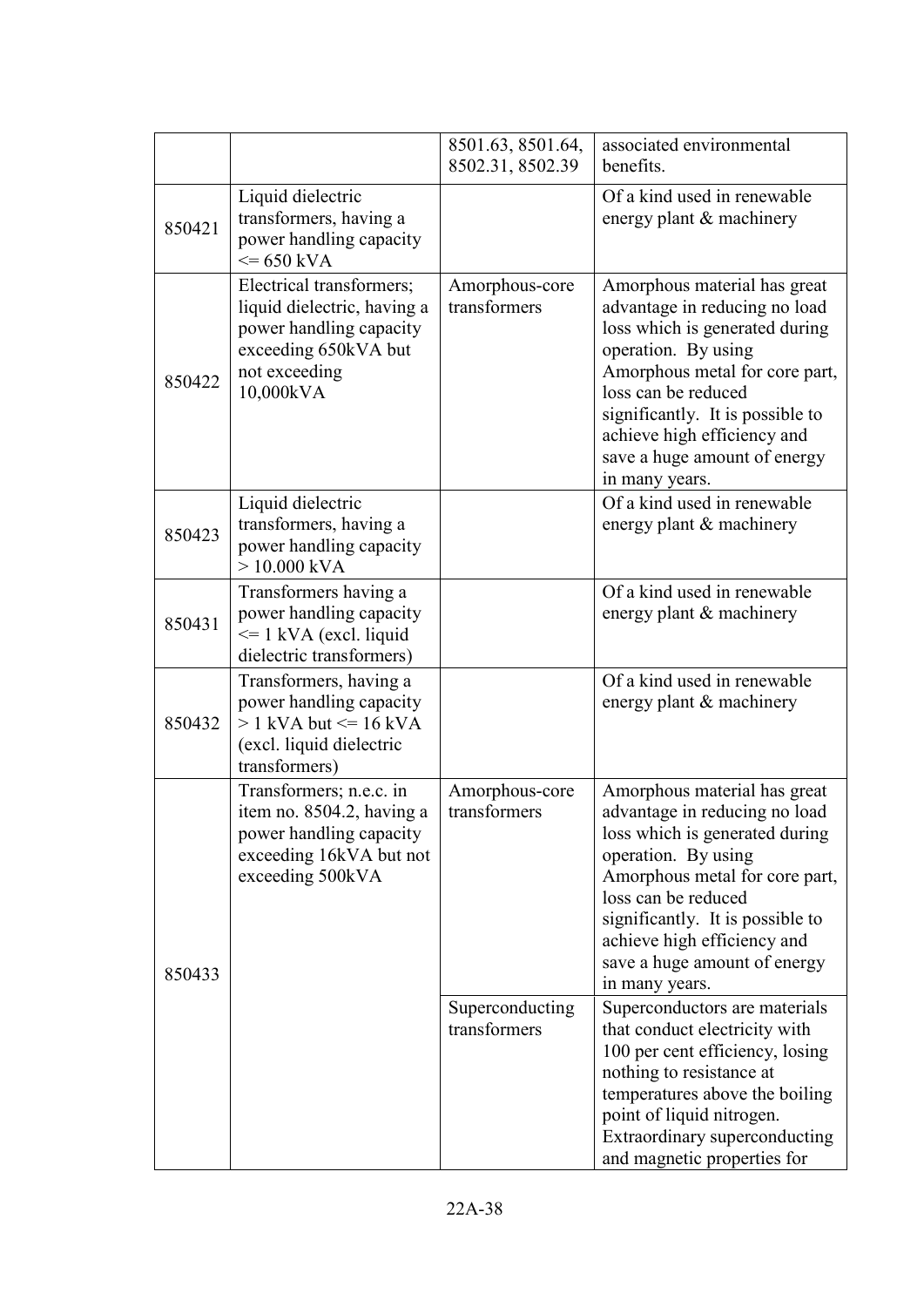|        |                                                                                                     |                                 | wide-ranging technological<br>applications including power<br>transmission.                                                                                                                                                                                                                                                                                                                                                                                                                                                                                                                                                                 |
|--------|-----------------------------------------------------------------------------------------------------|---------------------------------|---------------------------------------------------------------------------------------------------------------------------------------------------------------------------------------------------------------------------------------------------------------------------------------------------------------------------------------------------------------------------------------------------------------------------------------------------------------------------------------------------------------------------------------------------------------------------------------------------------------------------------------------|
|        | Transformers; n.e.c. in<br>item no. 8504.2, having a<br>power handling capacity<br>exceeding 500kVA | Amorphous-core<br>transformers  | Amorphous material has great<br>advantage in reducing no load<br>loss which is generated during<br>operation. By using<br>Amorphous metal for core part,<br>loss can be reduced<br>significantly. It is possible to<br>achieve high efficiency and<br>save a huge amount of energy<br>in many years.                                                                                                                                                                                                                                                                                                                                        |
| 850434 |                                                                                                     | Superconducting<br>transformers | <b>High Temperature</b><br>superconducting transformers<br>not only eliminate the electrical<br>resistance in the wires but also<br>allow the construction of useful<br>transformers without a core.<br>The core will generate heat as<br>the magnetic domains are<br>constantly flipped in the<br>alternating field of the<br>windings of the transformer,<br>and this is the biggest energy<br>loss in most practical<br>transformers. In a<br>superconducting transformer<br>the primary dissipates no<br>power except for a small<br>electromagnetic radiation term,<br>so near 100% efficiency can be<br>obtained with no core at all. |
| 850440 | Electrical static<br>converters                                                                     |                                 | Static converters convert solar<br>energy into electricity and can<br>be used to convert DC current<br>from the photovoltaic/solar<br>cells into conventional AC<br>electricity which can run many<br>household and office products.<br>They are also used in other<br>renewable energy generation.                                                                                                                                                                                                                                                                                                                                         |
| 850490 | Electrical transformers,<br>static converters and<br>inductors; parts thereof                       | Parts of 8504.40                | Parts and accessories of<br>8504.40, with the associated<br>environmental benefits.                                                                                                                                                                                                                                                                                                                                                                                                                                                                                                                                                         |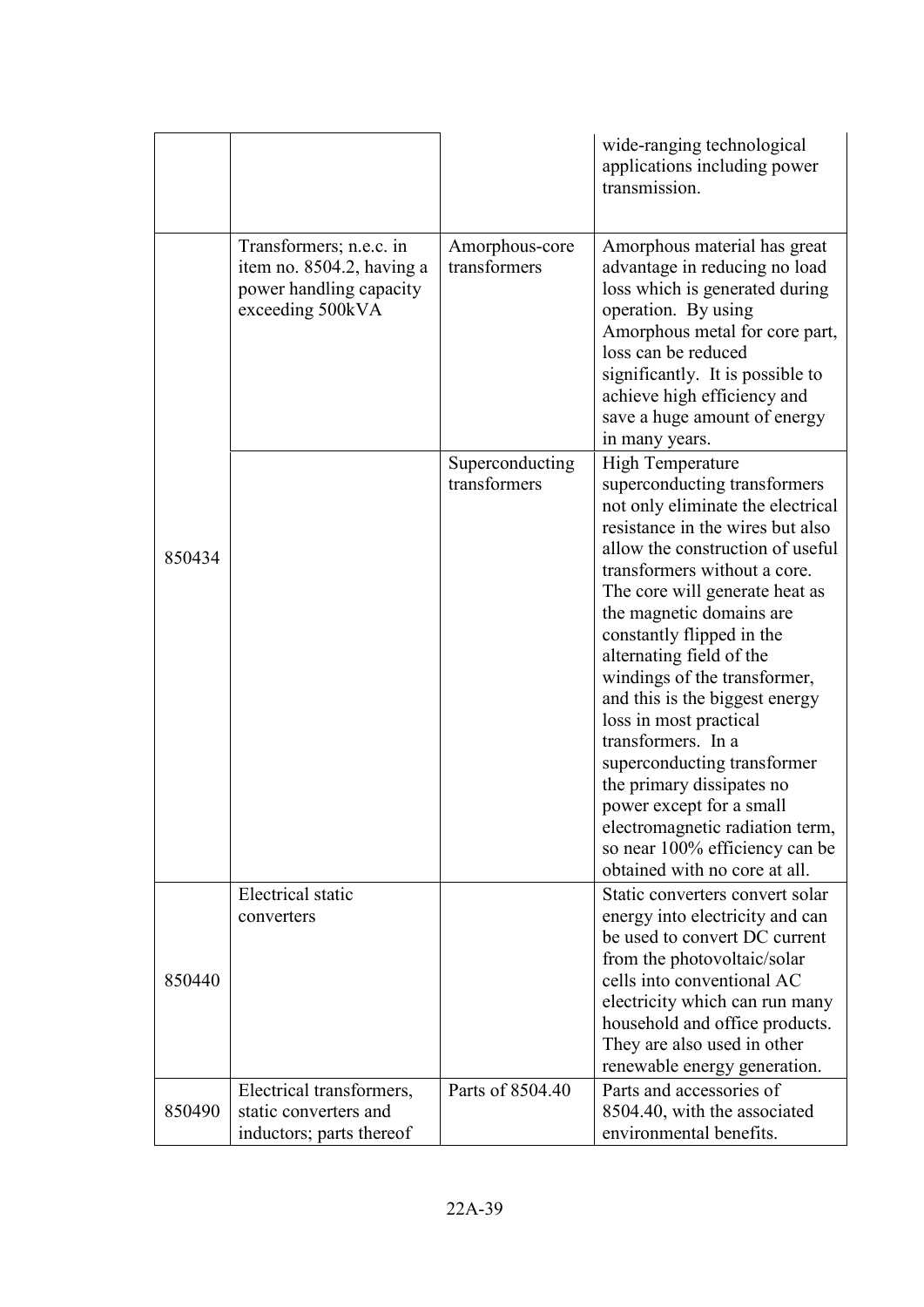| 850590 | Magnets; electro-<br>magnets, holding devices<br>and parts n.e.c. in<br>heading no. 8505                                                                          | Electro magnets can be used to<br>remove metal content from<br>waste for recycling.                                                                                                                                                                                                 |  |
|--------|-------------------------------------------------------------------------------------------------------------------------------------------------------------------|-------------------------------------------------------------------------------------------------------------------------------------------------------------------------------------------------------------------------------------------------------------------------------------|--|
| 850680 | Primary cells and<br>primary batteries, electric<br>(excl. spent and those of<br>silver oxide, mercuric<br>oxide, manganese<br>dioxide, lithium and air-<br>zinc) | Compared with dry cell<br>batteries, they can be recharged<br>or reused, thereby reducing<br>waste.                                                                                                                                                                                 |  |
| 850720 | Lead acid accumulators<br>(excl. spent and starter<br>batteries)                                                                                                  | Provides for energy storage in<br>off-grid PV systems. Are<br>designed to be discharged<br>down to 50 per cent or more<br>without damage so that they<br>can supply power over a long<br>period of time.                                                                            |  |
| 850730 | Nickel-cadmium<br>accumulators (excl.<br>spent)                                                                                                                   | Rechargeable batteries, used as<br>alternative to lead-acid<br>batteries in emergency systems<br>and similar due to low<br>discharge rate when not in use.                                                                                                                          |  |
| 850740 | Nickel-iron accumulators<br>(excl. spent)                                                                                                                         | Compared with dry cell<br>batteries, they can be recharged<br>or reused, thereby reducing<br>waste. In case of automotive<br>use, superior energy saving can<br>be realised due to high<br>efficiency.                                                                              |  |
| 850750 | Nickel-metal hydride<br>accumulators (excl.<br>spent)                                                                                                             | Compared with dry cell<br>batteries, they can be recharged<br>or reused, thereby reducing<br>waste. In case of automotive<br>use, superior energy saving can<br>be realised due to high<br>efficiency.                                                                              |  |
| 850760 | Lithium-ion<br>accumulators (excl.<br>spent)                                                                                                                      | Acting as a stabiliser for<br>renewable and other energy,<br>lithium-ion batteries serve as<br>an energy storage source.<br>Energy storage system will<br>play a critical role in the low-<br>carbon society, with the<br>function of stable power<br>output, peak demand shift and |  |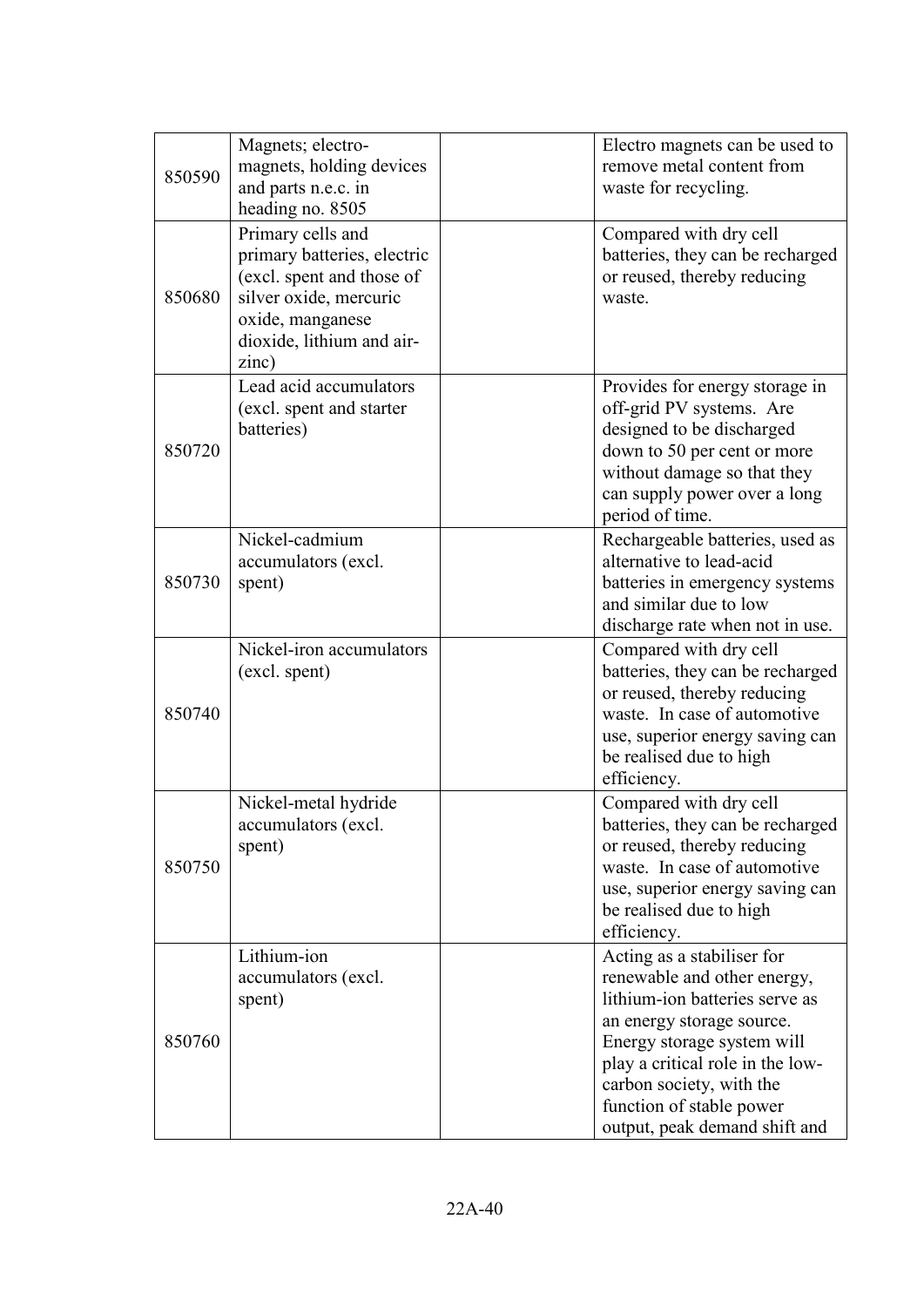|        |                                                                                                                                                                                                                                                            |                                                                                                                             | backup power source during<br>outages.                                                                                                                                                                                                                                         |
|--------|------------------------------------------------------------------------------------------------------------------------------------------------------------------------------------------------------------------------------------------------------------|-----------------------------------------------------------------------------------------------------------------------------|--------------------------------------------------------------------------------------------------------------------------------------------------------------------------------------------------------------------------------------------------------------------------------|
| 850780 | Electric accumulators;<br>other than lead-acid,<br>nickel-cadmium, nickel-<br>iron, nickel-metal<br>hydride and lithium-ion,<br>including separators,<br>whether or not<br>rectangular (including<br>square)                                               | Of a capacity no<br>less than 100 kw                                                                                        | Advanced storage batteries<br>allow utilities to easily shift<br>loads between peak and off-<br>peak periods, thus significantly<br>reducing network losses and<br>enhancing energy efficiency.                                                                                |
| 850790 | Plates, separators and<br>other parts of electric<br>accumulators, n.e.s.                                                                                                                                                                                  |                                                                                                                             | Batteries essential to wind and<br>solar power production. They<br>allow plant and machinery to<br>accumulate electricity during<br>periods of strong<br>winds/sunshine. They<br>facilitate utility-level<br>integration of renewable<br>energy and support the smart<br>grid. |
| 851210 | Lighting or visual<br>signalling equipment;<br>electrical, of a kind used<br>on bicycles, excluding<br>articles of heading no.<br>8539                                                                                                                     |                                                                                                                             | Bicycles and their parts<br>provide an environmentally<br>friendly, low-carbon mode of<br>transportation, which can<br>contribute to lowering GHG<br>emissions in the transport<br>sector as well as reducing air<br>pollution.                                                |
| 851220 | Electrical lighting or<br>signalling equipment<br>(excluding articles of<br>heading $85.39$ ),<br>windscreen wipers,<br>defrosters and demisters,<br>of a kind used for cycles<br>or motor vehicles:<br>- Other lighting or visual<br>signalling equipment | Where the light<br>fixture solely has<br>integrated LEDs,<br>and the fixture<br>emits light solely<br>from these<br>sources | LED lighting is more energy-<br>efficient than incandescent and<br>fluorescent lighting with<br>consequent impact on energy<br>use and GHG emissions as<br>well.                                                                                                               |
| 851310 | Lamps; portable, electric,<br>designed to function by<br>their own source of<br>energy (excluding<br>lighting equipment of<br>heading no. 8512)                                                                                                            | Portable electric<br>lamps, other than<br>torches and<br>flashlights,<br>primarily                                          | LED lighting is more energy-<br>efficient than incandescent and<br>fluorescent lighting with<br>consequent impact on energy<br>use and GHG emissions as<br>well.                                                                                                               |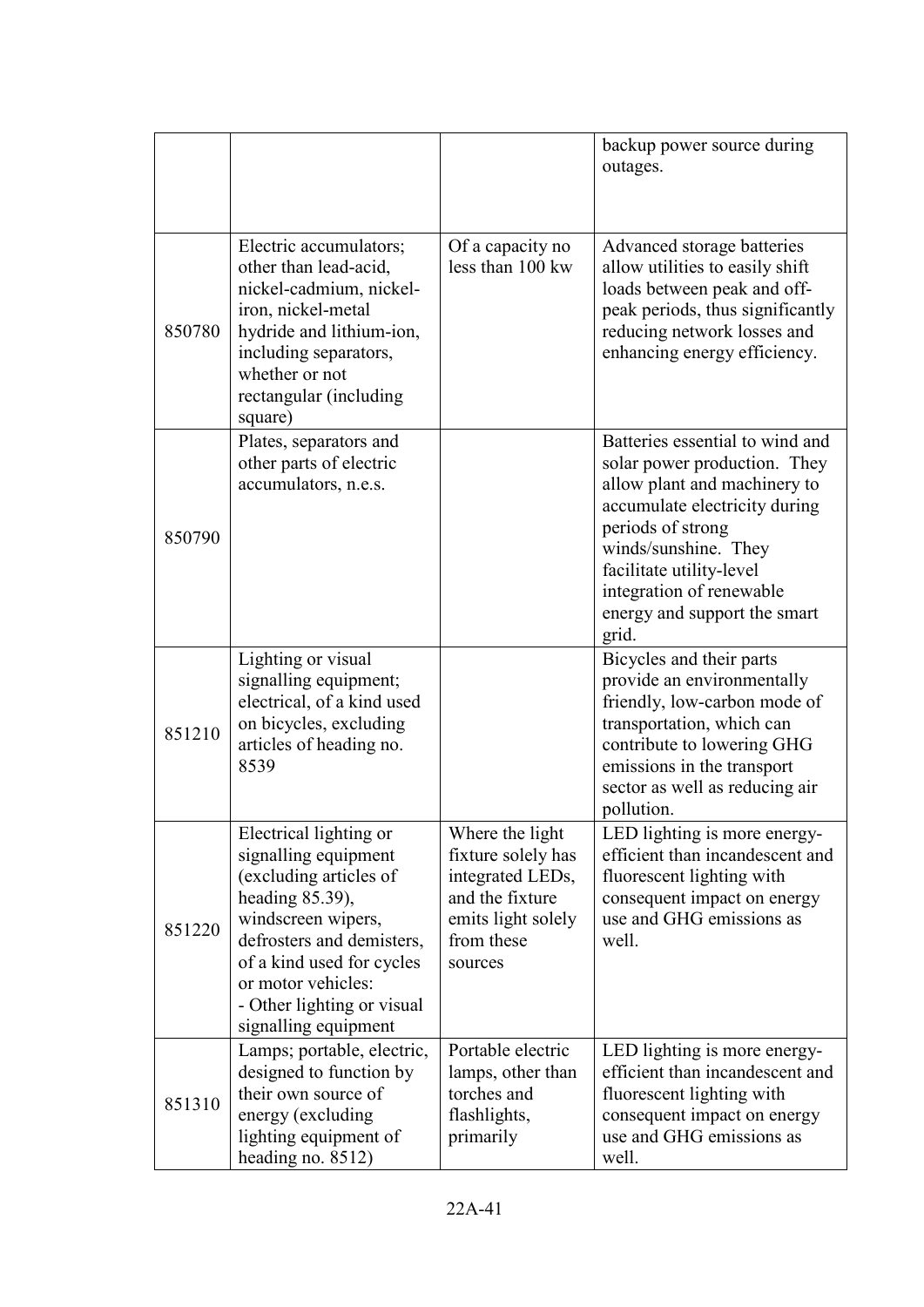|        |                                                                                                                                                                                                                                                   | powered by solar<br>photovoltaic cells.                                                             |                                                                                                                                                                                                                                                                          |
|--------|---------------------------------------------------------------------------------------------------------------------------------------------------------------------------------------------------------------------------------------------------|-----------------------------------------------------------------------------------------------------|--------------------------------------------------------------------------------------------------------------------------------------------------------------------------------------------------------------------------------------------------------------------------|
| 851629 | Electric space-heating<br>and soil-heating<br>apparatus (excl. storage<br>heating radiators)                                                                                                                                                      |                                                                                                     | Of a kind used to heat in order<br>to disinfect or remove organic<br>compounds (e.g., pesticides,<br>hydrocarbons) from soil and to<br>dry contaminated soil prior to<br>treatment processes.                                                                            |
| 851762 | Communication<br>apparatus (excluding<br>telephone sets or base<br>stations); machines for<br>the reception, conversion<br>and transmission or<br>regeneration of voice,<br>images or other data,<br>including switching and<br>routing apparatus | Energy usage data<br>transmitters                                                                   | These transmitters send energy<br>usage data from appliances to a<br>central monitoring unit that<br>enables households/businesses<br>to better track their energy<br>consumption, while facilitating<br>better communication between<br>energy consumers and utilities. |
| 852691 | Radio navigational aid<br>apparatus                                                                                                                                                                                                               | Global<br>Navigation<br>Satellite System<br>(GNSS) apparatus                                        | Instruments and appliances<br>necessary for measuring the<br>ozone layer, landslide, ground<br>subsidence and to monitor,<br>measure and assist planning for<br>natural risks such as<br>earthquakes, cyclones,<br>tsunamis etc.                                         |
| 852852 | Monitors; other than<br>cathode-ray tube; capable<br>of directly connecting to<br>and designed for use with<br>an automatic data<br>processing machine of<br>heading 84.71                                                                        | LED screen<br>computer<br>monitors                                                                  | LED monitors are significantly<br>more energy-efficient<br>compared to LCD and other<br>types of monitors, with<br>consequent impact on energy<br>use and GHG emissions as<br>well.                                                                                      |
| 852859 | Monitors other than<br>cathode-ray tube; n.e.c.<br>in subheading 8528.52,<br>whether or not colour                                                                                                                                                | LED screen<br>computer<br>monitors                                                                  | LED monitors are significantly<br>more energy-efficient<br>compared to LCD and other<br>types of monitors, with<br>consequent impact on energy<br>use and GHG emissions as<br>well.                                                                                      |
| 852910 | Reception and<br>transmission apparatus;<br>aerials and aerial<br>reflectors of all kinds and<br>parts suitable for use<br>therewith                                                                                                              | For use solely or<br>principally with<br>global navigation<br>satellite systems<br>(GNSS) apparatus | Instruments and appliances<br>necessary for measuring the<br>ozone layer, landslide, ground<br>subsidence and to monitor,<br>measure and assist planning for<br>natural risks such as                                                                                    |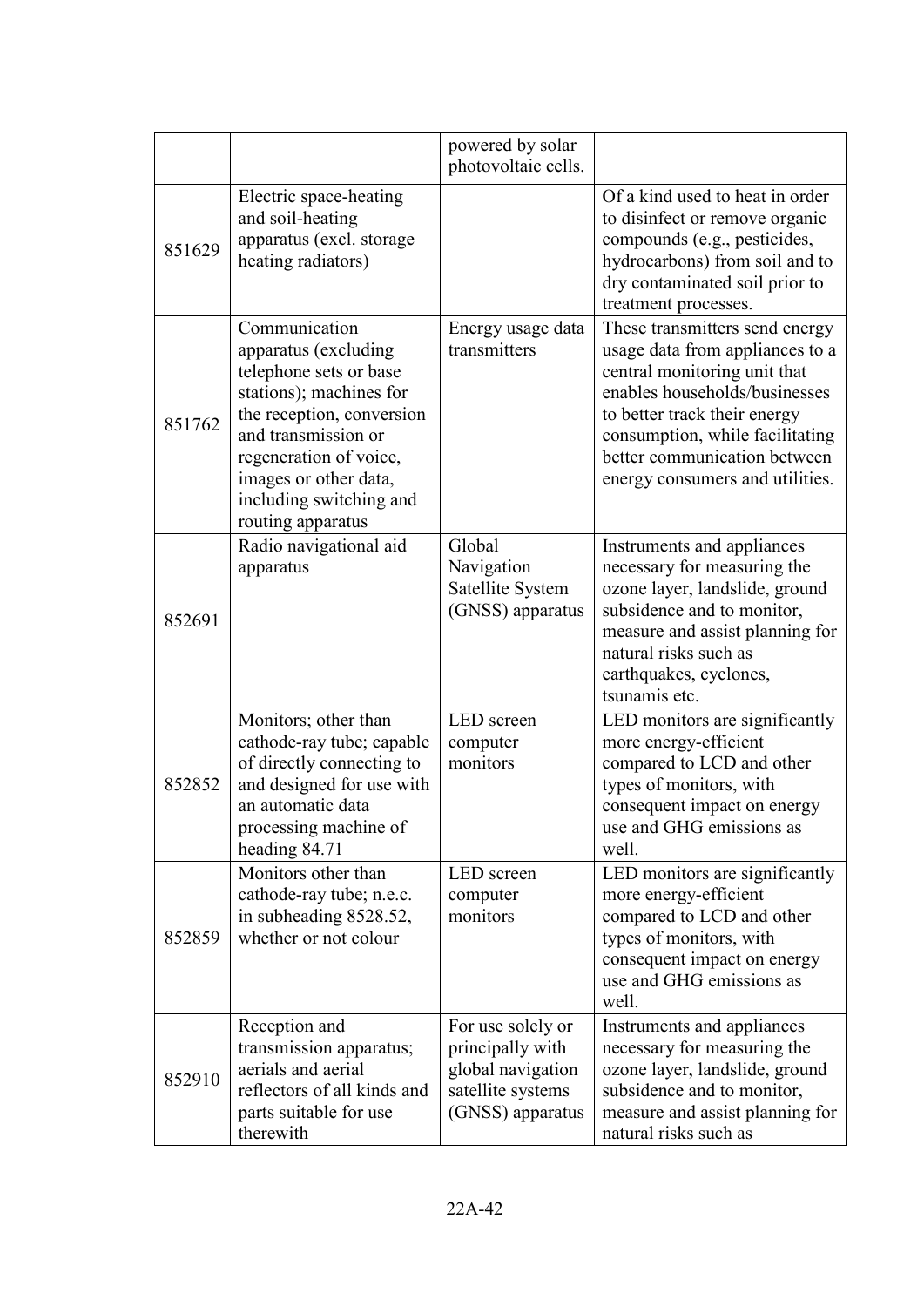|        |                                                                                                                                                                                                                                                                                                                                                                                                                    |                           | earthquakes, cyclones,<br>tsunamis etc.                                                                                                                                                                       |
|--------|--------------------------------------------------------------------------------------------------------------------------------------------------------------------------------------------------------------------------------------------------------------------------------------------------------------------------------------------------------------------------------------------------------------------|---------------------------|---------------------------------------------------------------------------------------------------------------------------------------------------------------------------------------------------------------|
| 852990 | Parts suitable for use<br>solely or principally with<br>transmission and<br>reception apparatus for<br>radio-broadcasting or<br>television, television<br>cameras, digital cameras,<br>video camera recorders,<br>radar apparatus, radio<br>navigational aid<br>apparatus or radio remote<br>control apparatus,<br>monitors and projectors,<br>n.e.s. (excl. for aerials<br>and aerial reflectors of all<br>kinds) |                           | GNSS apparatus, which can<br>receive more than dual-<br>frequency signals from the<br>same GNSS satellite or which<br>can receive only single-<br>frequency signals with ground<br>plane structure.           |
| 853010 | Electrical signalling,<br>safety or traffic control<br>equipment for railways or<br>tramways (excl.<br>mechanical or<br>electromechanical<br>equipment of heading<br>8608)                                                                                                                                                                                                                                         |                           | Transport infrastructure for rail<br>supports a cleaner transport<br>mode than alternatives,<br>particularly with the<br>electrification of rail.                                                             |
| 853080 | Electrical signalling,<br>safety or traffic control<br>equipment (excl. that for<br>railways or tramways and<br>mechanical or<br>electromechanical<br>equipment of heading<br>8608)                                                                                                                                                                                                                                |                           | Transport infrastructure for rail<br>supports a cleaner transport<br>mode than alternatives,<br>particularly with the<br>electrification of rail.                                                             |
| 853090 | Parts of electrical<br>signalling, safety or<br>traffic control equipment,<br>n.e.s.                                                                                                                                                                                                                                                                                                                               |                           | Transport infrastructure for rail<br>supports a cleaner transport<br>mode than alternatives,<br>particularly with the<br>electrification of rail.                                                             |
| 853120 | Signalling apparatus;<br>electric, sound or visual,<br>indicator panels<br>incorporating liquid<br>crystal devices (LCD) or<br>light-emitting diodes<br>(LED), excluding those                                                                                                                                                                                                                                     | Energy<br>monitoring unit | Energy monitoring units<br>(EMUs) display real-time<br>energy use, pricing and billing<br>data, and other utility-<br>mandated information, which<br>is communicated to the EMU<br>from a linked smart meter. |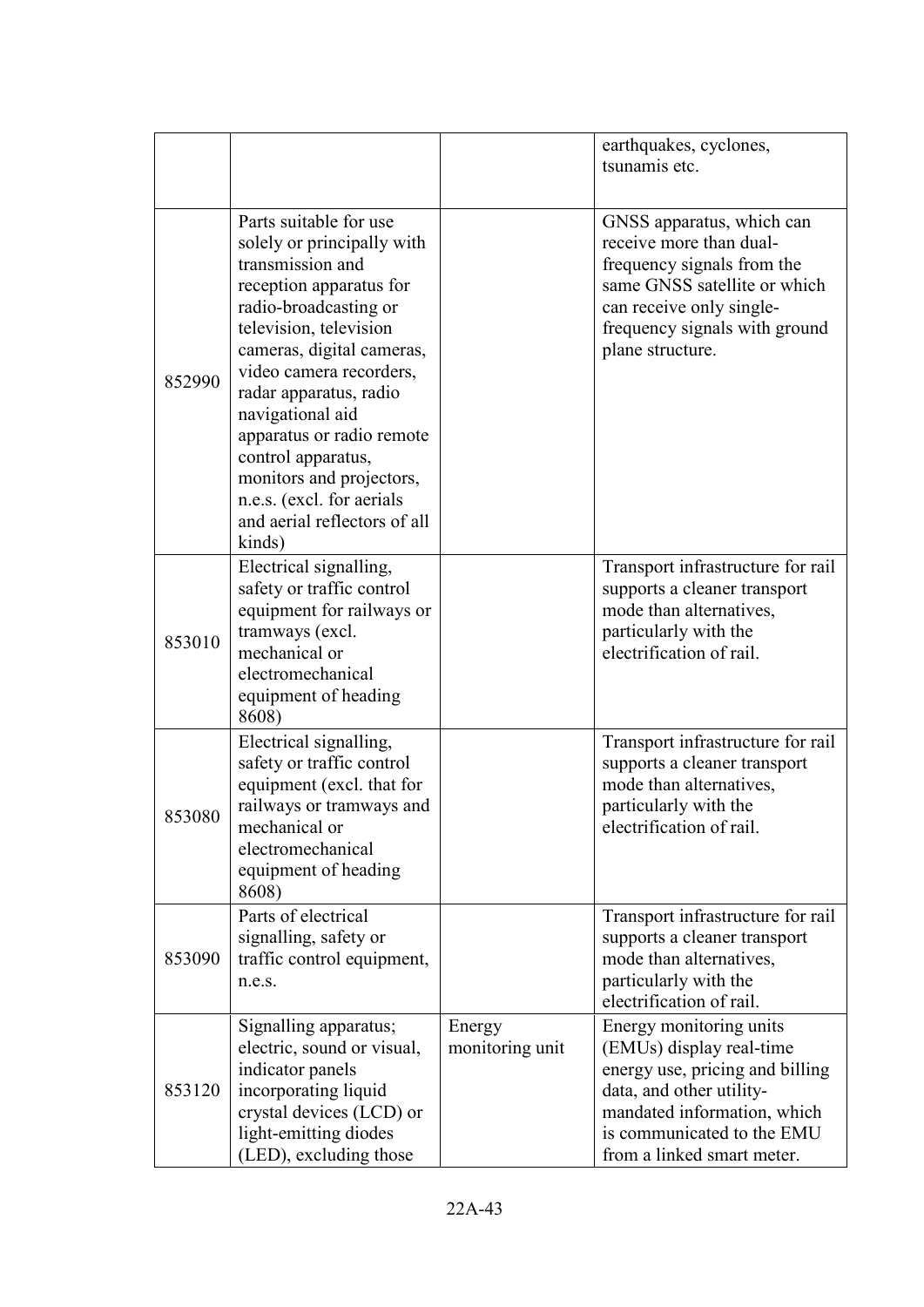|        | of heading no. 8512 or<br>8530                                                                             | Incorporating<br>light emitting<br>diodes (LED)                 | LED lighting is more energy-<br>efficient than incandescent and<br>fluorescent lighting with<br>consequent impact on energy<br>use and GHG emissions as<br>well.                                                                                                                                                                                                                                                                                                                                                                                                                                                                            |
|--------|------------------------------------------------------------------------------------------------------------|-----------------------------------------------------------------|---------------------------------------------------------------------------------------------------------------------------------------------------------------------------------------------------------------------------------------------------------------------------------------------------------------------------------------------------------------------------------------------------------------------------------------------------------------------------------------------------------------------------------------------------------------------------------------------------------------------------------------------|
|        |                                                                                                            | Fume hood<br>monitors                                           | These monitors are used in<br>conjunction with fume hoods<br>to monitor air flow out of toxic<br>environments.                                                                                                                                                                                                                                                                                                                                                                                                                                                                                                                              |
| 853190 | Signalling apparatus;<br>parts of the electric,<br>sound or visual apparatus<br>of heading no. 8531        | Parts of 8531.20x                                               | Parts and accessories of<br>8531.20x, with the associated<br>environmental benefits.                                                                                                                                                                                                                                                                                                                                                                                                                                                                                                                                                        |
| 853650 | Electrical apparatus;<br>switches n.e.c. in heading<br>no. 8536, for a voltage<br>not exceeding 1000 volts | Differential<br>pressure switches;<br>motion sensor<br>switches | Differential pressure switches<br>are key elements for smart-<br>grids and the management of<br>intermittent energy from<br>renewables.<br>Motion sensor switches<br>contribute to energy efficiency<br>in homes and buildings through<br>automatic shut-off in the<br>absence of room or hallway<br>occupants. Similar to variable<br>frequency drives, intelligent<br>motor controllers monitor the<br>activity of electric motors and<br>match the output of the motor<br>with the demand for that<br>output. This application of<br>intelligent electronics enhances<br>opportunities for energy<br>savings in motor-driven<br>systems. |
| 853931 | Lamps; discharge,<br>(excluding ultra-violet),<br>fluorescent, hot cathode                                 |                                                                 | Fluorescent lamps use less<br>energy and produce less heat<br>per lumen than incandescent<br>bulbs, reducing energy<br>consumption.                                                                                                                                                                                                                                                                                                                                                                                                                                                                                                         |
| 853949 | Lamps; ultra-violet or<br>infra-red lamps,<br>(excluding arc-lamps)                                        | UV lamps                                                        | UV disinfection lamps are an<br>essential component of UV<br>disinfection systems. UV light<br>is extremely effective in killing<br>and eliminating bacteria,<br>yeasts, viruses, moulds and                                                                                                                                                                                                                                                                                                                                                                                                                                                |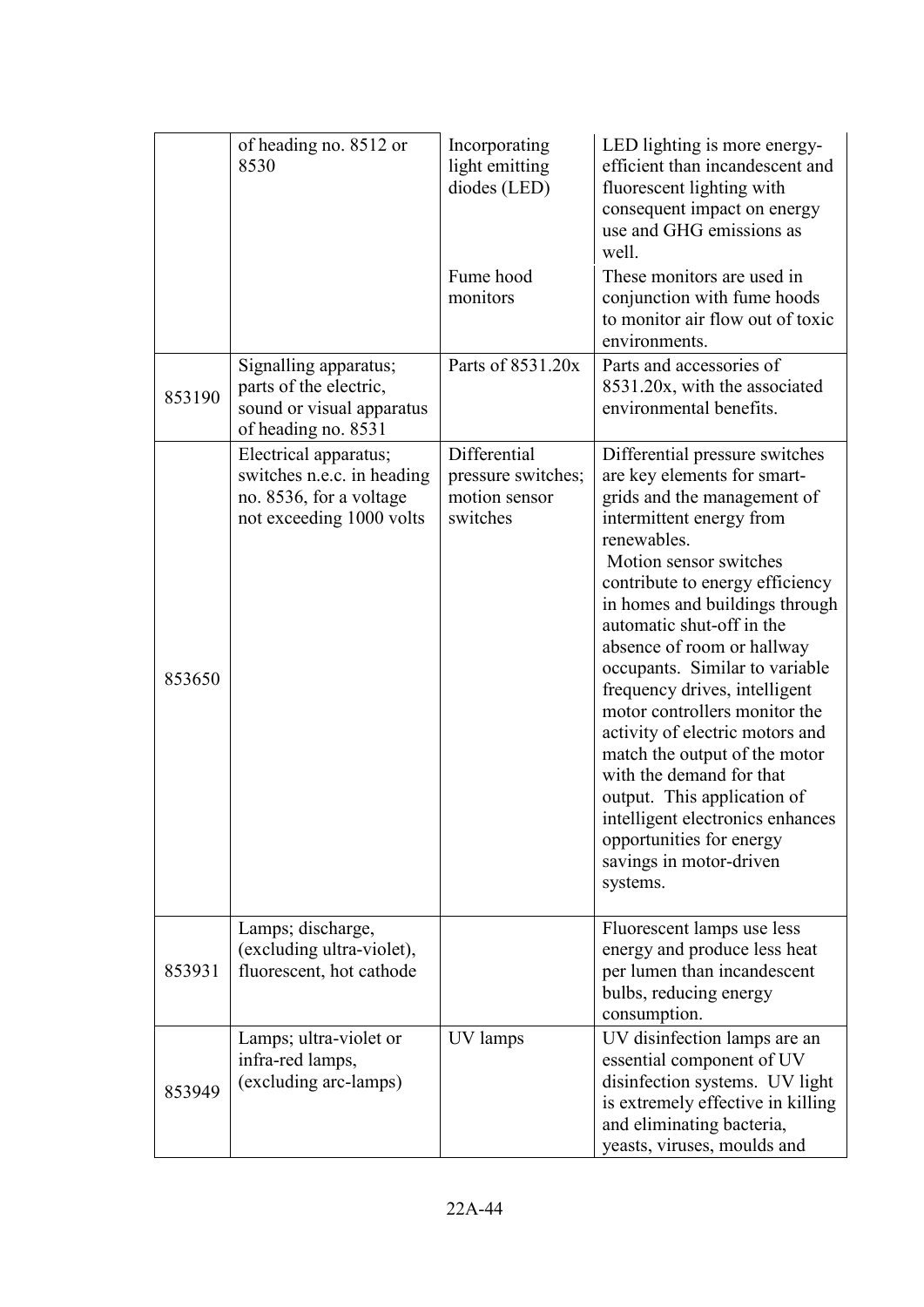|        |                                                                                                                                                                                                          |                                                                                                                                                             | other harmful organisms. UV<br>systems can be used in<br>conjunction with sediment and<br>carbon filters to create pure<br>drinking water.                                                  |
|--------|----------------------------------------------------------------------------------------------------------------------------------------------------------------------------------------------------------|-------------------------------------------------------------------------------------------------------------------------------------------------------------|---------------------------------------------------------------------------------------------------------------------------------------------------------------------------------------------|
| 853950 | Electric filament or<br>discharge lamps,<br>including sealed beam<br>lamp units and ultra-<br>violet or infra-red lamps;<br>arc-lamps; light emitting<br>diode lamps:<br>- Light emitting diode<br>lamps | Light-emitting<br>diode (LED)<br>lamps (bulbs)                                                                                                              | LED lighting is more energy-<br>efficient than incandescent and<br>fluorescent lighting with<br>consequent impact on energy<br>use and GHG emissions as<br>well.                            |
| 854110 | Electrical apparatus;<br>diodes, other than<br>photosensitive or light-<br>emitting diodes (LED)                                                                                                         |                                                                                                                                                             | These products are designed to<br>reduce energy consumption.                                                                                                                                |
| 854121 | Electrical apparatus;<br>transistors, (other than<br>photosensitive), with a<br>dissipation rate of less<br>than 1W                                                                                      |                                                                                                                                                             | These products are designed to<br>reduce energy consumption.                                                                                                                                |
| 854129 | Electrical apparatus;<br>transistors, (other than<br>photosensitive), with a<br>dissipation rate of 1W or<br>more                                                                                        |                                                                                                                                                             | Converters are used in wind<br>energy generation. Frequency<br>converters decouple the<br>rotational speed of the rotor<br>from the grid frequency<br>allowing variable speed<br>operation. |
| 854130 | Electrical apparatus;<br>thyristors, diacs and<br>triacs, other than<br>photosensitive devices                                                                                                           |                                                                                                                                                             | These products are designed to<br>reduce energy consumption.                                                                                                                                |
| 854140 | Electrical apparatus;<br>photosensitive, including<br>photovoltaic cells,<br>whether or not assembled<br>in modules or made up<br>into panels, light-emitting<br>diodes (LED)                            | Photovoltaic cells<br>whether or not<br>assembled in<br>modules or made<br>up into panels /<br>NZL ex-out:<br>Photovoltaic<br>cells, modules<br>and panels. | Solar cells, modules and panels<br>use light energy from the sun<br>to generate renewable<br>electricity through the<br>photovoltaic effect.                                                |
| 854190 | Electrical apparatus;<br>parts for diodes,<br>transistors and similar<br>semiconductor devices                                                                                                           | Parts of 8541.10,<br>8541.21, 8541.29,<br>8541.30, 8541.40                                                                                                  | Parts and accessories of<br>8541.10, 8541.21, 8541.29,<br>8541.30, 8541.40, with the                                                                                                        |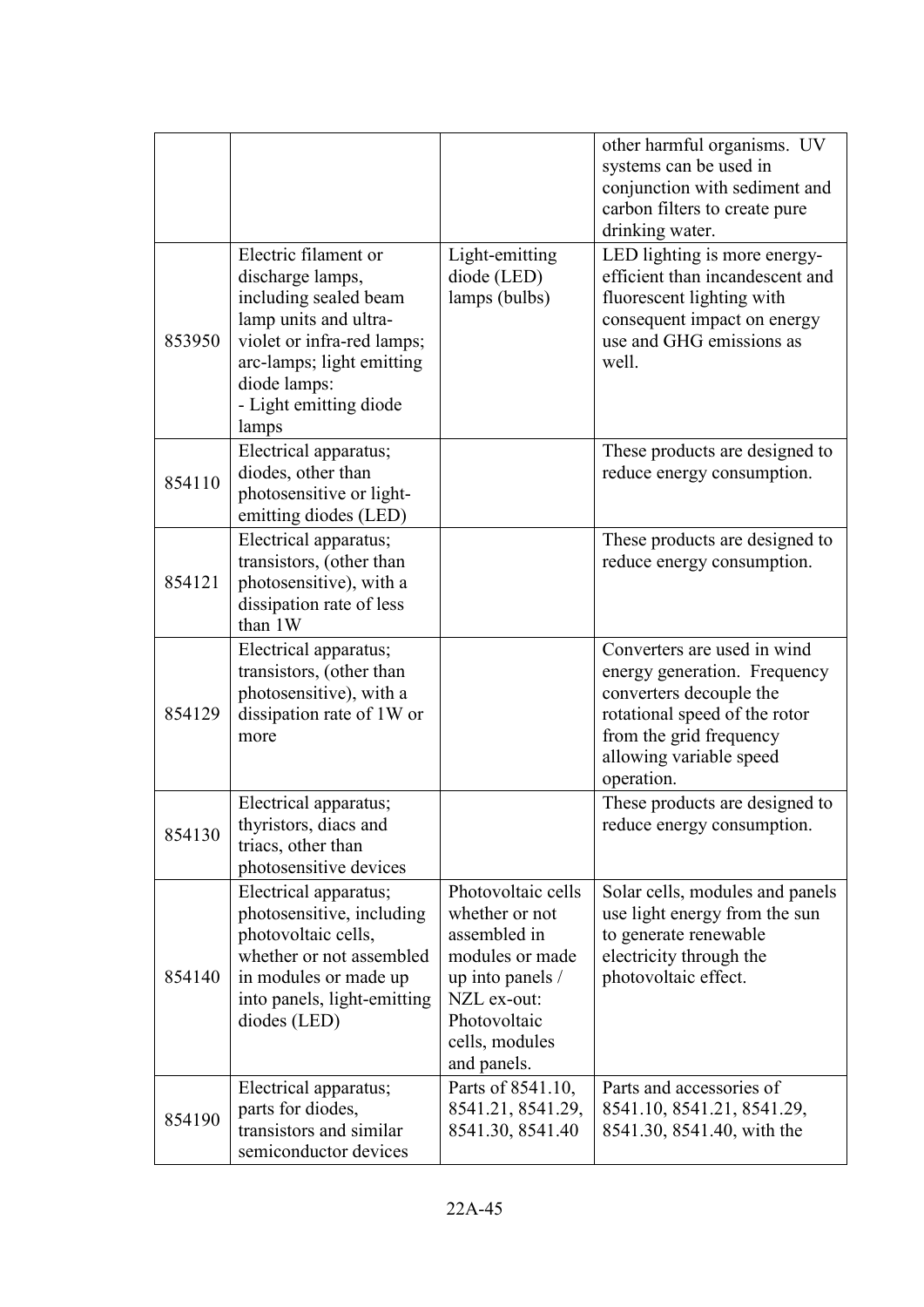|        | and photosensitive<br>semiconductor devices                                                                                                                                                                  |                                                                                             | associated environmental<br>benefits.                                                                                                                                                                                                                                                                                                               |
|--------|--------------------------------------------------------------------------------------------------------------------------------------------------------------------------------------------------------------|---------------------------------------------------------------------------------------------|-----------------------------------------------------------------------------------------------------------------------------------------------------------------------------------------------------------------------------------------------------------------------------------------------------------------------------------------------------|
| 854231 | Electronic integrated<br>circuits; processors and<br>controllers, whether or<br>not combined with<br>memories, converters,<br>logic circuits, amplifiers,<br>clock and timing circuits,<br>or other circuits | With antenna,<br>designed solely or<br>principally for<br><b>Heliostat Control</b><br>Units | These products are used in<br><b>Concentrated Solar</b><br>Photovoltaic Systems (CSPV),<br>which convert sunlight into<br>electricity for on-site use or for<br>distribution through the electric<br>grid. The Heliostat Control<br>Unit provides management and<br>monitoring of the CSPV power<br>station.                                        |
| 854330 | Electrical machines and<br>apparatus; for<br>electroplating,<br>electrolysis or<br>electrophoresis                                                                                                           | Electrolysers                                                                               | Electrolysers are used to<br>produce hydrogen through<br>electrolysis. Electrolysis is a<br>method of separating elements<br>by pushing an electric current<br>through a compound to obtain<br>hydrogen. Hydrogen is a key<br>enabler for the development of<br>widespread renewable energy<br>technologies that are cleaner<br>and more efficient. |
| 854390 | Electrical machines and<br>apparatus; parts of the<br>electrical goods of<br>heading no. 8543                                                                                                                | Parts of 8543.30x                                                                           | Parts and accessories of<br>8543.30x, with the associated<br>environmental benefits.                                                                                                                                                                                                                                                                |
| 854460 | Electric conductors, for a<br>voltage $> 1.000 V$ ,<br>insulated, n.e.s.                                                                                                                                     |                                                                                             | High temperature<br>superconducting (HTS) cables<br>which carry electrical currents<br>with effectively zero resistance<br>at low temperatures.                                                                                                                                                                                                     |
| 860110 | Rail locomotives;<br>powered from an external<br>source of electricity                                                                                                                                       |                                                                                             | Trains and trams as mass<br>transport system are a mode of<br>sustainable mobility and have<br>lower $CO2$ emissions than<br>other transport modes such as<br>cars.                                                                                                                                                                                 |
| 860120 | Rail locomotives<br>powered by electric<br>accumulators                                                                                                                                                      |                                                                                             | Transport infrastructure for rail<br>supports a cleaner transport<br>mode than alternatives,<br>particularly with the<br>electrification of rail.                                                                                                                                                                                                   |
| 860310 | Railway or tramway<br>coaches, vans and trucks;<br>self-propelled, powered<br>from an external source                                                                                                        |                                                                                             | Trains and trams as mass<br>transport system are a mode of<br>sustainable mobility and have<br>lower CO <sub>2</sub> emissions than                                                                                                                                                                                                                 |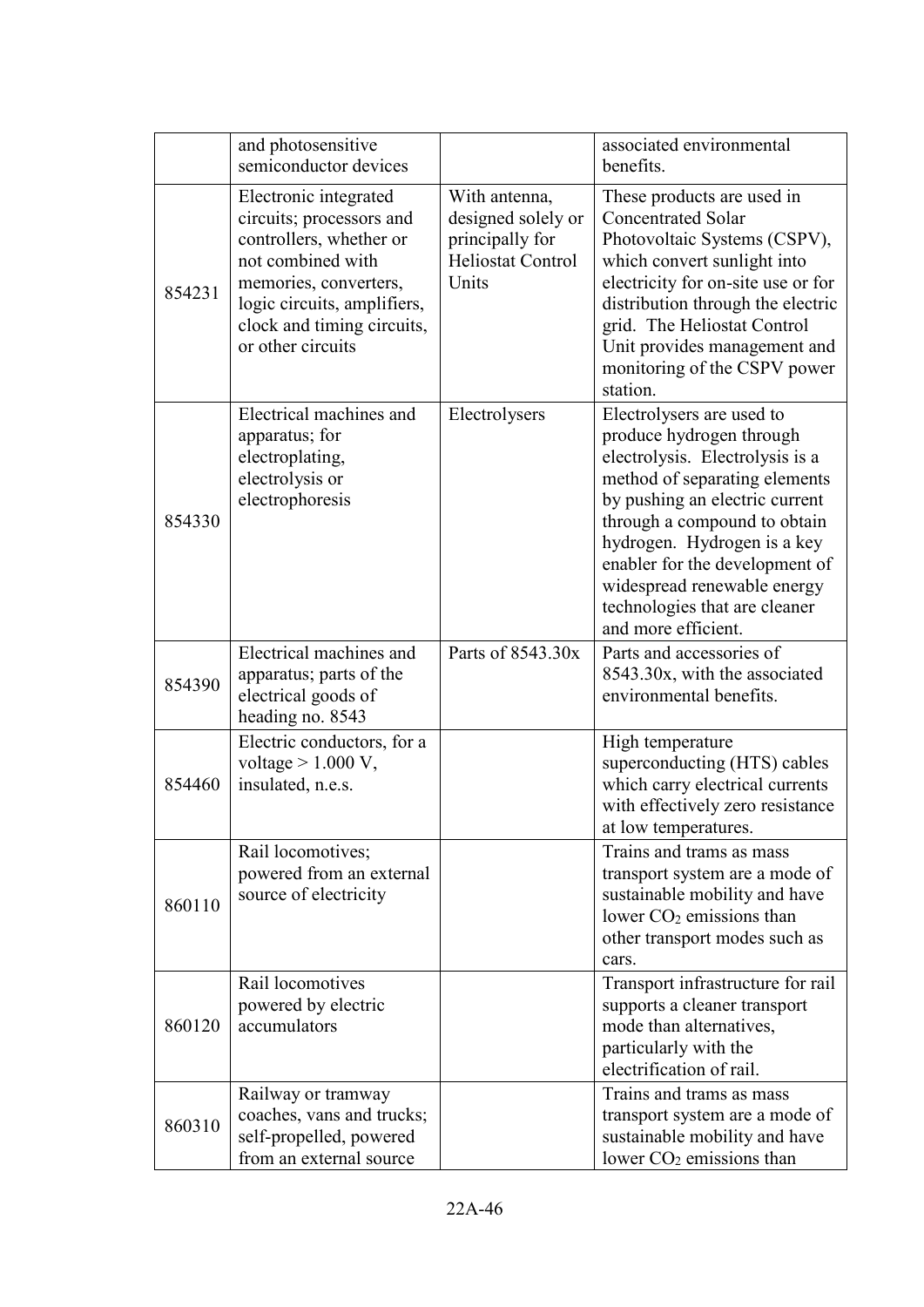|        | of electricity (excluding<br>those of heading no.<br>8604)                                                                                                                                                                                                                                                                                  | other transport modes such as<br>cars, particularly with the<br>electrification of rail.                                                                                                                              |
|--------|---------------------------------------------------------------------------------------------------------------------------------------------------------------------------------------------------------------------------------------------------------------------------------------------------------------------------------------------|-----------------------------------------------------------------------------------------------------------------------------------------------------------------------------------------------------------------------|
| 860500 | Railway or tramway<br>coaches; passenger<br>coaches, luggage vans,<br>post office coaches and<br>other special purpose<br>railway or tramway<br>coaches, not self-<br>propelled (excluding<br>those of heading no.<br>8604)                                                                                                                 | Trains and trams as mass<br>transport system are a mode of<br>sustainable mobility and have<br>lower $CO2$ emissions than<br>other transport modes such as<br>cars, particularly with the<br>electrification of rail. |
| 860630 | Railway or tramway self-<br>discharging goods vans<br>and wagons (excl. tank<br>wagons and the like and<br>insulated or refrigerated<br>goods vans and wagons)                                                                                                                                                                              | Transport infrastructure for rail<br>supports a cleaner transport<br>mode than alternatives,<br>particularly with the<br>electrification of rail.                                                                     |
| 860691 | Railway or tramway<br>goods vans and wagons,<br>covered and closed (excl.<br>self-discharging goods<br>vans and wagons and<br>tank wagons and the like)                                                                                                                                                                                     | Transport infrastructure for rail<br>supports a cleaner transport<br>mode than alternatives,<br>particularly with the<br>electrification of rail.                                                                     |
| 860692 | Railway or tramway<br>goods vans and wagons,<br>open, with non-<br>removable sides of a<br>height $> 60$ cm (excl.<br>self-discharging wagons)                                                                                                                                                                                              | Transport infrastructure for rail<br>supports a cleaner transport<br>mode than alternatives,<br>particularly with the<br>electrification of rail.                                                                     |
| 860699 | Railway or tramway<br>goods vans and wagons<br>(excl. those specially<br>designed for the transport<br>of highly radioactive<br>materials, tank wagons<br>and the like, insulated,<br>refrigerated or self-<br>discharging goods vans<br>and wagons and open<br>goods vans and wagons<br>with non-removable sides<br>of a height $> 60$ cm) | Transport infrastructure for rail<br>supports a cleaner transport<br>mode than alternatives,<br>particularly with the<br>electrification of rail.                                                                     |
| 860711 | Driving bogies and<br>bissel-bogies for railway                                                                                                                                                                                                                                                                                             | Transport infrastructure for rail<br>supports a cleaner transport<br>mode than alternatives,                                                                                                                          |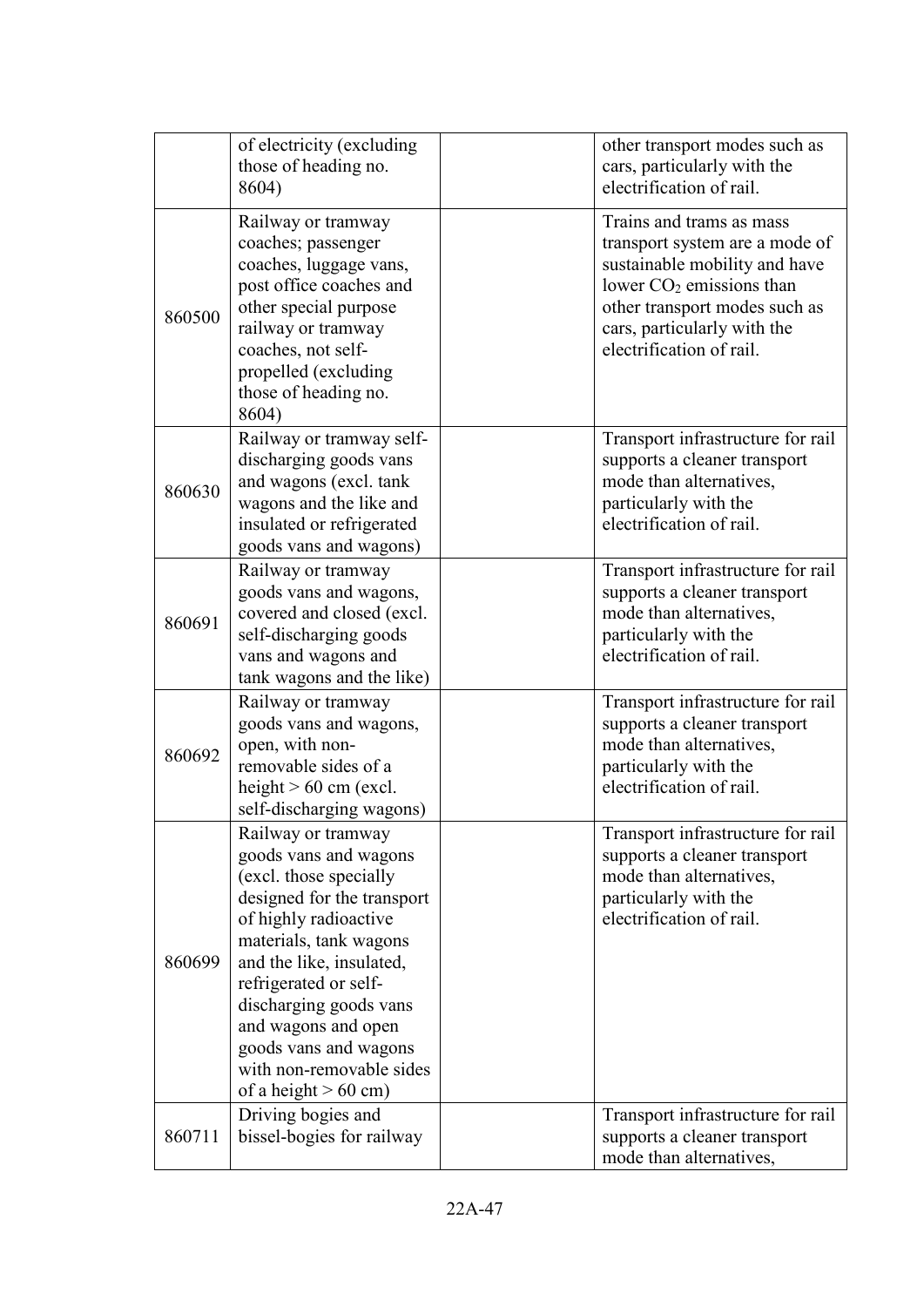|        | or tramway locomotives<br>or rolling stock                                                                                                                                                                | particularly with the<br>electrification of rail.                                                                                                 |
|--------|-----------------------------------------------------------------------------------------------------------------------------------------------------------------------------------------------------------|---------------------------------------------------------------------------------------------------------------------------------------------------|
| 860712 | Bogies and driving<br>bissel-bogies for railway<br>or tramway locomotives<br>or rolling stock (excl.<br>driving bogies)                                                                                   | Transport infrastructure for rail<br>supports a cleaner transport<br>mode than alternatives,<br>particularly with the<br>electrification of rail. |
| 860719 | Axles, for electrical<br>purposes and wheels and<br>parts thereof for railway<br>or tramway locomotives<br>or rolling stock; parts of<br>bogies and bissel-bogies,<br>n.e.s.                              | Transport infrastructure for rail<br>supports a cleaner transport<br>mode than alternatives,<br>particularly with the<br>electrification of rail. |
| 860721 | Air brakes and parts<br>thereof for railway or<br>tramway locomotives or<br>rolling stock, n.e.s.                                                                                                         | Transport infrastructure for rail<br>supports a cleaner transport<br>mode than alternatives,<br>particularly with the<br>electrification of rail. |
| 860729 | Brakes (other than air<br>brakes) and parts thereof,<br>for railway or tramway<br>locomotives or rolling<br>stock, n.e.s.                                                                                 | Transport infrastructure for rail<br>supports a cleaner transport<br>mode than alternatives,<br>particularly with the<br>electrification of rail. |
| 860730 | Hooks and other coupling<br>devices, buffers and parts<br>thereof, for railway or<br>tramway locomotives or<br>rolling stock, n.e.s.                                                                      | Transport infrastructure for rail<br>supports a cleaner transport<br>mode than alternatives,<br>particularly with the<br>electrification of rail. |
| 860791 | Parts of railway or<br>tramway locomotives,<br>n.e.s.                                                                                                                                                     | Transport infrastructure for rail<br>supports a cleaner transport<br>mode than alternatives,<br>particularly with the<br>electrification of rail. |
| 860799 | Parts of rolling stock of<br>heading 8603, 8604,<br>8605 or 8606, n.e.s.                                                                                                                                  | Transport infrastructure for rail<br>supports a cleaner transport<br>mode than alternatives,<br>particularly with the<br>electrification of rail. |
| 860800 | Railway or tramway<br>track fixtures and fittings<br>(excl. sleepers of wood,<br>concrete or steel, sections<br>of track and other track<br>fixtures not yet<br>assembled and railway or<br>tramway track | Transport infrastructure for rail<br>supports a cleaner transport<br>mode than alternatives,<br>particularly with the<br>electrification of rail. |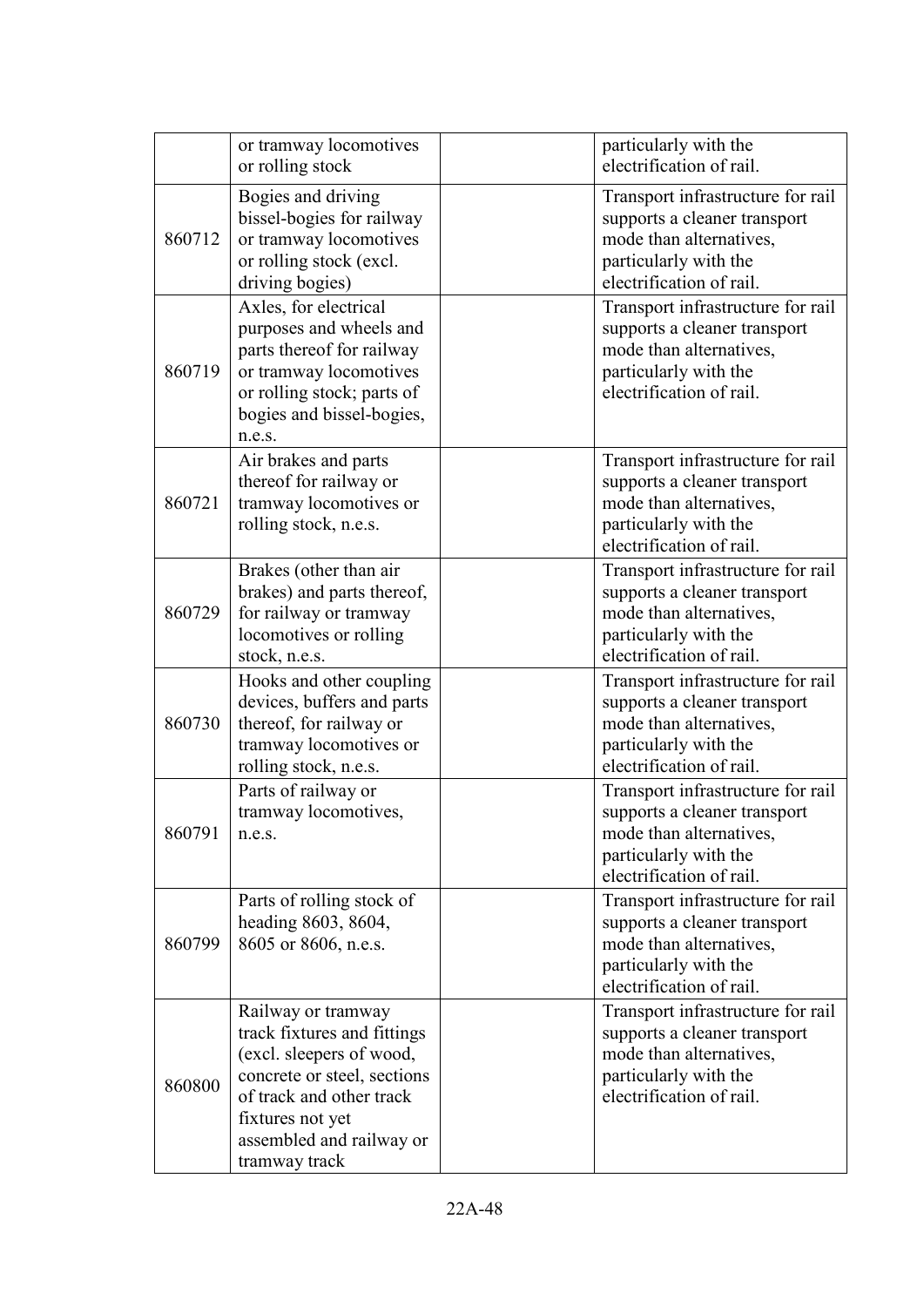|        | construction material);<br>mechanical, incl.<br>electromechanical,<br>signalling, safety or<br>traffic control equipment<br>for railways, tramways,<br>roads, inland waterways,<br>parking facilities, port<br>installations or airfields;<br>parts of the foregoing                                                                                                                                                             |                                                                                                                                                                                                                                                                                        |
|--------|----------------------------------------------------------------------------------------------------------------------------------------------------------------------------------------------------------------------------------------------------------------------------------------------------------------------------------------------------------------------------------------------------------------------------------|----------------------------------------------------------------------------------------------------------------------------------------------------------------------------------------------------------------------------------------------------------------------------------------|
| 870230 | Motor vehicles for the<br>transport of $\geq 10$<br>persons, incl. driver, with<br>both spark-ignition<br>internal combustion<br>reciprocating piston<br>engine and electric motor<br>as motors for propulsion                                                                                                                                                                                                                   | Electric vehicles do not<br>produce greenhouse gas<br>emissions (CO <sub>2</sub> etc). Hybrid<br>vehicles are powered by both a<br>battery and an internal<br>combustion engine and emit<br>significantly less pollutants and<br>greenhouse gases than<br>conventional motor vehicles. |
| 870240 | Vehicles; public transport<br>type (carries 10 or more<br>persons, including<br>driver), with only electric<br>motor for propulsion,<br>new or used                                                                                                                                                                                                                                                                              | Electric-powered vehicles<br>provide an environmentally<br>friendly, low-carbon mode of<br>transportation, which can<br>contribute to lowering GHG<br>emissions in the transport<br>sector as well as reducing air<br>pollution.                                                       |
| 870340 | Motor cars and other<br>motor vehicles<br>principally designed for<br>the transport of $\leq 10$<br>persons, incl. station<br>wagons and racing cars,<br>with both spark-ignition<br>internal combustion<br>reciprocating piston<br>engine and electric motor<br>as motors for propulsion<br>(excl. vehicles for<br>travelling on snow, other<br>specially designed<br>vehicles of subheading<br>8703.10 and plug-in<br>hybrids) | Electric vehicles do not<br>produce greenhouse gas<br>emissions $(CO2 etc).$                                                                                                                                                                                                           |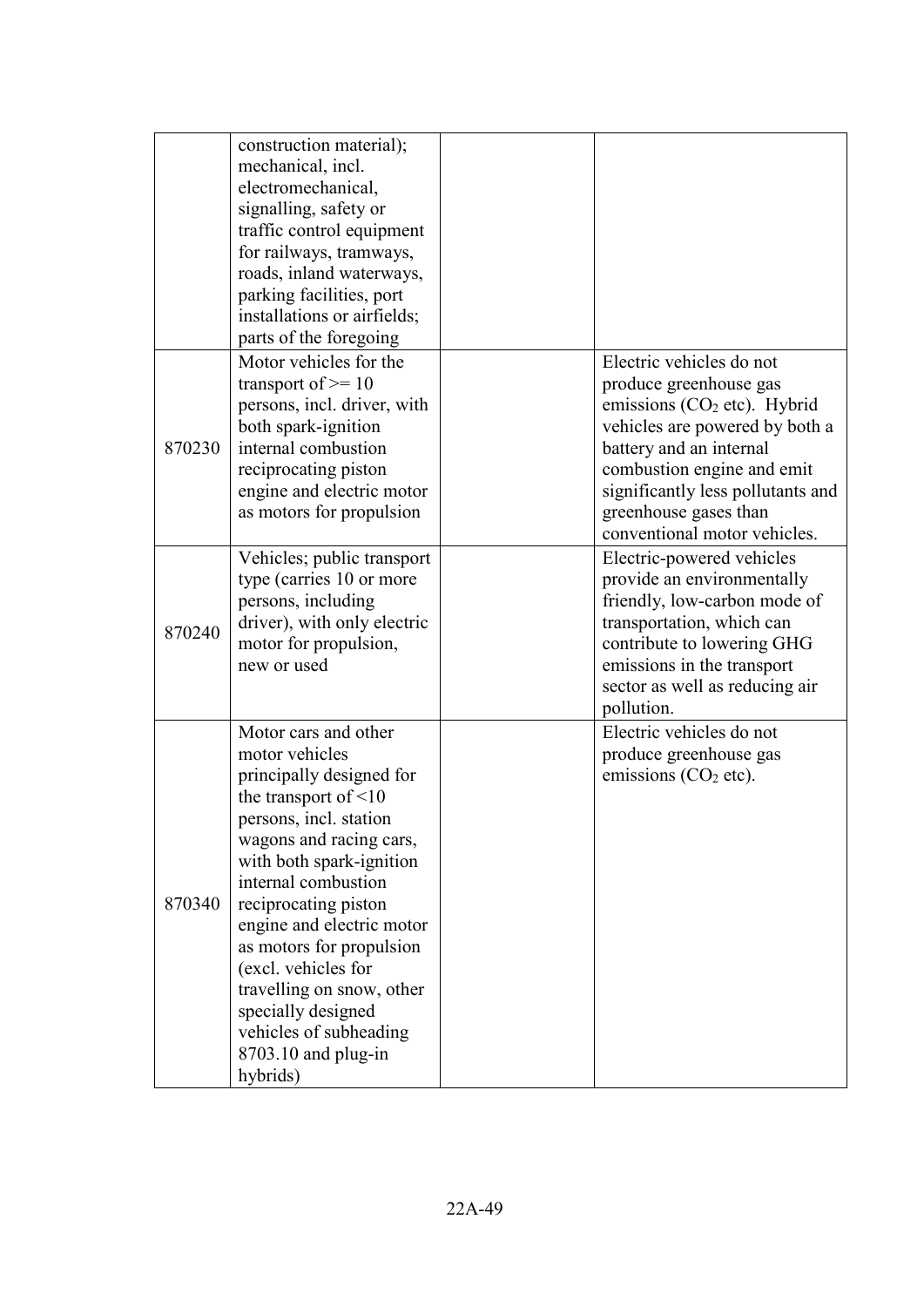| 870350 | Motor cars and other<br>motor vehicles<br>principally designed for<br>the transport of $\leq 10$<br>persons, incl. station<br>wagons and racing cars,<br>with both diesel engine<br>and electric motor as                                                                                                                                                                                                                                                                                        | Electric vehicles do not<br>produce greenhouse gas<br>emissions (CO2 etc).   |
|--------|--------------------------------------------------------------------------------------------------------------------------------------------------------------------------------------------------------------------------------------------------------------------------------------------------------------------------------------------------------------------------------------------------------------------------------------------------------------------------------------------------|------------------------------------------------------------------------------|
|        | motors for propulsion<br>(excl. vehicles for<br>travelling on snow, other<br>specially designed<br>vehicles of subheading<br>8703.10 and plug-in<br>hybrids)                                                                                                                                                                                                                                                                                                                                     |                                                                              |
| 870360 | Motor cars and other<br>motor vehicles<br>principally designed for<br>the transport of $\leq 10$<br>persons, incl. station<br>wagons and racing cars,<br>with both spark-ignition<br>internal combustion<br>reciprocating piston<br>engine and electric motor<br>as motors for propulsion,<br>capable of being charged<br>by plugging to external<br>source of electric power<br>(excl. vehicles for<br>travelling on snow and<br>other specially designed<br>vehicles of subheading<br>8703.10) | Electric vehicles do not<br>produce greenhouse gas<br>emissions $(CO2 etc).$ |
| 870370 | Motor cars and other<br>motor vehicles<br>principally designed for<br>the transport of $\leq 10$<br>persons, incl. station<br>wagons and racing cars,<br>with both diesel engine<br>and electric motor as<br>motors for propulsion,<br>capable of being charged<br>by plugging to external<br>source of electric power<br>(excl. vehicles for<br>travelling on snow and                                                                                                                          | Electric vehicles do not<br>produce greenhouse gas<br>emissions $(CO2 etc).$ |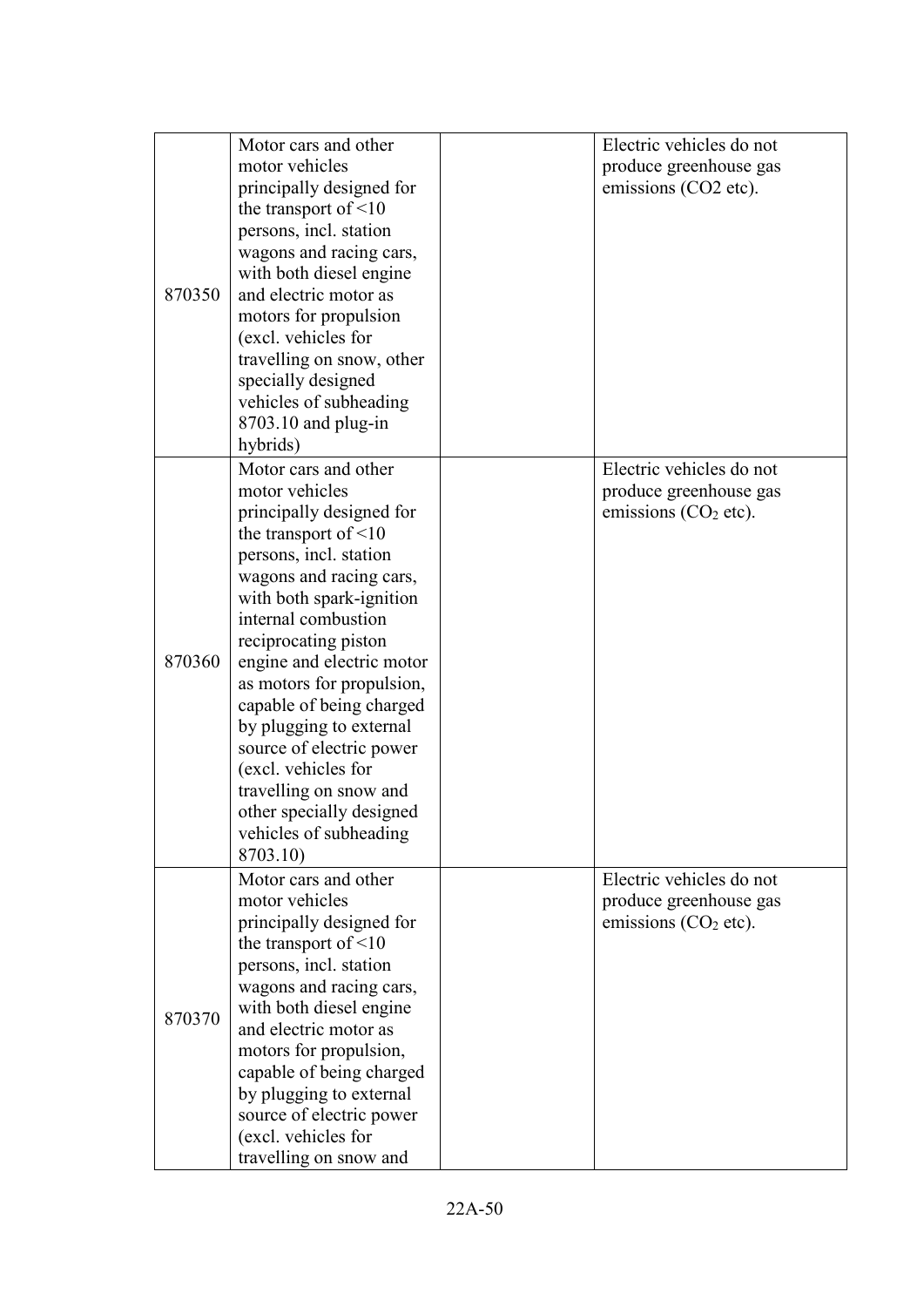|        | other specially designed<br>vehicles of subheading<br>8703.10)                                                                                                     |                                                                                                                                                                                                                                     |
|--------|--------------------------------------------------------------------------------------------------------------------------------------------------------------------|-------------------------------------------------------------------------------------------------------------------------------------------------------------------------------------------------------------------------------------|
| 870380 | Vehicles; with only<br>electric motor for<br>propulsion                                                                                                            | Electric-powered vehicles<br>provide an environmentally<br>friendly, low-carbon mode of<br>transportation, which can<br>contribute to lowering GHG<br>emissions in the transport<br>sector as well as reducing air<br>pollution.    |
| 871160 | Motorcycles (including<br>mopeds) and cycles;<br>fitted with auxiliary<br>motor, with electric<br>motor for propulsion,<br>with or without side-cars;<br>side-cars | Electric-powered motorcycles<br>provide an environmentally<br>friendly, low-carbon mode of<br>transportation, which can<br>contribute to lowering GHG<br>emissions in the transport<br>sector as well as reducing air<br>pollution. |
| 871200 | Bicycles and other<br>cycles, incl. delivery<br>tricycles, not motorised                                                                                           | Bicycles and their parts<br>provide an environmentally<br>friendly, low-carbon mode of<br>transportation, which can<br>contribute to lowering GHG<br>emissions in the transport<br>sector as well as reducing air<br>pollution.     |
| 871491 | Cycles; frames and forks,<br>and parts thereof                                                                                                                     | Bicycles and their parts<br>provide an environmentally<br>friendly, low-carbon mode of<br>transportation, which can<br>contribute to lowering GHG<br>emissions in the transport<br>sector as well as reducing air<br>pollution.     |
| 871492 | Cycles; parts thereof,<br>wheel rims and spokes                                                                                                                    | Bicycles and their parts<br>provide an environmentally<br>friendly, low-carbon mode of<br>transportation, which can<br>contribute to lowering GHG<br>emissions in the transport<br>sector as well as reducing air<br>pollution.     |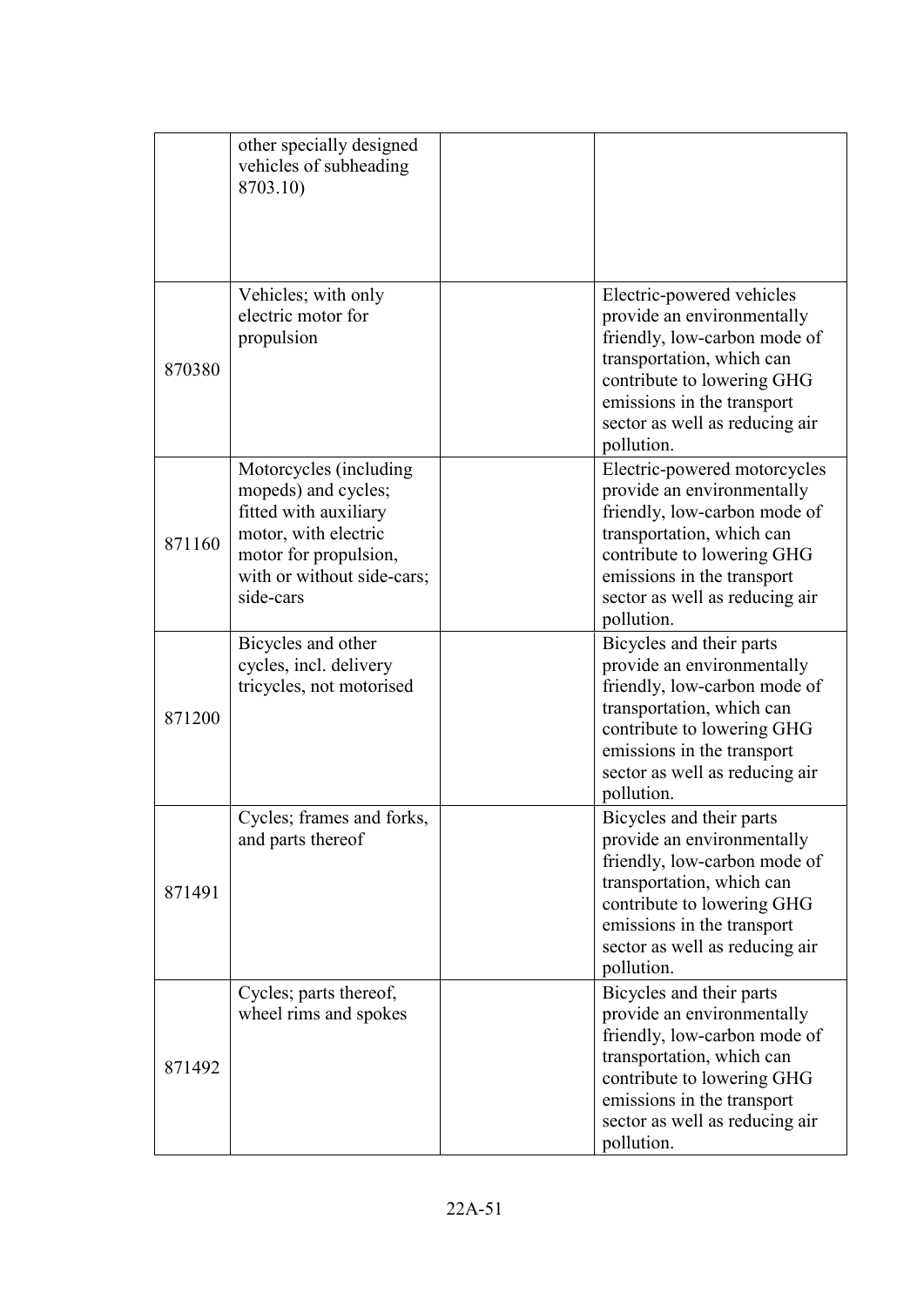| 871493 | Cycles; parts thereof,<br>hubs (other than coaster<br>braking hubs and hub<br>brakes) and free-wheel<br>sprocket-wheels |                               | Bicycles and their parts<br>provide an environmentally<br>friendly, low-carbon mode of<br>transportation, which can<br>contribute to lowering GHG<br>emissions in the transport<br>sector as well as reducing air<br>pollution. |
|--------|-------------------------------------------------------------------------------------------------------------------------|-------------------------------|---------------------------------------------------------------------------------------------------------------------------------------------------------------------------------------------------------------------------------|
| 871494 | Cycles; parts thereof,<br>brakes, including coaster<br>braking hubs and hub-<br>brakes, and parts thereof               |                               | Bicycles and their parts<br>provide an environmentally<br>friendly, low-carbon mode of<br>transportation, which can<br>contribute to lowering GHG<br>emissions in the transport<br>sector as well as reducing air<br>pollution. |
| 871495 | Cycles; parts thereof,<br>saddles                                                                                       |                               | Bicycles and their parts<br>provide an environmentally<br>friendly, low-carbon mode of<br>transportation, which can<br>contribute to lowering GHG<br>emissions in the transport<br>sector as well as reducing air<br>pollution. |
| 871496 | Cycles; parts, pedals and<br>crank-gear, and parts<br>thereof                                                           |                               | Bicycles and their parts<br>provide an environmentally<br>friendly, low-carbon mode of<br>transportation, which can<br>contribute to lowering GHG<br>emissions in the transport<br>sector as well as reducing air<br>pollution. |
| 871499 | Cycles; parts thereof,<br>n.e.c. in item no. 8714.9                                                                     |                               | Bicycles and their parts<br>provide an environmentally<br>friendly, low-carbon mode of<br>transportation, which can<br>contribute to lowering GHG<br>emissions in the transport<br>sector as well as reducing air<br>pollution. |
| 890710 | 890710 (SC): Inflatable<br>rafts                                                                                        |                               | Floating barriers to oil, which<br>can prevent an oil slick from<br>reaching sensitive locations or<br>spreading out further.                                                                                                   |
| 890790 | Other floating structures<br>(for example, rafts, tanks,                                                                | Oil recovery,<br>absorbent or | Floating barriers can be used to<br>contain oil spills or prevent oil                                                                                                                                                           |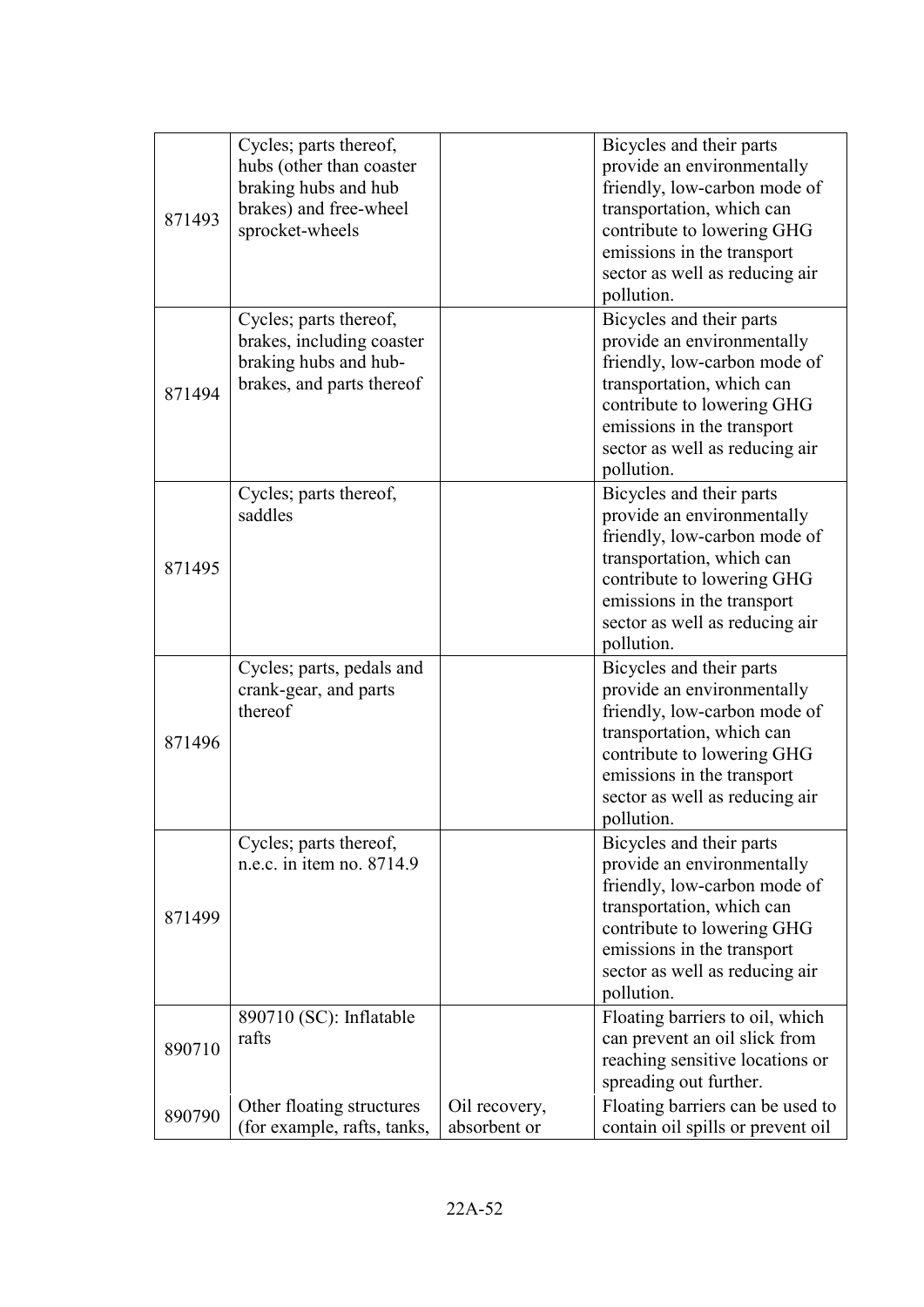|        | coffer-dams, landing-<br>stages, buoys and<br>beacons):<br>- Other                                                                                                                                                                | containment<br>booms<br>Inflatable oil spill<br>recovery barges<br>and tanks | spills from reaching sensitive<br>locations.                                                                                                                                                                                                                        |
|--------|-----------------------------------------------------------------------------------------------------------------------------------------------------------------------------------------------------------------------------------|------------------------------------------------------------------------------|---------------------------------------------------------------------------------------------------------------------------------------------------------------------------------------------------------------------------------------------------------------------|
|        |                                                                                                                                                                                                                                   | Litter collecting<br>booms                                                   | Litter booms are designed to<br>stretch over the surface of the<br>water to catch floating plastic<br>and other debris as the debris<br>moves downstream.                                                                                                           |
| 900190 | Optical elements; lenses<br>n.e.c. in heading no.<br>9001, prisms, mirrors and<br>other optical elements,<br>unmounted, of any<br>material (excluding<br>elements of glass not<br>optically worked)                               | Solar<br>concentrating or<br>reflecting optical<br>elements                  | Solar concentrator systems are<br>used to concentrate and<br>intensify solar power in a solar<br>energy system, helping to<br>generate renewable energy.                                                                                                            |
| 900290 | Optical elements; n.e.c.<br>in heading no. 9002 (e.g.<br>prisms and mirrors),<br>mounted, being parts or<br>fittings for instruments or<br>apparatus, of any<br>material (excluding<br>elements of glass not<br>optically worked) | Solar<br>concentrating or<br>reflecting optical<br>elements                  | Solar concentrator systems are<br>used to concentrate and<br>intensify solar power in a solar<br>energy system, helping to<br>generate renewable energy.                                                                                                            |
| 901210 | Microscopes (excluding<br>optical microscopes);<br>diffraction apparatus                                                                                                                                                          | Electron<br>microscopes                                                      | Electron microscopes are used<br>to investigate the ultrastructure<br>of a wide range of biological<br>and inorganic specimens.<br>They are an essential tool in<br>evaluating the impacts of a<br>range of pollutants and bacteria<br>on the physical environment. |
| 901290 | Microscopes (excluding)<br>optical microscopes);<br>diffraction apparatus;<br>parts and accessories                                                                                                                               | Parts of 9012.10                                                             | Parts and accessories of<br>9012.10, with the associated<br>environmental benefits.                                                                                                                                                                                 |
| 901320 | Lasers; other than laser<br>diodes                                                                                                                                                                                                | Carbon dioxide<br>lasers                                                     | Carbon dioxide lasers can be<br>used for high-temperature<br>incineration of hazardous<br>waste as well as for decoating<br>and decontamination of<br>surfaces.                                                                                                     |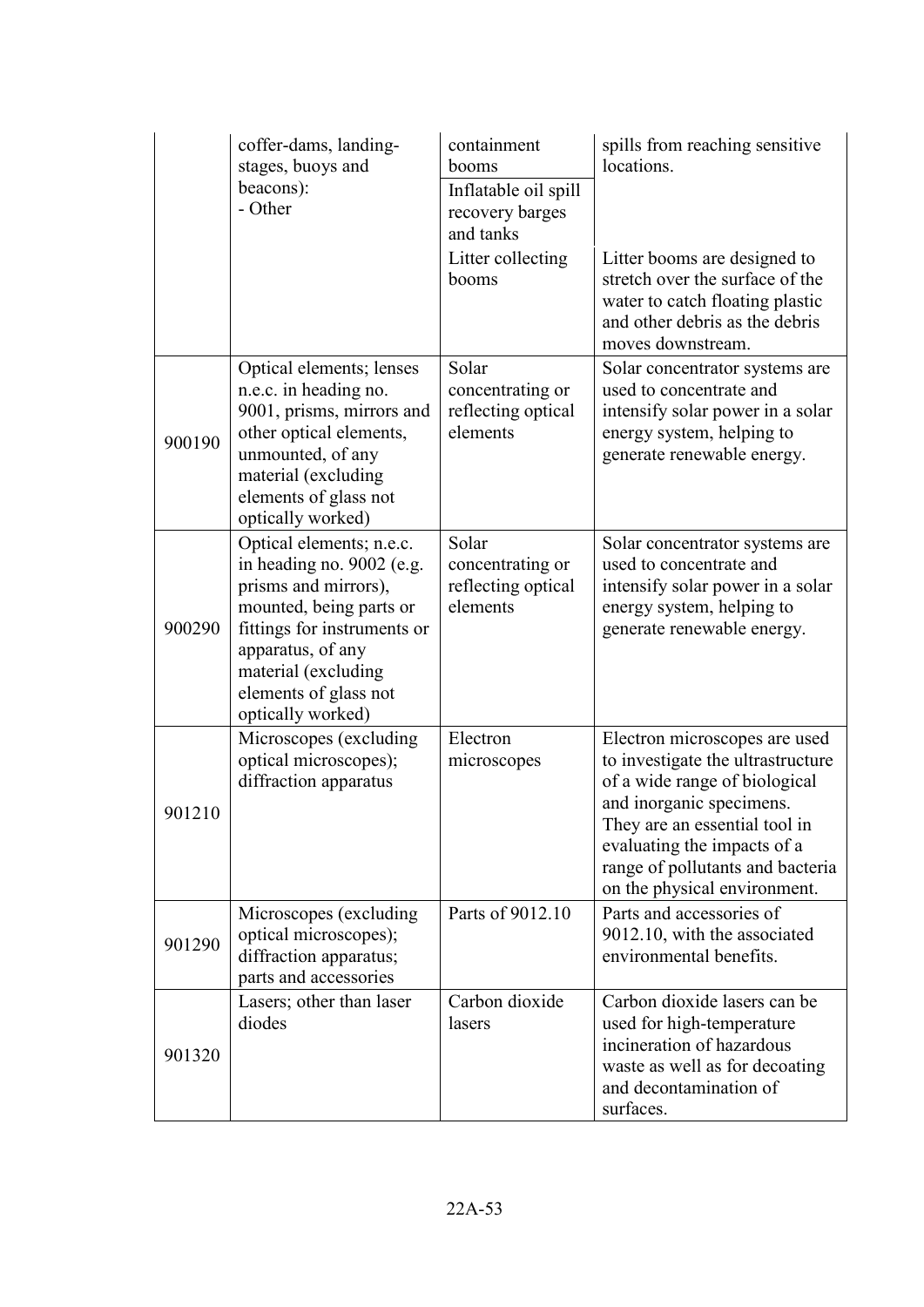| 901380 | Optical devices,<br>appliances and<br>instruments; n.e.c. in<br>heading no. 9013<br>(including liquid crystal<br>devices)                                                                                                | Solar heliostats                  | Heliostats are an integral<br>component in concentrated<br>solar systems. By constantly<br>adjusting to the sun's<br>movement, heliostats are able<br>to reflect sunlight onto<br>receivers thereby helping to<br>generate renewable solar<br>energy.                                                                                                                                         |
|--------|--------------------------------------------------------------------------------------------------------------------------------------------------------------------------------------------------------------------------|-----------------------------------|-----------------------------------------------------------------------------------------------------------------------------------------------------------------------------------------------------------------------------------------------------------------------------------------------------------------------------------------------------------------------------------------------|
| 901390 | Optical appliances and<br>instruments; parts and<br>accessories for articles of<br>heading no. 9013                                                                                                                      | Parts of 9013.20x<br>and 9013.80x | Parts and accessories of<br>9013.20x and 9013.80x, with<br>the associated environmental<br>benefits.                                                                                                                                                                                                                                                                                          |
| 901530 | Levels                                                                                                                                                                                                                   |                                   | Of a kind used for<br>environmental services and<br>scientific services related to the<br>environment or climate.                                                                                                                                                                                                                                                                             |
| 901540 | Photogrammetrical<br>surveying instruments<br>and appliances                                                                                                                                                             |                                   | Photogrammetry is an aerial<br>remote sensing technique<br>which forms the baseline of<br>many Geographic Information<br>Systems (GIS) and Land<br>Information Systems (LIS),<br>which are important for<br>monitoring and managing<br>natural risks such as floods,<br>earthquakes.                                                                                                          |
| 901580 | Surveying equipment;<br>articles n.e.c. in heading<br>no. 9015, including<br>hydrographic,<br>oceanographic,<br>hydrological,<br>meteorological or<br>geophysical instruments<br>and appliances<br>(excluding compasses) |                                   | Surveying equipment used for<br>measuring natural elements<br>and to monitor, measure and<br>plan for natural risks such as<br>earthquakes, cyclones, and<br>tsunamis. Oceanographic<br>monitoring instruments are<br>also included under this<br>subheading to measure water<br>temperature or to detect<br>dissolved gases in water,<br>hydrocarbon contamination,<br>and underwater noise. |
| 901590 | Surveying equipment;<br>parts and accessories for<br>articles of heading no.<br>9015                                                                                                                                     | Parts of 9015.80                  | Parts and accessories of<br>9015.80, with the associated<br>environmental benefits.                                                                                                                                                                                                                                                                                                           |
| 902519 | Thermometers and<br>pyrometers; (other than<br>liquid filled, for direct                                                                                                                                                 | Industrial<br>thermometers        | Industrial thermometers are<br>used to control temperature in<br>important measurement points                                                                                                                                                                                                                                                                                                 |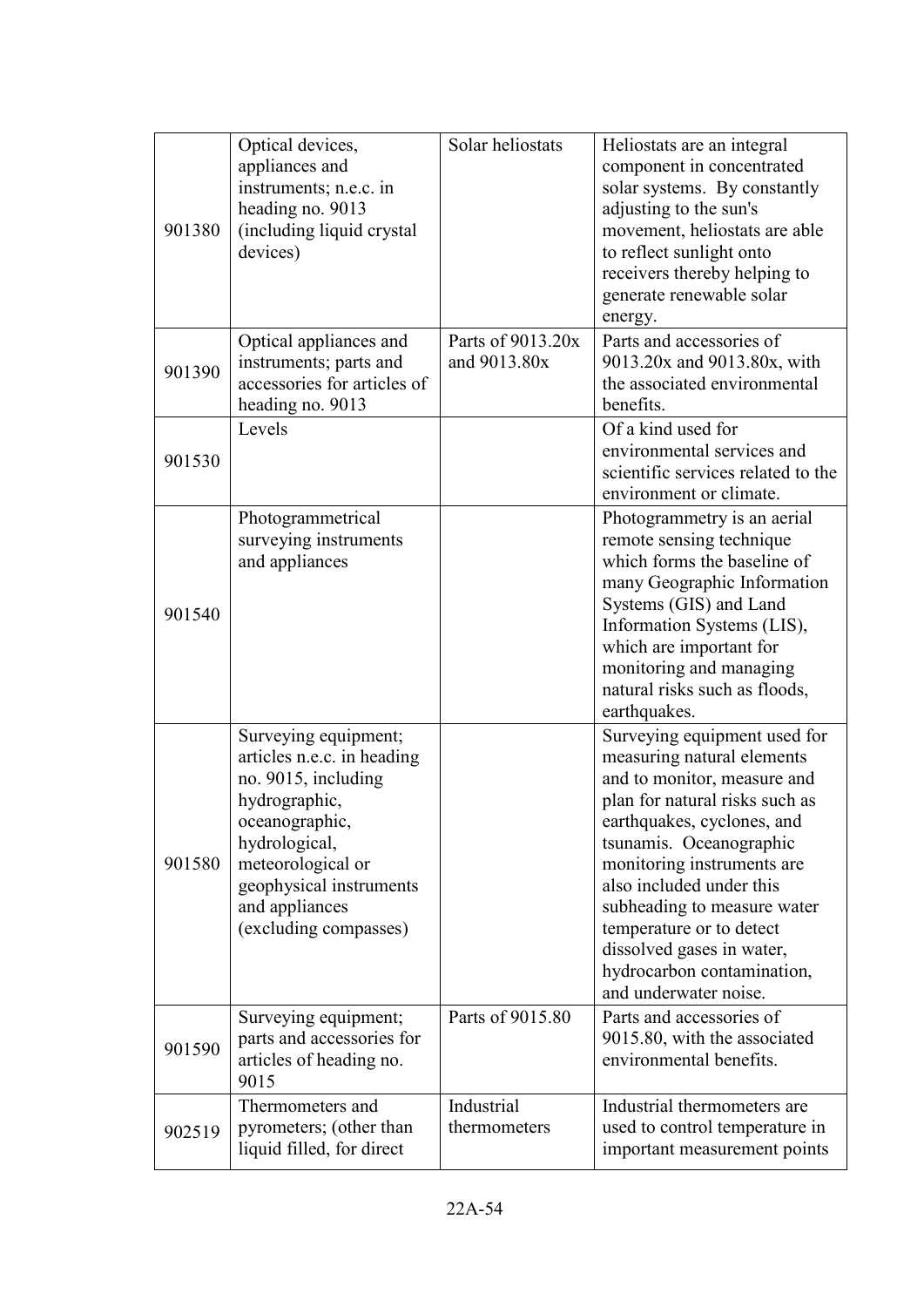|        | reading), not combined<br>with other instruments                                                                                                                                                                                       |                   | in power plants, water delivery<br>systems, and other<br>environmental applications.                                                                                                                                                                                 |
|--------|----------------------------------------------------------------------------------------------------------------------------------------------------------------------------------------------------------------------------------------|-------------------|----------------------------------------------------------------------------------------------------------------------------------------------------------------------------------------------------------------------------------------------------------------------|
| 902590 | Hydrometers and similar<br>floating instruments,<br>barometers, hygrometers,<br>psychrometers,<br>thermometers,<br>pyrometers; recording or<br>not, any combination of<br>these instruments, parts<br>and accessories                  | Parts of 9025.19x | Parts and accessories of<br>9025.19x, with the associated<br>environmental benefits.                                                                                                                                                                                 |
| 902610 | Instruments and<br>apparatus; for measuring<br>or checking the flow or<br>level of liquids                                                                                                                                             |                   | Meters, which check and<br>record the level and/or flow of<br>liquids, are used during<br>auditing and testing to ensure<br>the efficient operation of<br>environmental systems such as<br>water and wastewater<br>treatment plants and<br>hydroelectric facilities. |
| 902620 | Instruments and<br>apparatus; for measuring<br>or checking pressure                                                                                                                                                                    |                   | Manometers, which measure<br>pressure, can be in power<br>plants, water delivery systems,<br>and other applications such as<br>monitoring indoor air.                                                                                                                |
| 902680 | Instruments and<br>apparatus; for measuring<br>or checking variables of<br>liquids or gases<br>(excluding pressure or<br>the flow and level of<br>liquids and those of<br>heading no. 9014, 9015,<br>9028 and 9032)                    |                   | These instruments include heat<br>meters that are used to monitor<br>and measure the distribution of<br>heat from geothermal or<br>biomass district heating<br>systems.                                                                                              |
| 902690 | Instruments and<br>apparatus; parts and<br>accessories for those<br>measuring or checking<br>the flow, level, pressure<br>or other variables of<br>liquids or gases<br>(excluding those of<br>heading no. 9014, 9015,<br>9028 or 9032) |                   | Parts and accessories of<br>measuring or checking the<br>flow, level, pressure or other<br>variables of liquids or gases,<br>with the associated<br>environmental benefits.                                                                                          |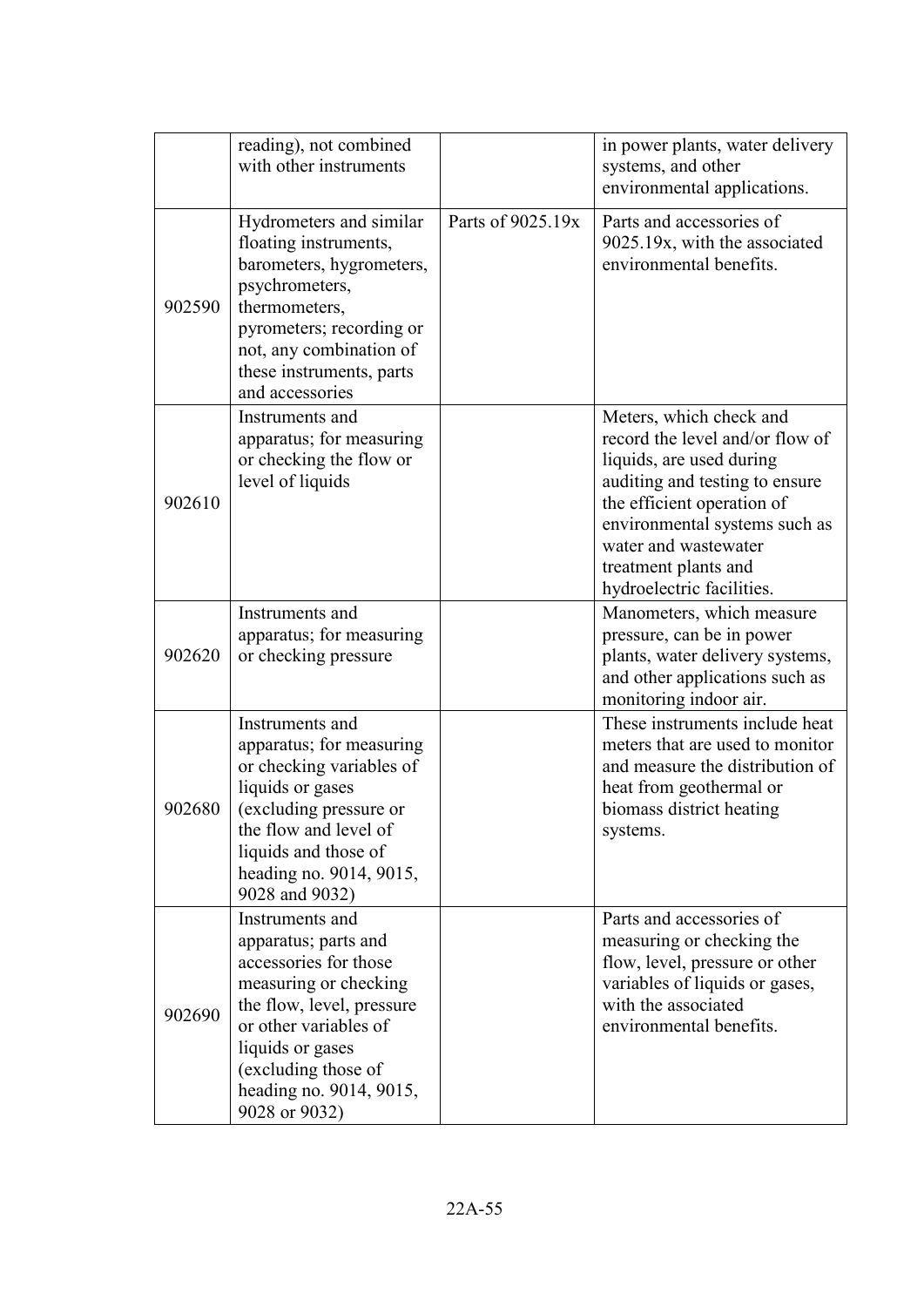| 902710 | Instruments and<br>apparatus; gas or smoke<br>analysis apparatus, for<br>physical or chemical<br>analysis                                                                  | Gas analysers are designed to<br>continuously monitor single or<br>multiple gas components, and<br>such an instrument is used to<br>analyse air emissions from<br>automobiles.                                                                                                                                                                                                                                                                             |
|--------|----------------------------------------------------------------------------------------------------------------------------------------------------------------------------|------------------------------------------------------------------------------------------------------------------------------------------------------------------------------------------------------------------------------------------------------------------------------------------------------------------------------------------------------------------------------------------------------------------------------------------------------------|
| 902720 | Chromatographs and<br>electrophoresis<br>instruments                                                                                                                       | Gas and liquid chromatographs<br>can be used to monitor and<br>analyse air pollution emissions,<br>ambient air quality, and water<br>quality. Electrophoresis<br>instruments can be used to<br>monitor and analyse materials<br>such as particulates emitted<br>from incinerators or from<br>diesel exhaust.                                                                                                                                               |
| 902730 | Spectrometers,<br>spectrophotometers and<br>spectrographs; using<br>optical radiations (UV,<br>visible, IR)                                                                | Spectrometers are used in a<br>wide range of environmental<br>applications, including to<br>identify and characterise<br>unknown chemicals and in<br>environmental applications to<br>detect toxins and identify trace<br>contaminants. They can also<br>be used for qualitative and<br>quantitative analysis in quality<br>control departments,<br>environmental control, water<br>management, food processing,<br>agriculture and weather<br>monitoring. |
| 902750 | Instruments and<br>apparatus; using optical<br>radiations (UV, visible,<br>IR), (other than<br>spectrometers,<br>spectrophotometers and<br>spectrographs)                  | These instruments can be used<br>for chemical, thermal, or<br>optical analysis of samples,<br>including water quality<br>photometers, which are used to<br>determine the concentration of<br>a solution from its colour<br>intensity.                                                                                                                                                                                                                      |
| 902780 | Instruments and<br>apparatus; for physical or<br>chemical analysis, for<br>measuring or checking<br>viscosity, porosity,<br>expansion, surface<br>tension or quantities of | Instruments under this<br>subheading have a range of<br>environmental uses. These<br>include magnetic resonance<br>instruments which are used in<br>biologic and geologic analysis<br>which have environmental<br>applications; equipment to                                                                                                                                                                                                               |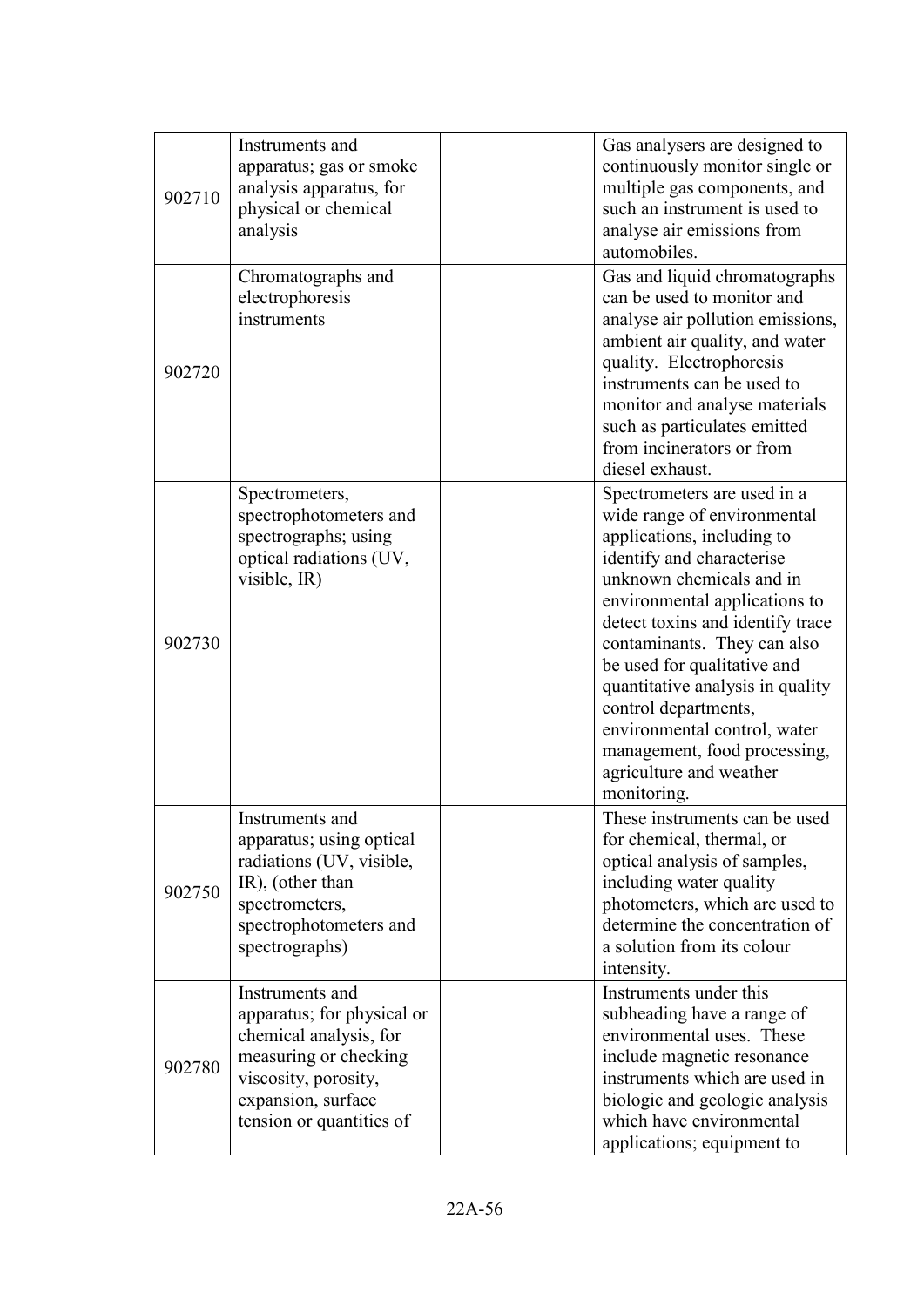|        | heat, sound or light, n.e.c.<br>in heading no. 9027                                                                             |                                                                 | measure the thermal<br>conductivity of materials,<br>primarily rocks, to assess their<br>geothermal energy potential;<br>and mass spectrometers which<br>are used to identify elements<br>and compounds which can be<br>relevant to measuring<br>contamination.                                                                                                                          |
|--------|---------------------------------------------------------------------------------------------------------------------------------|-----------------------------------------------------------------|------------------------------------------------------------------------------------------------------------------------------------------------------------------------------------------------------------------------------------------------------------------------------------------------------------------------------------------------------------------------------------------|
| 902790 | Microtomes and parts<br>and accessories thereof                                                                                 |                                                                 | Microtomes for preparing<br>slices of samples for analysis<br>for instruments in 9027.10x<br>and 9027.80x, with the<br>associated environmental<br>benefits.                                                                                                                                                                                                                             |
| 902810 | Meters; gas, supply or<br>production meters,<br>including calibrating<br>meters thereof                                         | Capable of<br>electronic<br>transmission of<br>consumption data | Smart gas meters constantly<br>monitor and record the amount<br>of gas flowing to (or from) gas<br>consumers. Meters are<br>necessary to measure and<br>regulate use and hence enable<br>more efficient use of the<br>resource.                                                                                                                                                          |
| 902820 | "Gas, liquid or electricity<br>supply or production<br>meters, including<br>calibrating meters<br>therefor:<br>- Liquid meters" |                                                                 | Liquid flow meters can used to<br>monitor the hot and cold water<br>consumption or to be used to<br>determine the heat being<br>generated by heating systems<br>such as boilers or solar water<br>heating systems. Also includes<br>instruments to measure water<br>current and assess<br>hydroelectric resource<br>potential.                                                           |
| 902830 | Meters; electricity supply<br>or production meters,<br>including calibrating<br>meters thereof                                  | Capable of<br>electronic<br>transmission of<br>consumption data | Smart electricity meters<br>constantly monitor and record<br>the amount of electricity<br>flowing to (or from) electricity<br>consumers. This enables two-<br>way communications of usage<br>and pricing data between the<br>consumer and the utility,<br>enhancing the efficiency of the<br>electric network and improving<br>the integration of renewable<br>and clean energy sources. |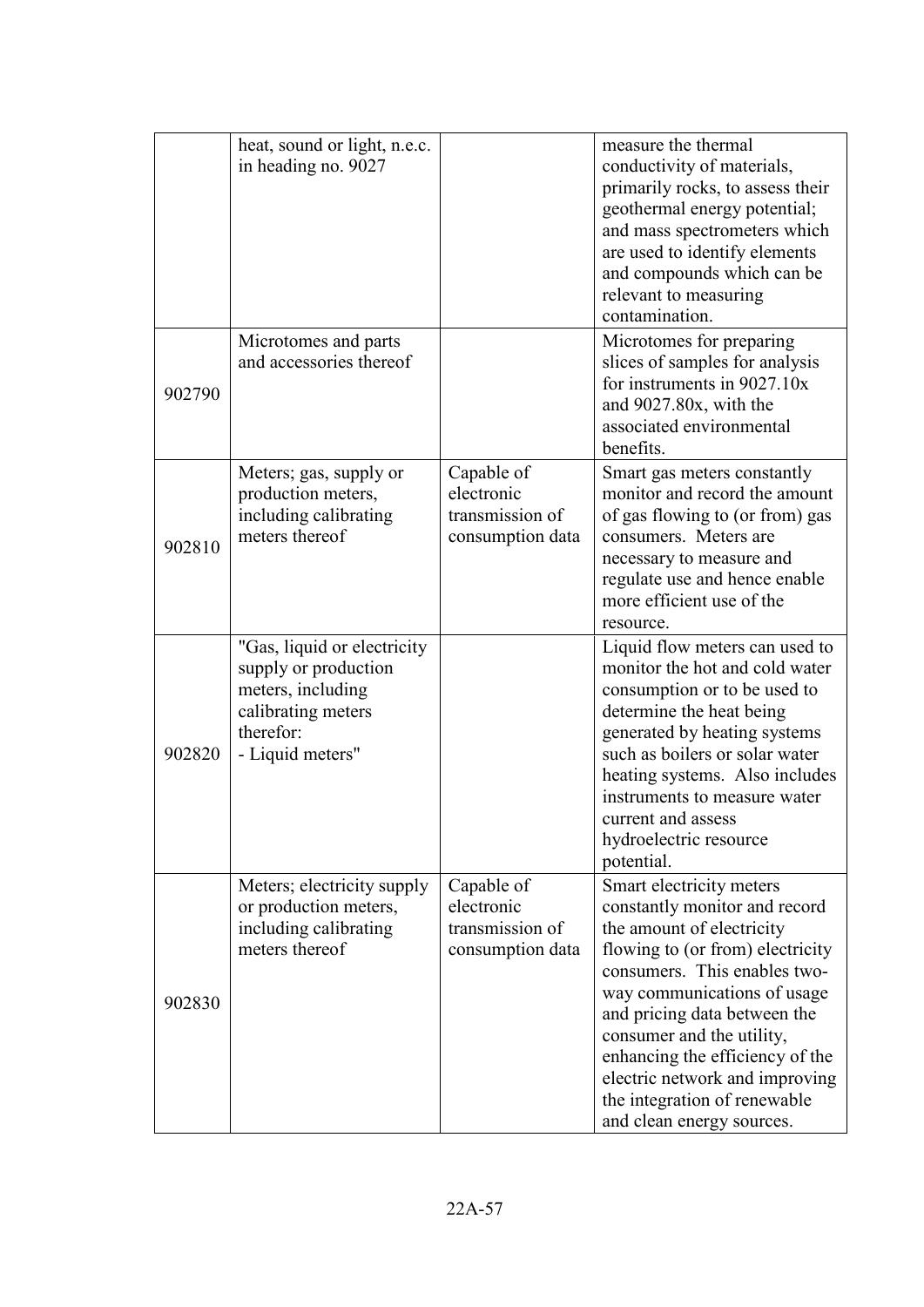| 902890 | Meters; parts and<br>accessories of gas, liquid,<br>electricity supply or<br>production meters,<br>including calibrating<br>meters thereof | Parts of 9028.10x<br>and 9028.30x | Parts and accessories of<br>9028.10x and 9028.30x, with<br>associated environmental<br>benefits.                                                                                                                                                                                                                                                                                                     |
|--------|--------------------------------------------------------------------------------------------------------------------------------------------|-----------------------------------|------------------------------------------------------------------------------------------------------------------------------------------------------------------------------------------------------------------------------------------------------------------------------------------------------------------------------------------------------------------------------------------------------|
| 903010 | Instruments and<br>apparatus; for measuring<br>or detecting ionising<br>radiations                                                         |                                   | Instruments under this<br>subheading can be used for<br>detecting the presence of<br>ionising radiation and may, for<br>instance, include Geiger<br>counters that are useful in<br>performing surveys for<br>radioactivity contamination.                                                                                                                                                            |
| 903020 | Oscilloscopes and<br>oscillographs                                                                                                         |                                   | Liquid meters include those<br>designed to measure potable<br>water consumption to allocate<br>costs, assist the financial<br>management of water systems,<br>and encourage conservation of<br>a scarce resource. They are<br>also part of electronic control<br>equipment in wind turbines.                                                                                                         |
| 903031 | Multimeters; for<br>measuring or checking<br>voltage, current,<br>resistance or power,<br>without a recording<br>device                    |                                   | Multimeters can be used to<br>measure electrical flow,<br>including current, resistance,<br>voltage, frequency, and<br>temperature, which is<br>important in identifying<br>electronic and electrical<br>problems in equipment. These<br>instruments are also essential<br>for the functioning of<br>renewable energy systems and<br>in smart grid systems, helping<br>to improve energy efficiency. |
| 903032 | Multimeters; for<br>measuring or checking<br>voltage, current,<br>resistance or power, with<br>a recording device                          |                                   | Multimeters can be used to<br>measure electrical flow,<br>including current, resistance,<br>voltage, frequency, and<br>temperature, which is<br>important in identifying<br>electronic and electrical<br>problems in equipment. These<br>instruments are also essential<br>for the functioning of<br>renewable energy systems and                                                                    |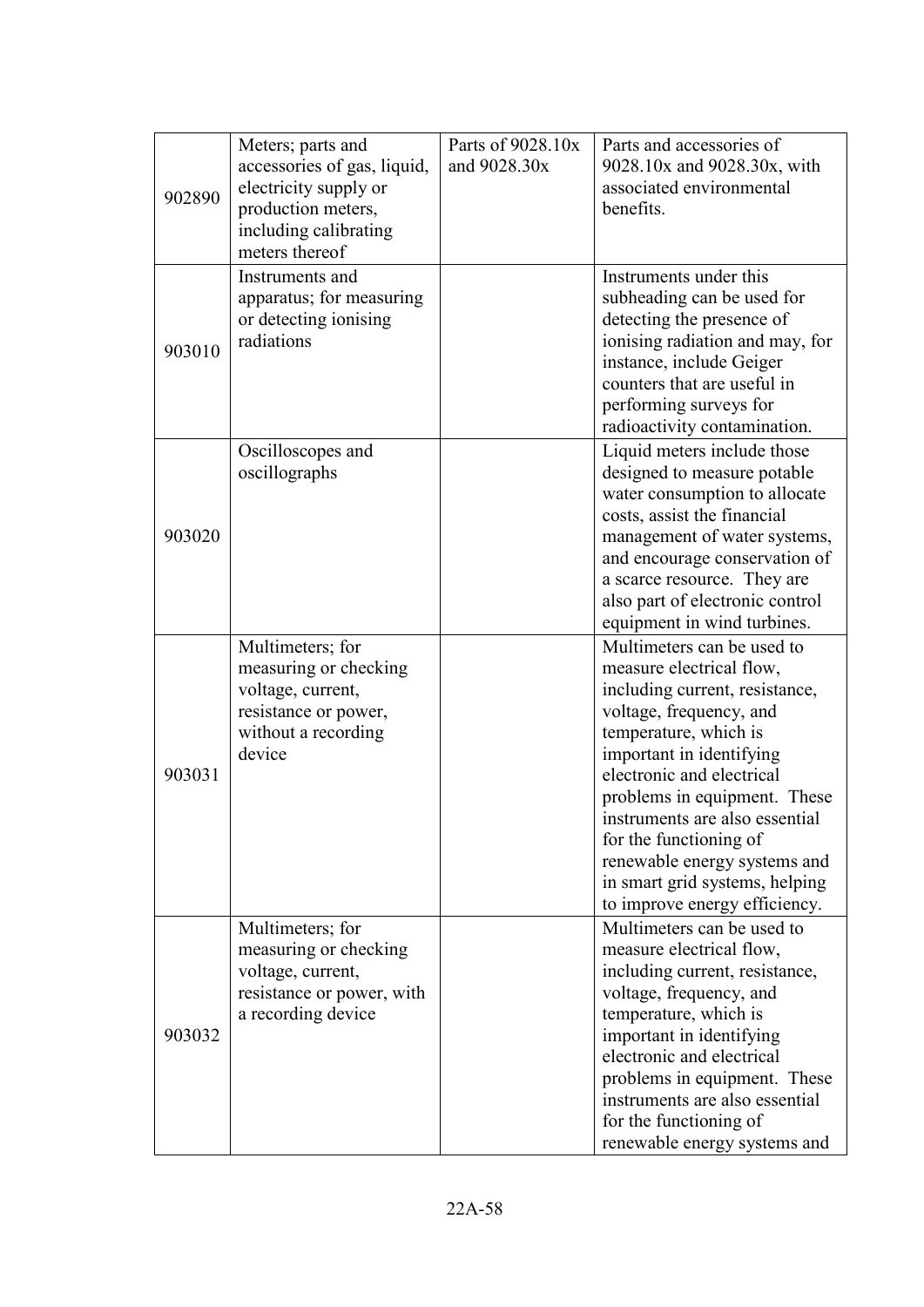|        |                                                                                                                                                                  | in smart grid systems, helping<br>to improve energy efficiency.                                                                                                                                                                                                                                                                                                                                                                                                         |
|--------|------------------------------------------------------------------------------------------------------------------------------------------------------------------|-------------------------------------------------------------------------------------------------------------------------------------------------------------------------------------------------------------------------------------------------------------------------------------------------------------------------------------------------------------------------------------------------------------------------------------------------------------------------|
| 903033 | Instruments and<br>apparatus; for measuring<br>or checking voltage,<br>current, resistance or<br>power, without a<br>recording device<br>(excluding multimeters) | Measuring devices used to<br>measure electrical flow,<br>including current, resistance,<br>voltage, frequency,<br>temperature and in this way are<br>used to identify electronic and<br>electrical problems in<br>equipment.                                                                                                                                                                                                                                            |
| 903039 | Instruments and<br>apparatus; for measuring<br>or checking voltage,<br>current, resistance or<br>power, with a recording<br>device (excluding<br>multimeters)    | Instruments under this<br>subheading include single<br>function meters, such as an<br>ammeter, which measures<br>current; a voltmeter, which<br>measures voltage; and an<br>ohmmeter, which measures<br>resistance. These instruments<br>can be used to identify faults in<br>industrial and household<br>appliances, and test the energy<br>efficiency of power supplies.<br>They are also essential in smart<br>grid systems and help<br>improving energy efficiency. |
| 903082 | Instruments and<br>apparatus; for measuring<br>or checking<br>semiconductor wafers or<br>devices                                                                 | Instruments under this<br>subheading can used for<br>measuring or checking<br>semiconductor wafers or<br>devices, which are key<br>components in solar power<br>systems for generating<br>renewable solar energy.                                                                                                                                                                                                                                                       |
| 903084 | Instruments and<br>apparatus; n.e.c. in<br>heading no. 9030, with a<br>recording device                                                                          | Instruments under this<br>subheading includes<br>technologies such as spectrum<br>analysers, used to detect and<br>measure electromagnetic<br>radiation generated from<br>wireless communications; as<br>well as microwave leak<br>detectors.                                                                                                                                                                                                                           |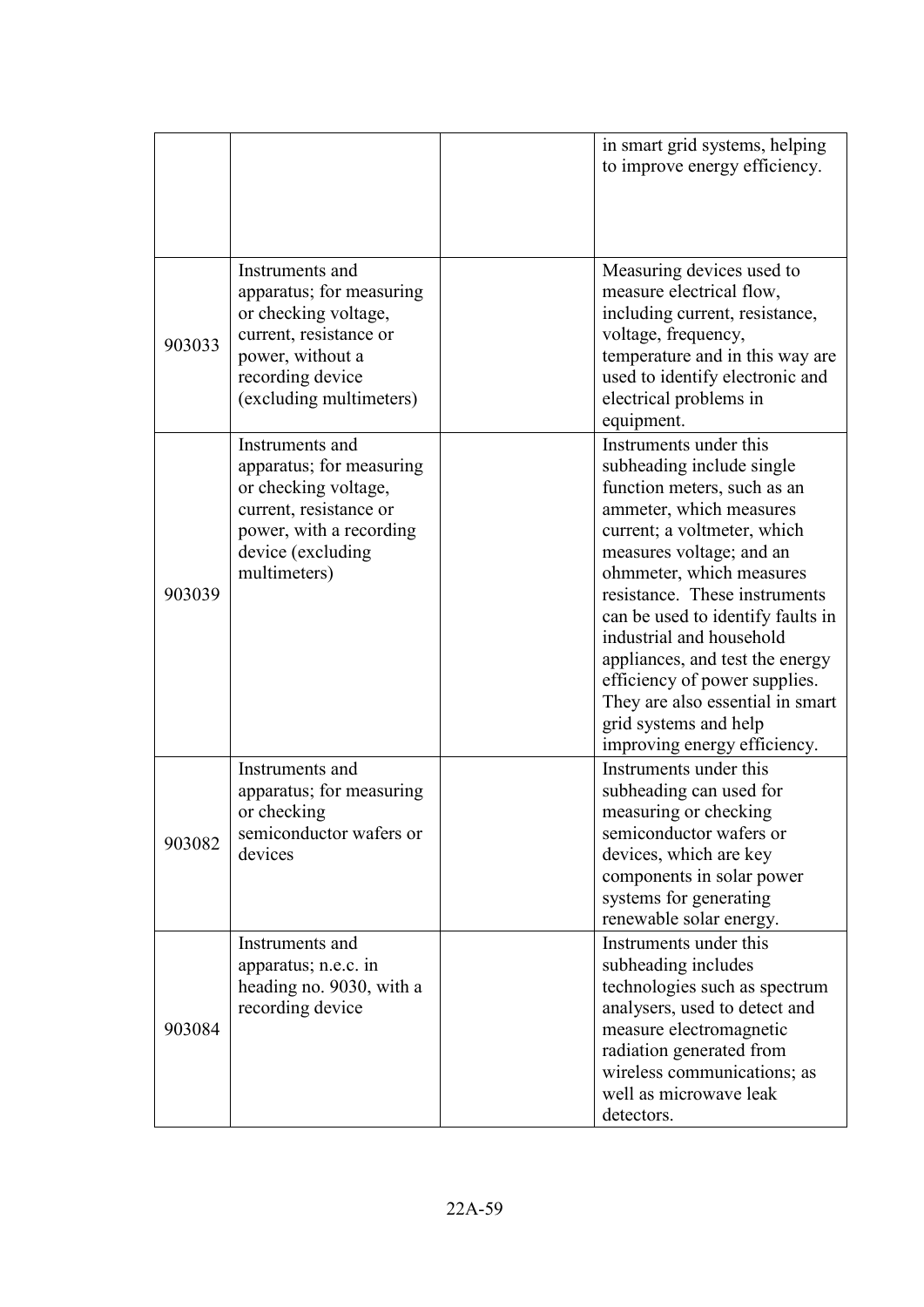| 903089 | Instruments and<br>apparatus; n.e.c. in<br>heading no. 9030,<br>without a recording<br>device                                                                                                                                              |                                                                                                      | Recording componentry used<br>to identify electrical problems<br>and faults in equipment.                                                                                                                                                                                                                                                                                                                                      |
|--------|--------------------------------------------------------------------------------------------------------------------------------------------------------------------------------------------------------------------------------------------|------------------------------------------------------------------------------------------------------|--------------------------------------------------------------------------------------------------------------------------------------------------------------------------------------------------------------------------------------------------------------------------------------------------------------------------------------------------------------------------------------------------------------------------------|
| 903090 | Instruments, apparatus<br>for measuring, checking<br>electrical quantities, not<br>meters of heading no.<br>9028; parts and<br>accessories, for<br>measuring or detecting<br>alpha, beta, gamma, x-<br>ray, cosmic and other<br>radiations | Parts of 9030.10,<br>9030.20, 9030.31,<br>9030.32, 9030.33,<br>9030.39, 9030.82,<br>9030.84, 9030.89 | Parts of 9030.10, 9030.20,<br>9030.31, 9030.32, 9030.33,<br>9030.39, 9030.82, 9030.84,<br>9030.89, with the associated<br>environmental benefits.                                                                                                                                                                                                                                                                              |
| 903110 | Machines; for balancing<br>mechanical parts                                                                                                                                                                                                |                                                                                                      | Environmental applications of<br>these machines include<br>balancing of parts and<br>equipment to minimise noise<br>and vibration as well as<br>equipment used in the<br>measurement, recording,<br>analysis and assessment of<br>environmental samples or<br>environmental impact.                                                                                                                                            |
| 903120 | Test benches for motors,<br>generators, pumps, etc.                                                                                                                                                                                        |                                                                                                      | Of a kind used to test plant and<br>machinery in the renewable<br>energy sector.                                                                                                                                                                                                                                                                                                                                               |
| 903149 | Optical instruments and<br>appliances; for measuring<br>or checking, n.e.c. in<br>chapter 90                                                                                                                                               |                                                                                                      | Instruments under this<br>subheading have a range of<br>environmental uses. These<br>include meters assess to level<br>of vibration in working<br>machinery, which helps to<br>diagnose machinery health and<br>control costs; and profile<br>projectors that can be used for<br>critical tasks in engineering<br>such as measuring and<br>inspecting high precision,<br>complex parts in many<br>applications and industries. |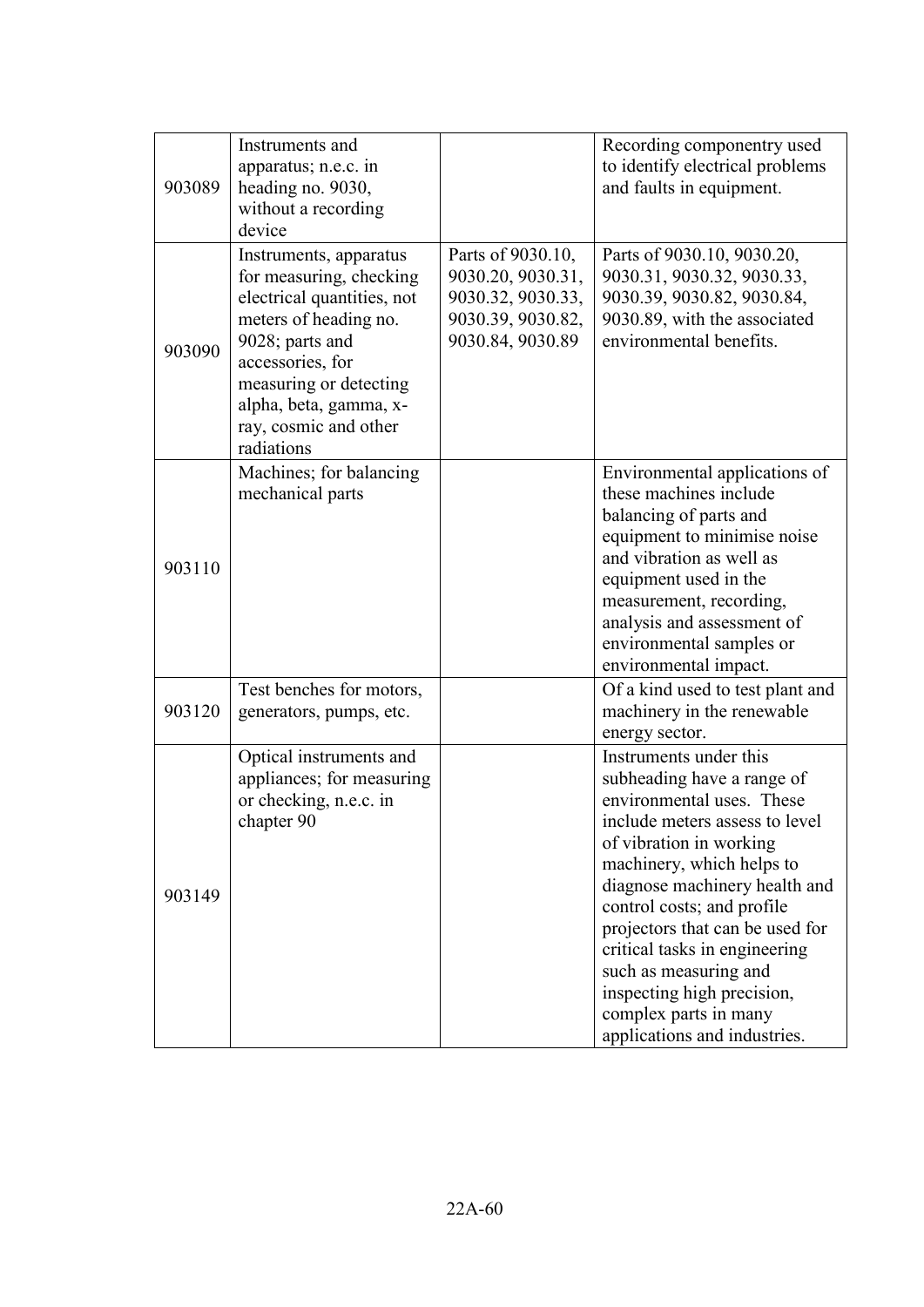| 903180 | Instruments, appliances<br>and machines; for<br>measuring or checking<br>n.e.c. in chapter 90                                          |                                                                                                               | This subheading includes a<br>wide range of equipment used<br>in the measuring, recording,<br>analysis and assessment of<br>environmental samples or<br>environmental impact. This<br>includes: gas detectors used to<br>check for gas leaks (natural,<br>propane, butane and methane);<br>vibrometers that measure<br>vibrations and assess structural<br>and other effects of such<br>vibrations; and refrigerant<br>identifiers used to identify<br>CFC, HCFC and/or HFC<br>refrigerant in equipment. |
|--------|----------------------------------------------------------------------------------------------------------------------------------------|---------------------------------------------------------------------------------------------------------------|----------------------------------------------------------------------------------------------------------------------------------------------------------------------------------------------------------------------------------------------------------------------------------------------------------------------------------------------------------------------------------------------------------------------------------------------------------------------------------------------------------|
| 903190 | Instruments, appliances<br>and machines; parts and<br>accessories for those<br>measuring or checking<br>devices of heading no.<br>9031 | Parts of 9031.10,<br>9031.49 and<br>9031.80                                                                   | Parts and accessories of<br>9031.10, 9031.49 and 9031.80,<br>with the associated<br>environmental benefits.                                                                                                                                                                                                                                                                                                                                                                                              |
| 903210 | Regulating or controlling<br>instruments and<br>apparatus; automatic<br>type, thermostats                                              |                                                                                                               | Thermostats are used to control<br>the efficiency of air<br>conditioning, refrigeration or<br>heating systems.                                                                                                                                                                                                                                                                                                                                                                                           |
| 903220 | Regulating or controlling<br>instruments and<br>apparatus; automatic,<br>manostats                                                     |                                                                                                               | Manostats measure and<br>monitor pressure and are used<br>for controlling pumps and<br>chemical feed equipment in<br>applications such as<br>wastewater treatment.                                                                                                                                                                                                                                                                                                                                       |
| 903281 | Regulating or controlling<br>instruments and<br>apparatus; automatic,<br>hydraulic or pneumatic                                        |                                                                                                               | Control-related instruments<br>and apparatuses under this<br>subheading can be used for<br>water treatment, wastewater<br>treatment, air pollution control<br>as well as efficient process<br>controls for many industrial<br>applications.                                                                                                                                                                                                                                                              |
| 903289 | Regulating or controlling<br>instruments and<br>apparatus; automatic,<br>other than hydraulic or<br>pneumatic                          | Optional ex-outs<br>may include:<br>heliostats,<br>temperature<br>sensor for solar<br>boiler/water<br>heater; | Control-related instruments<br>and apparatuses under this<br>subheading include automatic<br>voltage and current regulators<br>which have renewable energy<br>applications as well as other<br>process control instruments                                                                                                                                                                                                                                                                               |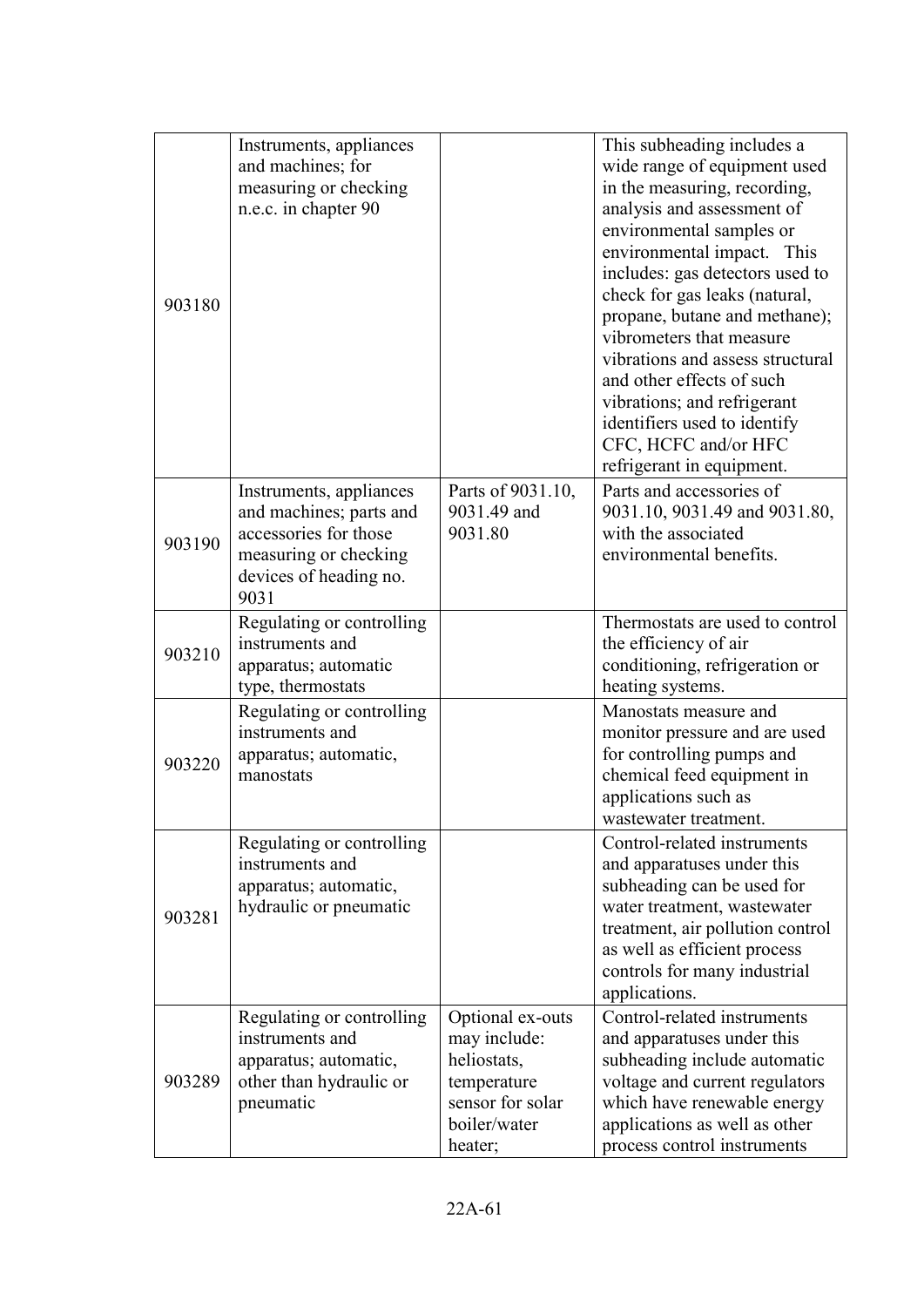|        |                                                                                                                                                                                                                                                                                                                                                                           | differential<br>temperature<br>controller for<br>solar boiler/water<br>heater.                     | and apparatus for temperature,<br>pressure, flow and level, and<br>humidity applications.                                                                                               |
|--------|---------------------------------------------------------------------------------------------------------------------------------------------------------------------------------------------------------------------------------------------------------------------------------------------------------------------------------------------------------------------------|----------------------------------------------------------------------------------------------------|-----------------------------------------------------------------------------------------------------------------------------------------------------------------------------------------|
| 903290 | Regulating or controlling<br>instruments and<br>apparatus; automatic,<br>parts and accessories                                                                                                                                                                                                                                                                            | Parts of<br>9032.89/9032.89x                                                                       | Parts and accessories of<br>9032.89/9032.89x, with the<br>associated environmental<br>benefits.                                                                                         |
| 940510 | Chandeliers and other<br>electric ceiling or wall<br>light fittings; excluding<br>those used for lighting<br>public open spaces or<br>thoroughfares                                                                                                                                                                                                                       | Fittings powered<br>by the kinetic<br>energy of a falling<br>weight                                | Gravity-powered lamps use the<br>kinetic energy of a weight<br>falling to produce live<br>electricity, which can be used<br>for the production of light,<br>often in off-grid settings. |
|        |                                                                                                                                                                                                                                                                                                                                                                           | Lighting fittings<br>using a LED light<br>source                                                   | LED lighting is more energy-<br>efficient than incandescent and<br>fluorescent lighting with<br>consequent impact on energy<br>use and GHG emissions as<br>well.                        |
| 940520 | Lamps, electric; floor-<br>standing or for table,<br>desk or bedside                                                                                                                                                                                                                                                                                                      | Lighting fittings<br>using a LED light<br>source                                                   | LED lighting is more energy-<br>efficient than incandescent and<br>fluorescent lighting with<br>consequent impact on energy<br>use and GHG emissions as<br>well.                        |
| 940540 | Lamps and lighting<br>fittings including<br>searchlights and<br>spotlights and parts<br>thereof, not elsewhere<br>specified or included;<br>illuminated signs,<br>illuminated name-plates<br>and the like, having a<br>permanently fixed light<br>source, and parts thereof<br>not elsewhere specified<br>or included:<br>- Other electric lamps<br>and lighting fittings |                                                                                                    | Compared with the<br>conventional fluorescent or<br>incandescent lamps, it is long<br>life, low power consumption,<br>energy saving and no toxic<br>substance (mercury free).           |
| 940560 | Illuminated signs, name<br>plates and the like                                                                                                                                                                                                                                                                                                                            | Where the light<br>fixture solely has<br>integrated LEDs,<br>and the fixture<br>emits light solely | LED lighting is more energy-<br>efficient than incandescent and<br>fluorescent lighting with<br>consequent impact on energy                                                             |